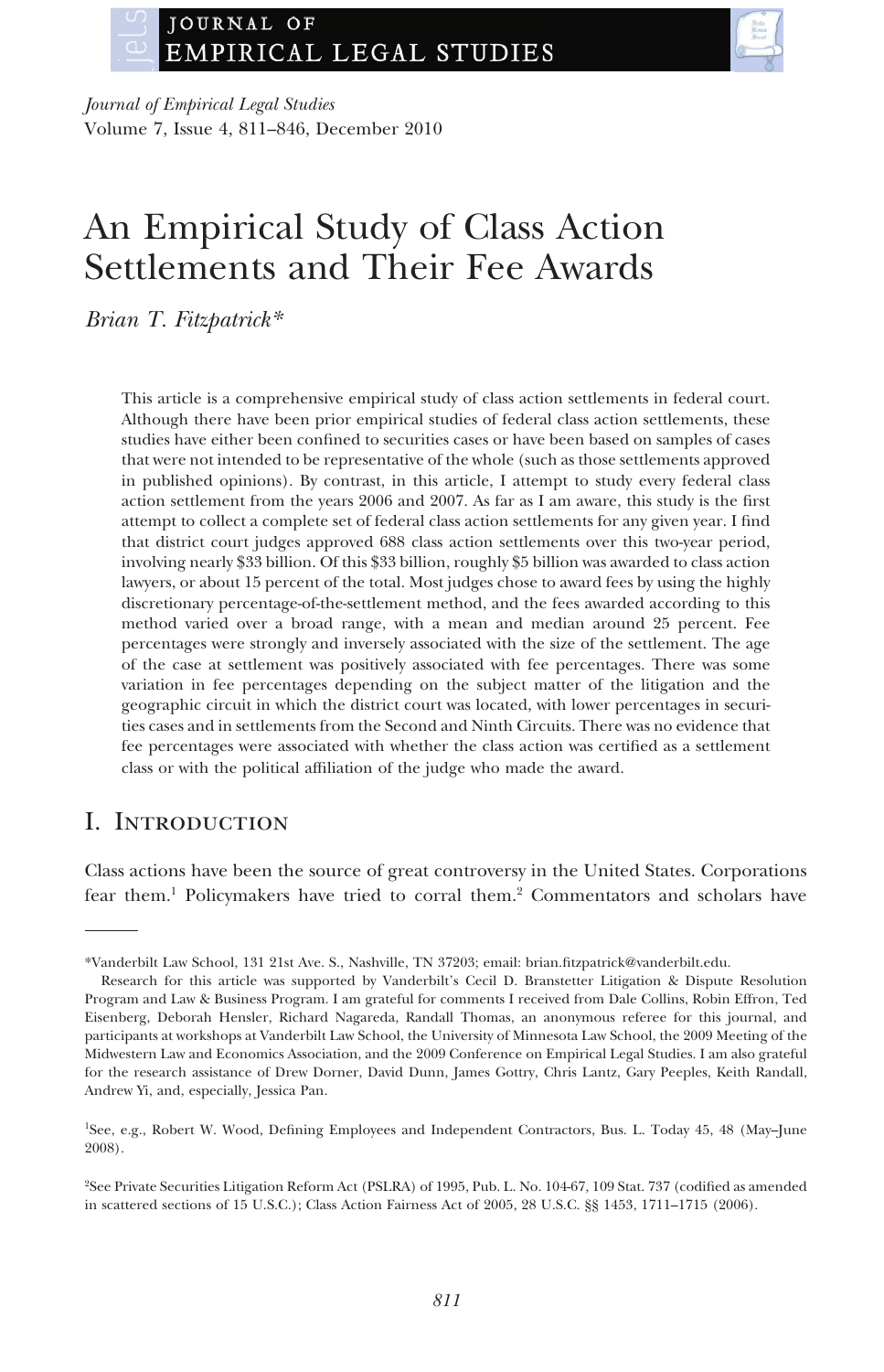suggested countless ways to reform them.3 Despite all the attention showered on class actions, and despite the excellent empirical work on class actions to date, the data that currently exist on how the class action system operates in the United States are limited. We do not know, for example, how much money changes hands in class action litigation every year. We do not know how much of this money goes to class action lawyers rather than class members. Indeed, we do not even know how many class action cases are resolved on an annual basis. To intelligently assess our class action system as well as whether and how it should be reformed, answers to all these questions are important. Answers to these questions are equally important to policymakers in other countries who are currently thinking about adopting U.S.-style class action devices.4

This article tries to answer these and other questions by reporting the results of an empirical study that attempted to gather all class action settlements approved by federal judges over a recent two-year period, 2006 and 2007. I use class action settlements as the basis of the study because, even more so than individual litigation, virtually all cases certified as class actions and not dismissed before trial end in settlement.5 I use federal settlements as the basis of the study for practical reasons: it was easier to identify and collect settlements approved by federal judges than those approved by state judges. Systematic study of class action settlements in state courts must await further study; $6$  these future studies are important because there may be more class action settlements in state courts than there are in federal court.7

This article attempts to make three contributions to the existing empirical literature on class action settlements. First, virtually all the prior empirical studies of federal class action settlements have either been confined to securities cases or have been based on samples of cases that were not intended to be representative of the whole (such as those settlements approved in published opinions). In this article, by contrast, I attempt to collect every federal class action settlement from the years 2006 and 2007. As far as I am aware, this study is the first to attempt to collect a complete set of federal class action settlements for

7 See Deborah R. Hensler et al., Class Action Dilemmas: Pursuing Public Goals for Private Gain 56 (2000).

<sup>3</sup> See, e.g., Robert G. Bone, Agreeing to Fair Process: The Problem with Contractarian Theories of Procedural Fairness, 83 B.U.L. Rev. 485, 490–94 (2003); Allan Erbsen, From "Predominance" to "Resolvability": A New Approach to Regulating Class Actions, 58 Vand. L. Rev. 995, 1080–81 (2005).

<sup>4</sup> See, e.g., Samuel Issacharoff & Geoffrey Miller, Will Aggregate Litigation Come to Europe?, 62 Vand. L. Rev. 179 (2009).

<sup>5</sup> See, e.g., Emery Lee & Thomas E. Willing, Impact of the Class Action Fairness Act on the Federal Courts: Preliminary Findings from Phase Two's Pre-CAFA Sample of Diversity Class Actions 11 (Federal Judicial Center 2008); Tom Baker & Sean J. Griffith, How the Merits Matter: D&O Insurance and Securities Settlements, 157 U. Pa. L. Rev. 755 (2009).

<sup>6</sup> Empirical scholars have begun to study state court class actions in certain subject areas and in certain states. See, e.g., Robert B. Thompson & Randall S. Thomas, The Public and Private Faces of Derivative Suits, 57 Vand. L. Rev. 1747 (2004); Robert B. Thompson & Randall S. Thomas, The New Look of Shareholder Litigation: Acquisition-Oriented Class Actions, 57 Vand. L. Rev. 133 (2004); Findings of the Study of California Class Action Litigation (Administrative Office of the Courts) (First Interim Report, 2009).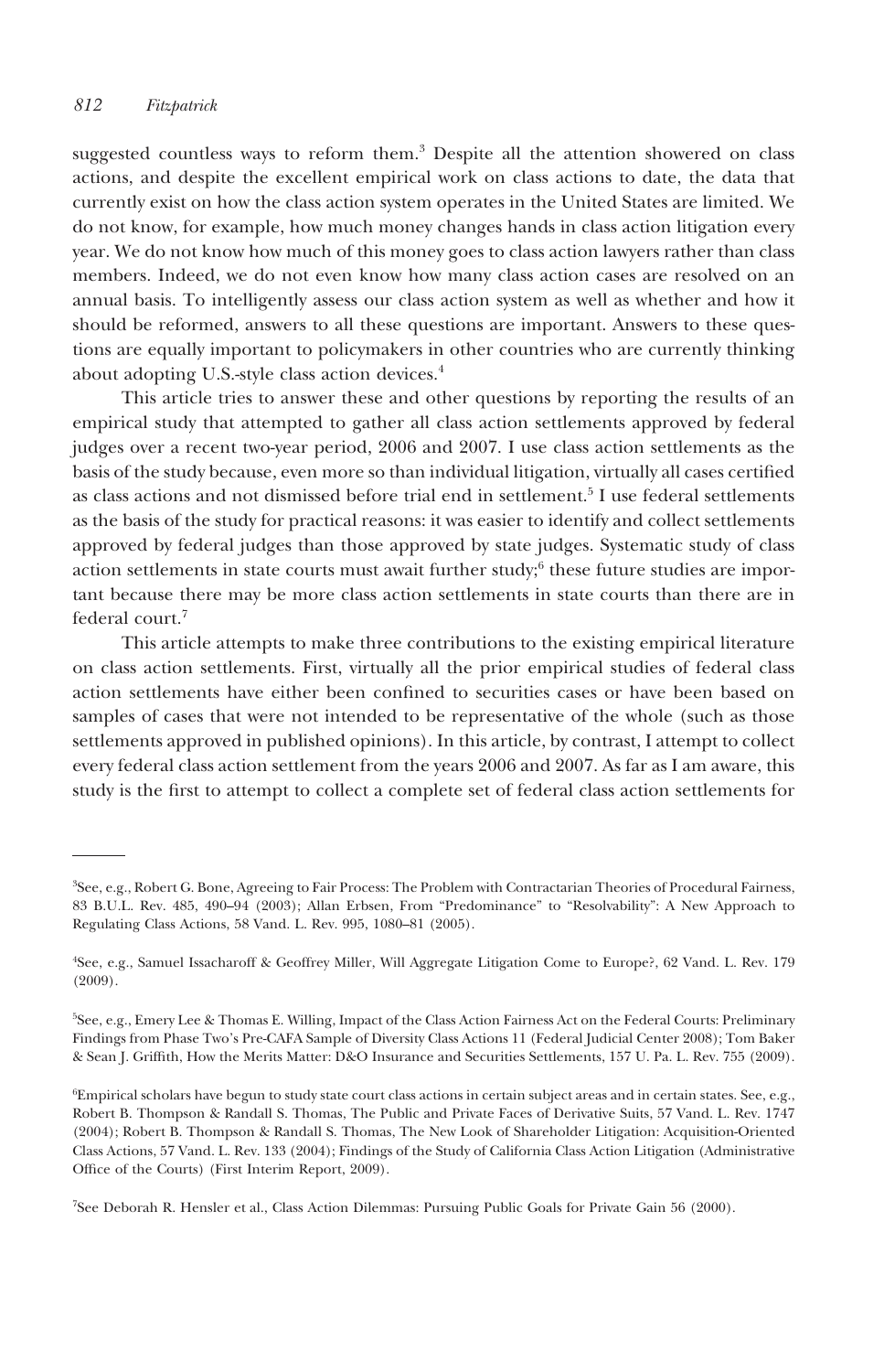any given year.8 As such, this article allows us to see for the first time a complete picture of the cases that are settled in federal court. This includes aggregate annual statistics, such as how many class actions are settled every year, how much money is approved every year in these settlements, and how much of that money class action lawyers reap every year. It also includes how these settlements are distributed geographically as well as by litigation area, what sort of relief was provided in the settlements, how long the class actions took to reach settlement, and an analysis of what factors were associated with the fees awarded to class counsel by district court judges.

Second, because this article analyzes settlements that were approved in both published and unpublished opinions, it allows us to assess how well the few prior studies that looked beyond securities cases but relied only on published opinions capture the complete picture of class action settlements. To the extent these prior studies adequately capture the complete picture, it may be less imperative for courts, policymakers, and empirical scholars to spend the considerable resources needed to collect unpublished opinions in order to make sound decisions about how to design our class action system.

Third, this article studies factors that may influence district court judges when they award fees to class counsel that have not been studied before. For example, in light of the discretion district court judges have been delegated over fees under Rule 23, as well as the salience the issue of class action litigation has assumed in national politics, realist theories of judicial behavior would predict that Republican judges would award smaller fee percentages than Democratic judges. I study whether the political beliefs of district court judges are associated with the fees they award and, in doing so, contribute to the literature that attempts to assess the extent to which these beliefs influence the decisions of not just appellate judges, but trial judges as well. Moreover, the article contributes to the small but growing literature examining whether the ideological influences found in published judicial decisions persist when unpublished decisions are examined as well.

In Section II of this article, I briefly survey the existing empirical studies of class action settlements. In Section III, I describe the methodology I used to collect the 2006– 2007 federal class action settlements and I report my findings regarding these settlements. District court judges approved 688 class action settlements over this two-year period, involving over \$33 billion. I report a number of descriptive statistics for these settlements, including the number of plaintiff versus defendant classes, the distribution of settlements by subject matter, the age of the case at settlement, the geographic distribution of settlements, the number of settlement classes, the distribution of relief across settlements, and various statistics on the amount of money involved in the settlements. It should be noted that despite the fact that the few prior studies that looked beyond securities settlements appeared to oversample larger settlements, much of the analysis set forth in this article is consistent with these prior studies. This suggests that scholars may not need to sample unpublished as well as published opinions in order to paint an adequate picture of class action settlements.

<sup>8</sup> Of course, I cannot be certain that I found every one of the class actions that settled in federal court over this period. Nonetheless, I am confident that if I did not find some, the number I did not find is small and would not contribute meaningfully to the data reported in this article.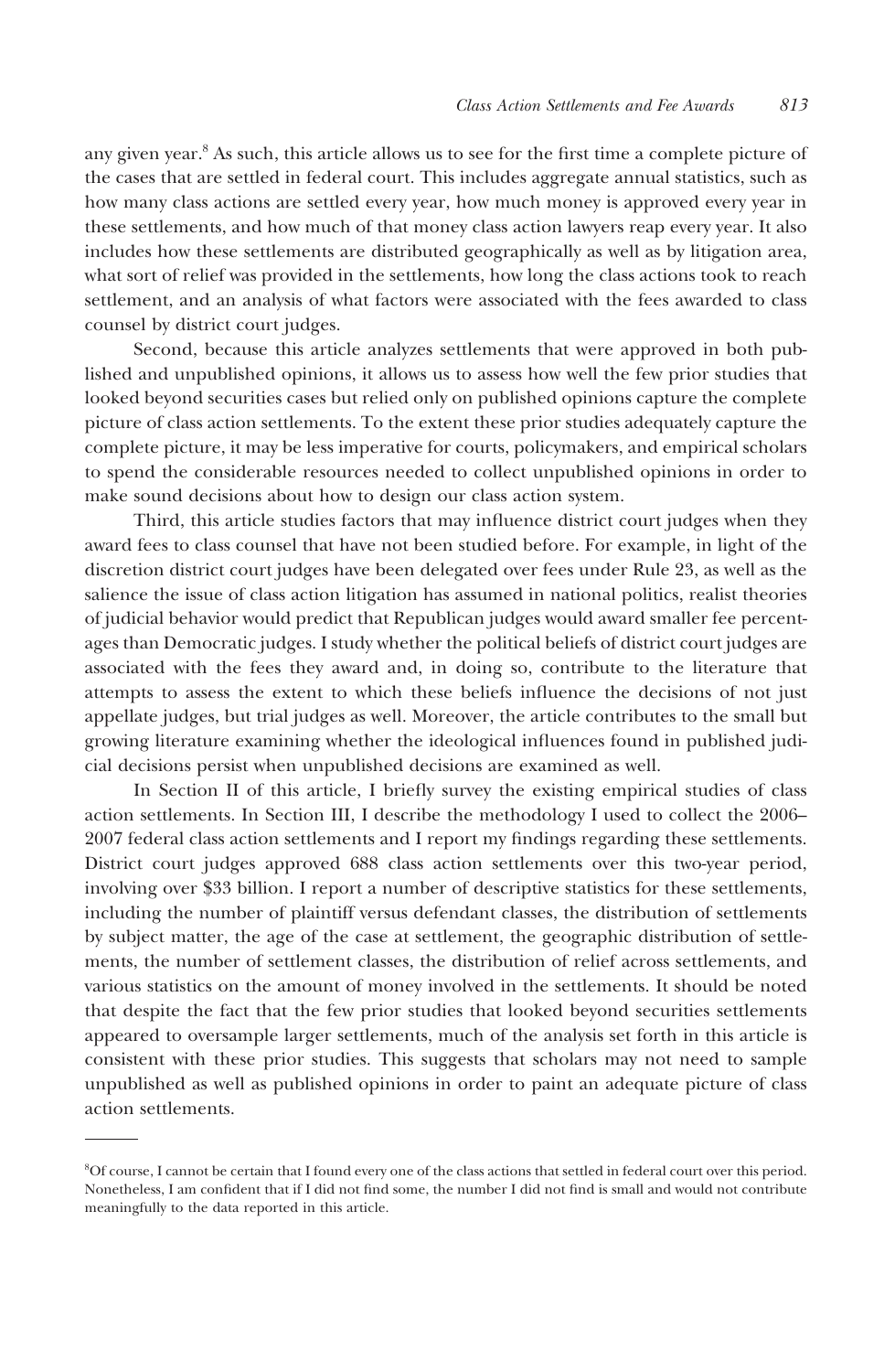In Section IV, I perform an analysis of the fees judges awarded to class action lawyers in the 2006–2007 settlements. All told, judges awarded nearly \$5 billion over this two-year period in fees and expenses to class action lawyers, or about 15 percent of the total amount of the settlements. Most federal judges chose to award fees by using the highly discretionary percentage-of-the-settlement method and, unsurprisingly, the fees awarded according to this method varied over a broad range, with a mean and median around 25 percent. Using regression analysis, I confirm prior studies and find that fee percentages are strongly and inversely associated with the size of the settlement. Further, I find that the age of the case is positively associated with fee percentages but that the percentages were not associated with whether the class action was certified as a settlement class. There also appeared to be some variation in fee percentages depending on the subject matter of the litigation and the geographic circuit in which the district court was located. Fee percentages in securities cases were lower than the percentages in some but not all other areas, and district courts in some circuits—the Ninth and the Second (in securities cases)—awarded lower fee percentages than courts in many other circuits. Finally, the regression analysis did not confirm the realist hypothesis: there was no association between fee percentage and the political beliefs of the judge in any regression.

## II. Prior Empirical Studies of Class Action Settlements

There are many existing empirical studies of federal securities class action settlements.<sup>9</sup> Studies of securities settlements have been plentiful because for-profit organizations maintain lists of all federal securities class action settlements for the benefit of institutional investors that are entitled to file claims in these settlements.10 Using these data, studies have shown that since 2005, for example, there have been roughly 100 securities class action settlements in federal court each year, and these settlements have involved between \$7 billion and \$17 billion per year.<sup>11</sup> Scholars have used these data to analyze many different aspects of these settlements, including the factors that are associated with the percentage of

<sup>9</sup> See, e.g., James D. Cox & Randall S. Thomas, Does the Plaintiff Matter? An Empirical Analysis of Lead Plaintiffs in Securities Class Actions, 106 Colum. L. Rev. 1587 (2006); James D. Cox, Randall S. Thomas & Lynn Bai, There are Plaintiffs and . . . there are Plaintiffs: An Empirical Analysis of Securities Class Action Settlements, 61 Vand. L. Rev. 355 (2008); Theodore Eisenberg, Geoffrey Miller & Michael A. Perino, A New Look at Judicial Impact: Attorneys' Fees in Securities Class Actions after *Goldberger v. Integrated Resources, Inc.*, 29 Wash. U.J.L. & Pol'y 5 (2009); Michael A. Perino, Markets and Monitors: The Impact of Competition and Experience on Attorneys' Fees in Securities Class Actions (St. John's Legal Studies, Research Paper No. 06-0034, 2006), available at <http://ssrn.com/ abstract=870577> [hereinafter Perino, Markets and Monitors]; Michael A. Perino, The Milberg Weiss Prosecution: No Harm, No Foul? (St. John's Legal Studies, Research Paper No. 08-0135, 2008), available at <http://papers.ssrn.com/ sol3/papers.cfm?abstract\_id=1133995> [hereinafter Perino, Milberg Weiss].

<sup>10</sup>See, e.g., RiskMetrics Group, available at <http://www.riskmetrics.com/scas>.

<sup>&</sup>lt;sup>11</sup>See Cornerstone Research, Securities Class Action Settlements: 2007 Review and Analysis 1 (2008), available at <http://securities.stanford.edu/Settlements/REVIEW\_1995-2007/Settlements\_Through\_12\_2007.pdf>.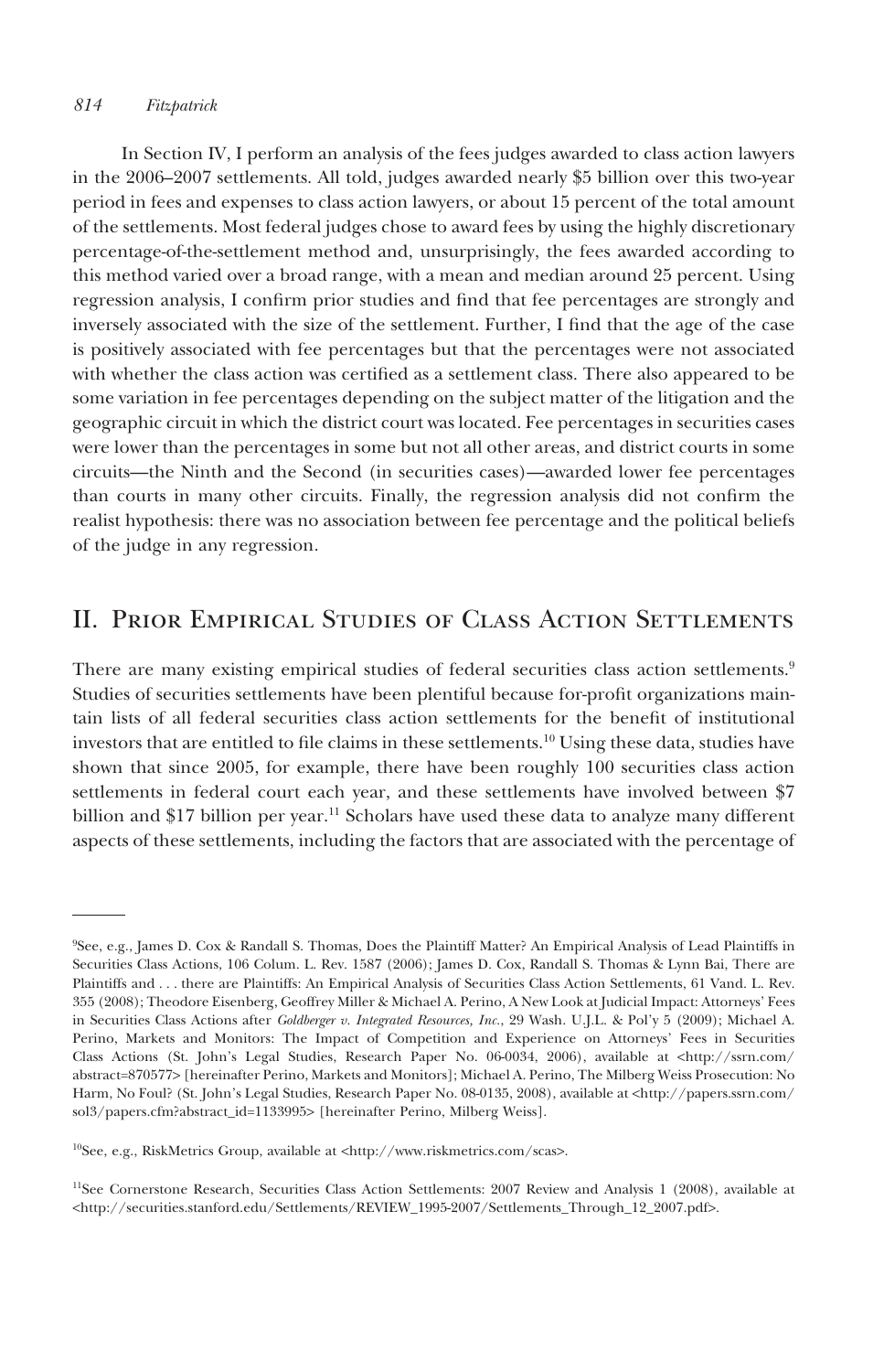the settlements that courts have awarded to class action lawyers.<sup>12</sup> These studies have found that the mean and median fees awarded by district court judges are between 20 percent and 30 percent of the settlement amount.13 These studies have also found that a number of factors are associated with the percentage of the settlement awarded as fees, including (inversely) the size of the settlement, the age of the case, whether a public pension fund was the lead plaintiff, and whether certain law firms were class counsel.14 None of these studies has examined whether the political affiliation of the federal district court judge awarding the fees was associated with the size of awards.

There are no comparable organizations that maintain lists of nonsecurities class action settlements. As such, studies of class action settlements beyond the securities area are much rarer and, when they have been done, rely on samples of settlements that were not intended to be representative of the whole. The two largest studies of class action settlements not limited to securities class actions are a 2004 study by Ted Eisenberg and Geoff Miller,<sup>15</sup> which was recently updated to include data through  $2008$ ,<sup>16</sup> and a 2003 study by Class Action Reports.17 The Eisenberg-Miller studies collected data from class action settlements in both state and federal courts found from court opinions published in the Westlaw and Lexis databases and checked against lists maintained by the CCH Federal Securities and Trade Regulation Reporters. Through 2008, their studies have now identified 689 settlements over a 16-year period, or less than 45 settlements per year.<sup>18</sup> Over this 16-year period, their studies found that the mean and median settlement amounts were, respectively, \$116 million and \$12.5 million (in 2008 dollars), and that the mean and median fees awarded by district courts were 23 percent and 24 percent of the settlement, respectively.19 Their studies also performed an analysis of fee percentages and fee awards. For the data through 2002, they found that the percentage of the settlement awarded as fees was associated with the size of the settlement (inversely), the age of the case, and whether the

<sup>17</sup>See Stuart J. Logan, Jack Moshman & Beverly C. Moore, Jr., Attorney Fee Awards in Common Fund Class Actions, 24 Class Action Rep. 169 (Mar.–Apr. 2003).

<sup>19</sup>Id. at 258-59.

 $12$ See, e.g., Eisenberg, Miller & Perino, supra note 9, at  $17-24$ ,  $28-36$ ; Perino, Markets and Monitors, supra note 9, at 12–28, 39–44; Perino, Milberg Weiss, supra note 9, at 32–33, 39–60.

<sup>13</sup>See, e.g., Eisenberg, Miller & Perino, supra note 9, at 17–18, 22, 28, 33; Perino, Markets and Monitors, supra note 9, at 20–21, 40; Perino, Milberg Weiss, supra note 9, at 32–33, 51–53.

<sup>14</sup>See, e.g., Eisenberg, Miller & Perino, supra note 9, at 14–24, 29–30, 33–34; Perino, Markets and Monitors, supra note 9, at 20–28, 41; Perino, Milberg Weiss, supra note 9, at 39–58.

<sup>&</sup>lt;sup>15</sup>See Theodore Eisenberg & Geoffrey Miller, Attorney Fees in Class Action Settlements: An Empirical Study, 1 J. Empirical Legal Stud. 27 (2004).

<sup>16</sup>See Theodore Eisenberg & Geoffrey Miller, Attorneys' Fees and Expenses in Class Action Settlements: 1993–2008, 7 J. Empirical Legal Stud. 248 (2010) [hereinafter Eisenberg & Miller II].

<sup>18</sup>See Eisenberg & Miller II, supra note 16, at 251.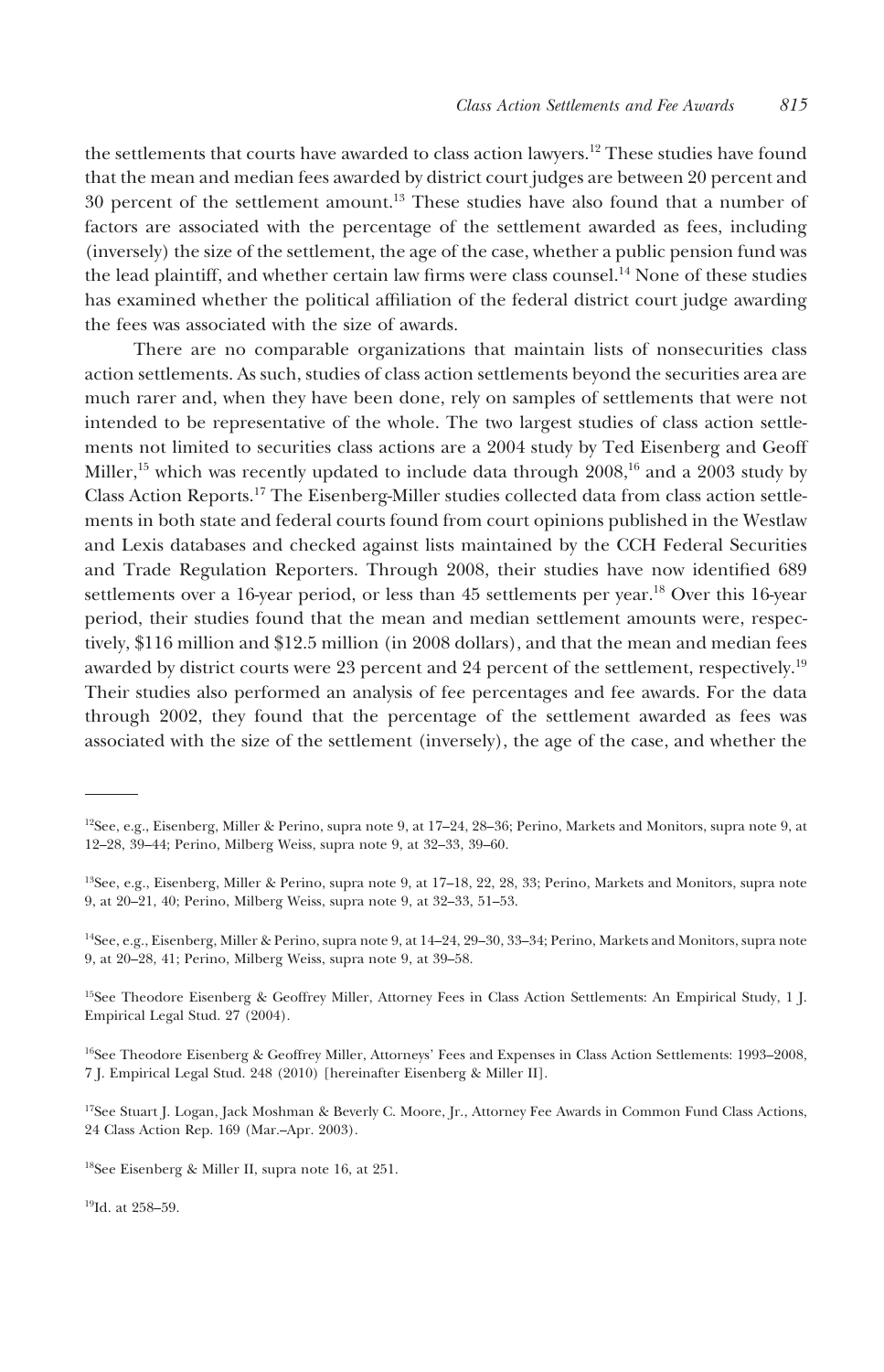district court went out of its way to comment on the level of risk that class counsel had assumed in pursuing the case.<sup>20</sup> For the data through 2008, they regressed only fee awards and found that the awards were inversely associated with the size of the settlement, that state courts gave lower awards than federal courts, and that the level of risk was still associated with larger awards.<sup>21</sup> Their studies have not examined whether the political affiliations of the federal district court judges awarding fees were associated with the size of the awards.

The Class Action Reports study collected data on 1,120 state and federal settlements over a 30-year period, or less than 40 settlements per year.22 Over the same 10-year period analyzed by the Eisenberg-Miller study, the Class Action Reports data found mean and median settlements of \$35.4 and \$7.6 million (in 2002 dollars), as well as mean and median fee percentages between 25 percent and 30 percent.23 Professors Eisenberg and Miller performed an analysis of the fee awards in the Class Action Reports study and found the percentage of the settlement awarded as fees was likewise associated with the size of the settlement (inversely) and the age of the case. $24$ 

## III. Federal Class Action Settlements, 2006 and 2007

As far as I am aware, there has never been an empirical study of all federal class action settlements in a particular year. In this article, I attempt to make such a study for two recent years: 2006 and 2007. To compile a list of all federal class settlements in 2006 and 2007, I started with one of the aforementioned lists of securities settlements, the one maintained by RiskMetrics, and I supplemented this list with settlements that could be found through three other sources: (1) broad searches of district court opinions in the Westlaw and Lexis databases,25 (2) four reporters of class action settlements—*BNA Class Action Litigation Report*, *Mealey's Jury Verdicts and Settlements*, *Mealey's Litigation Report*, and the *Class Action World* website $26$ —and (3) a list from the Administrative Office of Courts of all district court cases

23Id. at 47, 51.

24Id. at 61–62.

<sup>25</sup>The searches consisted of the following terms: ("class action" & (settle! /s approv! /s (2006 2007))); (((counsel attorney) /s fee /s award!) & (settle! /s (2006 2007)) & "class action"); ("class action" /s settle! & da(aft 12/31/2005 & bef  $1/1/2008$ )); ("class action" /s (fair reasonable adequate) & da(aft  $12/31/2005$  & bef  $1/1/2008$ )).

26See <http://classactionworld.com/>.

<sup>&</sup>lt;sup>20</sup>See Eisenberg & Miller, supra note 15, at 61–62.

<sup>21</sup>See Eisenberg & Miller II, supra note 16, at 278.

<sup>22</sup>See Eisenberg & Miller, supra note 15, at 34.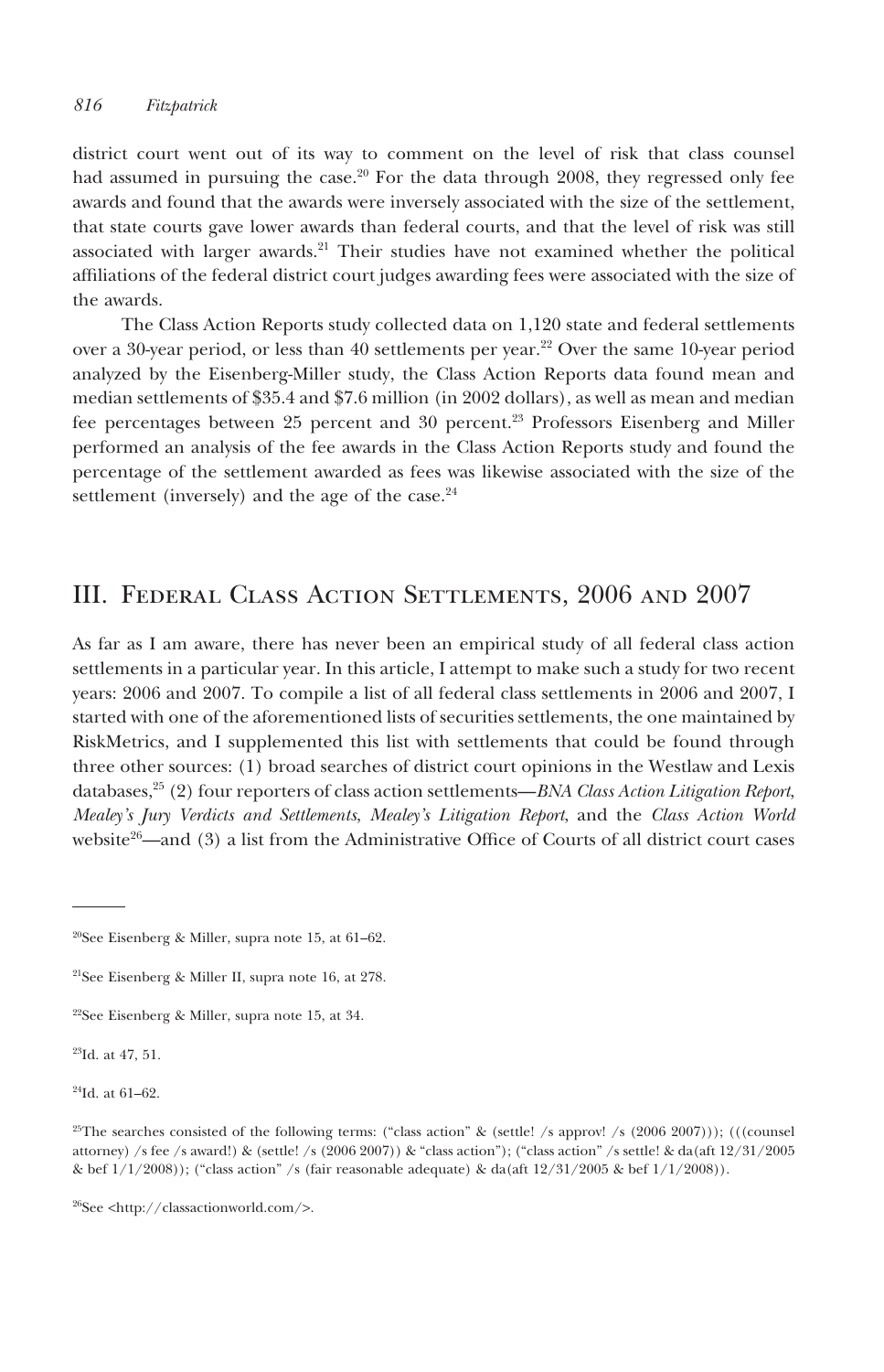coded as class actions that terminated by settlement between 2005 and 2008.<sup>27</sup> I then removed any duplicate cases and examined the docket sheets and court orders of each of the remaining cases to determine whether the cases were in fact certified as class actions under either Rule 23, Rule 23.1, or Rule  $23.2$ .<sup>28</sup> For each of the cases verified as such, I gathered the district court's order approving the settlement, the district court's order awarding attorney fees, and, in many cases, the settlement agreements and class counsel's motions for fees, from electronic databases (such as Westlaw or PACER) and, when necessary, from the clerk's offices of the various federal district courts. In this section, I report the characteristics of the settlements themselves; in the next section, I report the characteristics of the attorney fees awarded to class counsel by the district courts that approved the settlements.

#### *A. Number of Settlements*

I found 688 settlements approved by federal district courts during 2006 and 2007 using the methodology described above. This is almost the exact same number the Eisenberg-Miller study found over a *16*-year period in both federal *and* state court. Indeed, the number of annual settlements identified in this study is *several times* the number of annual settlements that have been identified in any prior empirical study of class action settlements. Of the 688 settlements I found, 304 were approved in 2006 and 384 were approved in 2007.29

#### *B. Defendant Versus Plaintiff Classes*

Although Rule 23 permits federal judges to certify either a class of plaintiffs or a class of defendants, it is widely assumed that it is extremely rare for courts to certify defendant classes.30 My findings confirm this widely held assumption. Of the 688 class action settlements approved in 2006 and 2007, 685 involved plaintiff classes and only three involved

<sup>&</sup>lt;sup>27</sup>I examined the AO lists in the year before and after the two-year period under investigation because the termination date recorded by the AO was not necessarily the same date the district court approved the settlement.

 $28$ See Fed. R. Civ. P. 23, 23.1, 23.2. I excluded from this analysis opt-in collective actions, such as those brought pursuant to the provisions of the Fair Labor Standards Act (see 29 U.S.C. § 216(b)), if such actions did not also include claims certified under the opt-out mechanism in Rule 23.

<sup>&</sup>lt;sup>29</sup>A settlement was assigned to a particular year if the district court judge's order approving the settlement was dated between January 1 and December 31 of that year. Cases involving multiple defendants sometimes settled over time because defendants would settle separately with the plaintiff class. All such partial settlements approved by the district court on the same date were treated as one settlement. Partial settlements approved by the district court on different dates were treated as different settlements.

<sup>30</sup>See, e.g., Robert H. Klonoff, Edward K.M. Bilich & Suzette M. Malveaux, Class Actions and Other Multi-Party Litigation: Cases and Materials 1061 (2d ed. 2006).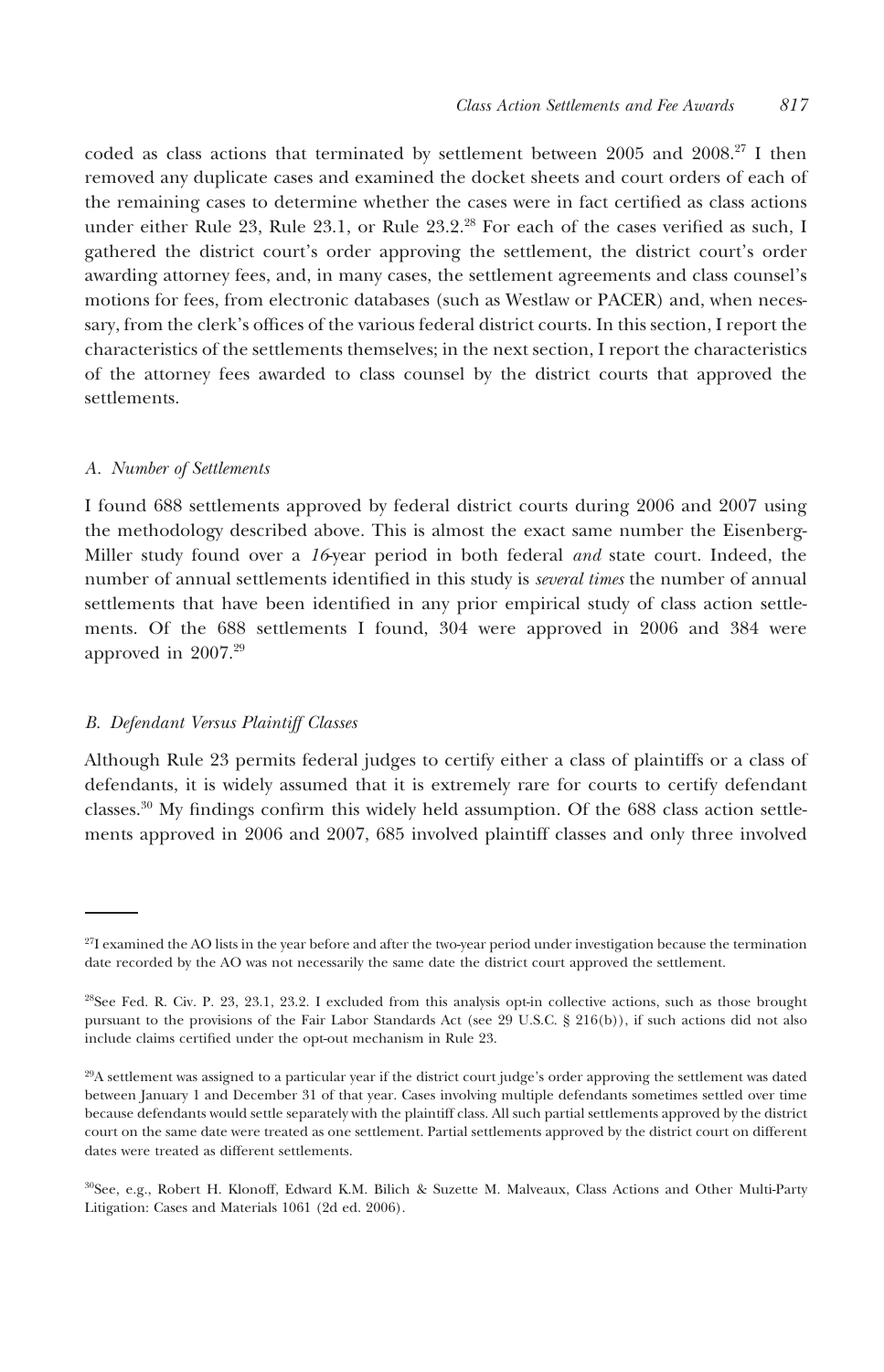defendant classes. All three of the defendant-class settlements were in employment benefits cases, where companies sued classes of current or former employees.<sup>31</sup>

#### *C. Settlement Subject Areas*

Although courts are free to certify Rule 23 classes in almost any subject area, it is widely assumed that securities settlements dominate the federal class action docket.<sup>32</sup> At least in terms of the number of settlements, my findings reject this conventional wisdom. As Table 1 shows, although securities settlements comprised a large percentage of the 2006 and 2007 settlements, they did not comprise a majority of those settlements. As one would have

| <b>Subject Matter</b> | Number of Settlements |             |  |
|-----------------------|-----------------------|-------------|--|
|                       | 2006                  | 2007        |  |
| Securities            | 122 (40%)             | $135(35\%)$ |  |
| Labor and employment  | 41 $(14%)$            | 53 (14%)    |  |
| Consumer              | 40 (13%)              | 47 (12%)    |  |
| Employee benefits     | 23 (8%)               | 38 (10%)    |  |
| Civil rights          | 24 (8%)               | $37(10\%)$  |  |
| Debt collection       | $19(6\%)$             | 23 (6%)     |  |
| Antitrust             | 13(4%)                | 17(4%)      |  |
| Commercial            | $4(1\%)$              | $9(2\%)$    |  |
| Other                 | $18(6\%)$             | 25(6%)      |  |
| Total                 | 304                   | 384         |  |

Table 1: The Number of Class Action Settlements Approved by Federal Judges in 2006 and 2007 in Each Subject Area

NOTE: Securities: cases brought under federal and state securities laws. Labor and employment: workplace claims brought under either federal or state law, with the exception of ERISA cases. Consumer: cases brought under the Fair Credit Reporting Act as well as cases for consumer fraud and the like. Employee benefits: ERISA cases. Civil rights: cases brought under 42 U.S.C. § 1983 or cases brought under the Americans with Disabilities Act seeking nonworkplace accommodations. Debt collection: cases brought under the Fair Debt Collection Practices Act. Antitrust: cases brought under federal or state antitrust laws. Commercial: cases between businesses, excluding antitrust cases. Other: includes, among other things, derivative actions against corporate managers and directors, environmental suits, insurance suits, Medicare and Medicaid suits, product liability suits, and mass tort suits.

Sources: Westlaw, PACER, district court clerks' offices.

<sup>31</sup>See Halliburton Co. v. Graves, No. 04-00280 (S.D. Tex., Sept. 28, 2007); Rexam, Inc. v. United Steel Workers of Am., No. 03-2998 (D. Minn. Aug. 29, 2007); Rexam, Inc. v. United Steel Workers of Am., No. 03-2998 (D. Minn. Sept. 17, 2007).

 $32$ See, e.g., John C. Coffee, Jr., Reforming the Security Class Action: An Essay on Deterrence and its Implementation, 106 Colum. L. Rev. 1534, 1539–40 (2006) (describing securities class actions as "the 800-pound gorilla that dominates and overshadows other forms of class actions").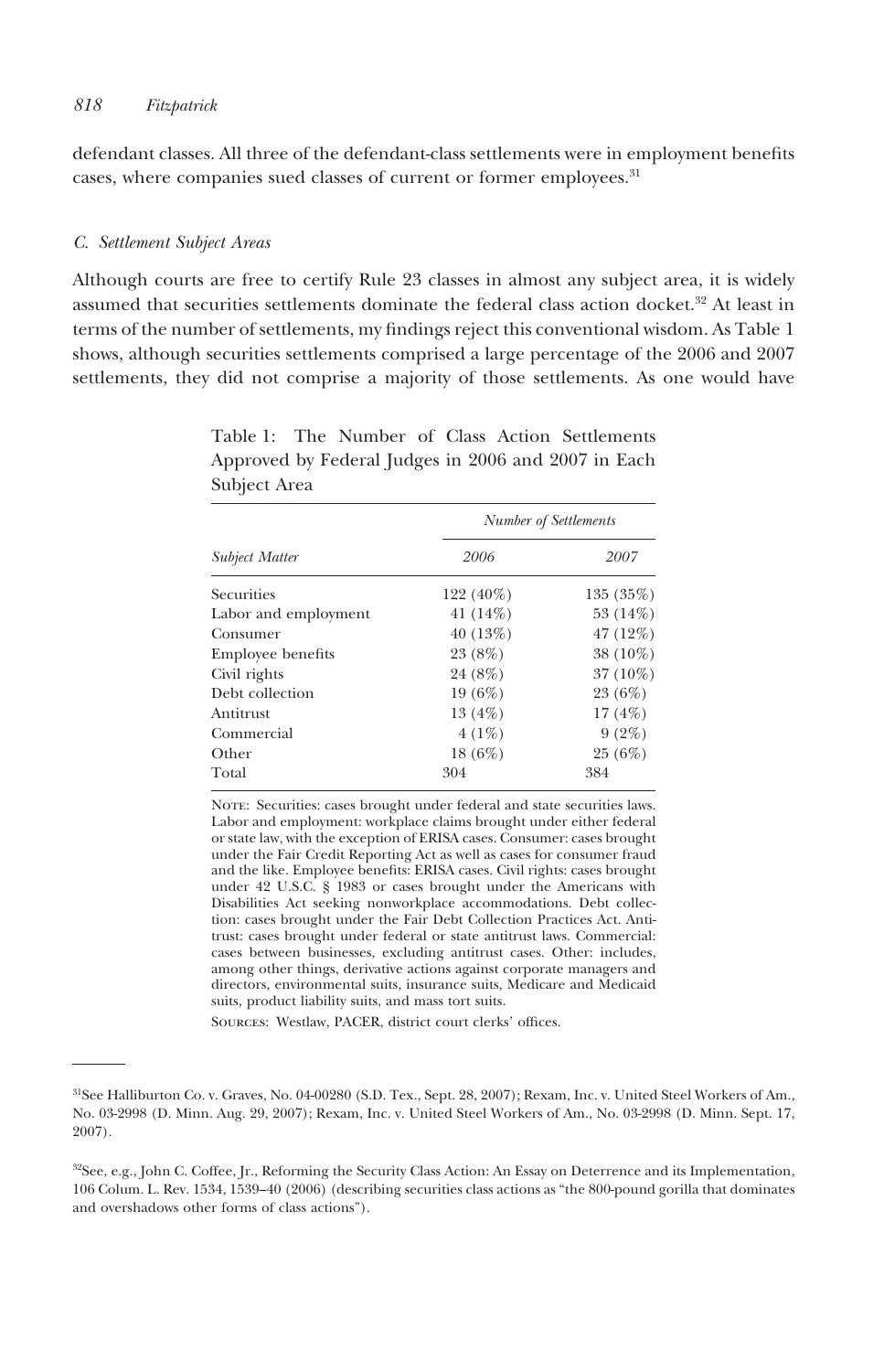expected in light of Supreme Court precedent over the last two decades,<sup>33</sup> there were almost no mass tort class actions (included in the "Other" category) settled over the two-year period.

Although the Eisenberg-Miller study through 2008 is not directly comparable on the distribution of settlements across litigation subject areas—because its state and federal court data cannot be separated (more than 10 percent of the settlements were from state court<sup>34</sup>) and because it excludes settlements in fee-shifting cases—their study through 2008 is the best existing point of comparison. Interestingly, despite the fact that state courts were included in their data, their study through 2008 found about the same percentage of securities cases (39 percent) as my 2006–2007 data set shows.35 However, their study found many more consumer (18 percent) and antitrust (10 percent) cases, while finding many fewer labor and employment (8 percent), employee benefits (6 percent), and civil rights (3 percent) cases.36 This is not unexpected given their reliance on published opinions and their exclusion of fee-shifting cases.

#### *D. Settlement Classes*

The Federal Rules of Civil Procedure permit parties to seek certification of a suit as a class action for settlement purposes only.<sup>37</sup> When the district court certifies a class in such circumstances, the court need not consider whether it would be manageable to try the litigation as a class.<sup>38</sup> So-called settlement classes have always been more controversial than classes certified for litigation because they raise the prospect that, at least where there are competing class actions filed against the same defendant, the defendant could play class counsel off one another to find the one willing to settle the case for the least amount of money.39 Prior to the Supreme Court's 1997 opinion in *Amchem Products, Inc. v. Windsor*, 40 it was uncertain whether the Federal Rules even permitted settlement classes. It may therefore be a bit surprising to learn that 68 percent of the federal settlements in 2006 and 2007 were settlement classes. This percentage is higher than the percentage found in the Eisenberg-Miller studies, which found that only 57 percent of class action settlements in

35Id. at 262.

 $^{36}$ Id.

<sup>33</sup>See, e.g., Samuel Issacharoff, Private Claims, Aggregate Rights, 2008 Sup. Ct. Rev. 183, 208.

<sup>34</sup>See Eisenberg & Miller II, supra note 16, at 257.

<sup>37</sup>See Martin H. Redish, Settlement Class Actions, The Case-or-Controversy Requirement, and the Nature of the Adjudicatory Process, 73 U. Chi. L. Rev. 545, 553 (2006).

<sup>38</sup>See Amchem Prods., Inc v Windsor, 521 U.S. 591, 620 (1997).

<sup>39</sup>See Redish, supra note 368, at 557–59.

<sup>40521</sup> U.S. 591 (1997).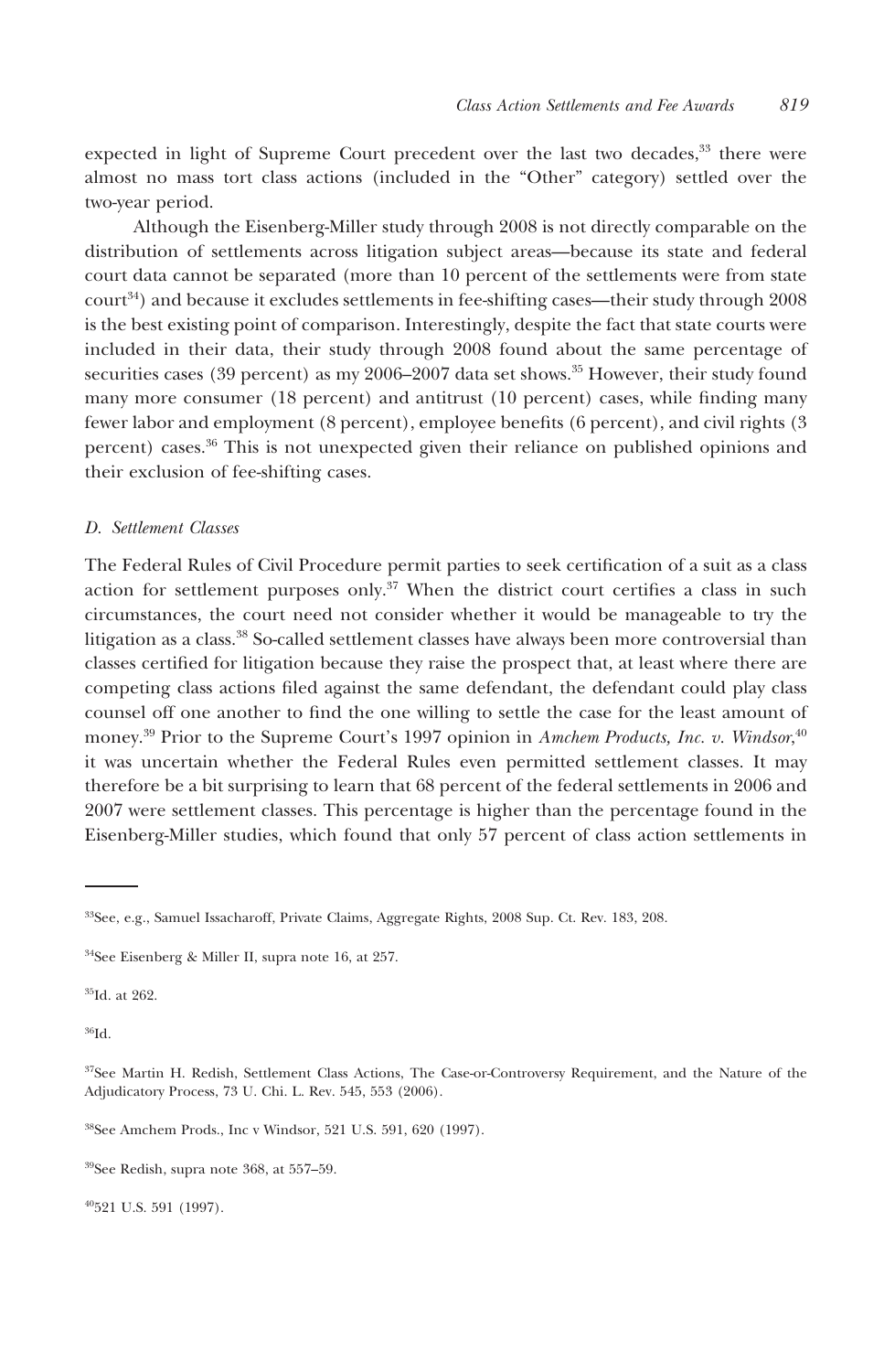state and federal court between 2003 and 2008 were settlement classes.<sup>41</sup> It should be noted that the distribution of litigation subject areas among the settlement classes in my 2006– 2007 federal data set did not differ much from the distribution among nonsettlement classes, with two exceptions. One exception was consumer cases, which were nearly three times as prevalent among settlement classes (15.9 percent) as among nonsettlement classes (5.9 percent); the other was civil rights cases, which were four times as prevalent among nonsettlement classes (18.0 percent) as among settlements classes (4.5 percent). In light of the skepticism with which the courts had long treated settlement classes, one might have suspected that courts would award lower fee percentages in such settlements. Nonetheless, as I report in Section III, whether a case was certified as a settlement class was not associated with the fee percentages awarded by federal district court judges.

#### *E. The Age at Settlement*

One interesting question is how long class actions were litigated before they reached settlement. Unsurprisingly, cases reached settlement over a wide range of ages.<sup>42</sup> As shown in Table 2, the average time to settlement was a bit more than three years (1,196 days) and the median time was a bit under three years (1,068 days). The average and median ages here are similar to those found in the Eisenberg-Miller study through 2002, which found averages of 3.35 years in fee-shifting cases and 2.86 years in non-fee-shifting cases, and

| <b>Subject Matter</b>    | Average | Median | Minimum | Maximum |
|--------------------------|---------|--------|---------|---------|
| <b>Securities</b>        | 1,438   | 1,327  | 392     | 3.802   |
| Labor and employment     | 928     | 786    | 105     | 2,497   |
| Consumer                 | 963     | 720    | 127     | 4,961   |
| <b>Employee benefits</b> | 1.162   | 1.161  | 164     | 3,157   |
| Civil rights             | 1.373   | 1.360  | 181     | 3.354   |
| Debt collection          | 738     | 673    | 223     | 1,973   |
| Antitrust                | 1,140   | 1.167  | 237     | 2,480   |
| Commercial               | 1,267   | 760    | 163     | 5,443   |
| Other                    | 1,065   | 962    | 185     | 3,620   |
| A11                      | 1,196   | 1,068  | 105     | 5,443   |

Table 2: The Number of Days, 2006–2007, Federal Class Action Cases Took to Reach Settlement in Each Subject Area

Source: PACER.

<sup>41</sup>See Eisenberg & Miller II, supra note 16, at 266.

 $42$ The age of the case was calculated by subtracting the date the relevant complaint was filed from the date the settlement was approved by the district court judge. The dates were taken from PACER. For consolidated cases, I used the date of the earliest complaint. If the case had been transferred, consolidated, or removed, the date the complaint was filed was not always available from PACER. In such cases, I used the date the case was transferred, consolidated, or removed as the start date.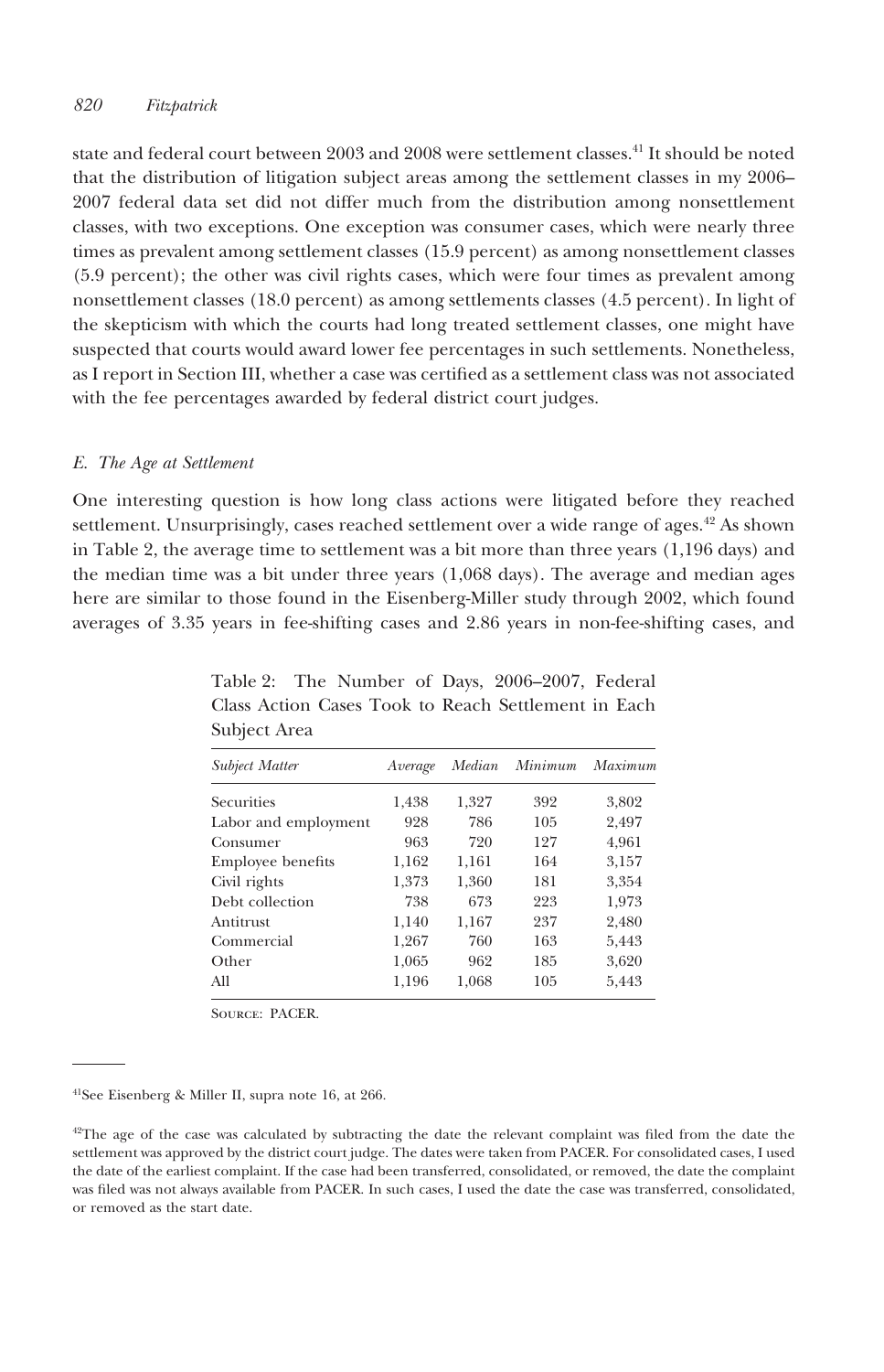medians of 4.01 years in fee-shifting cases and 3.0 years in non-fee-shifting cases.<sup>43</sup> Their study through 2008 did not report case ages.

The shortest time to settlement was 105 days in a labor and employment case.44 The longest time to settlement was nearly 15 years (5,443 days) in a commercial case.45 The average and median time to settlement varied significantly by litigation subject matter, with securities cases generally taking the longest time and debt collection cases taking the shortest time. Labor and employment cases and consumer cases also settled relatively early.

#### *F. The Location of Settlements*

The 2006–2007 federal class action settlements were not distributed across the country in the same way federal civil litigation is in general. As Figure 1 shows, some of the geographic circuits attracted much more class action attention than we would expect based on their docket size, and others attracted much less. In particular, district courts in the First, Second, Seventh, and Ninth Circuits approved a much larger share of class action settlements than the share of all civil litigation they resolved, with the First, Second, and Seventh Circuits approving nearly double the share and the Ninth Circuit approving one-and-one-half times the share. By contrast, the shares of class action settlements approved by district courts in the Fifth and Eighth Circuits were less than one-half of their share of all civil litigation, with the Third, Fourth, and Eleventh Circuits also exhibiting significant underrepresentation.

With respect to a comparison with the Eisenberg-Miller studies, their federal court data through 2008 can be separated from their state court data on the question of the geographic distribution of settlements, and there are some significant differences between their federal data and the numbers reflected in Figure 1. Their study reported considerably higher proportions of settlements than I found from the Second (23.8 percent), Third (19.7 percent), Eighth (4.8 percent), and D.C. (3.3 percent) Circuits, and considerably lower proportions from the Fourth (1.3 percent), Seventh (6.8 percent), and Ninth (16.6 percent) Circuits.46

Figure 2 separates the class action settlement data in Figure 1 into securities and nonsecurities cases. Figure 2 suggests that the overrepresentation of settlements in the First and Second Circuits is largely attributable to securities cases, whereas the overrepresentation in the Seventh Circuit is attributable to nonsecurities cases, and the overrepresentation in the Ninth is attributable to both securities and nonsecurities cases.

It is interesting to ask why some circuits received more class action attention than others. One hypothesis is that class actions are filed in circuits where class action lawyers

<sup>43</sup>See Eisenberg & Miller, supra note 15, at 59–60.

<sup>44</sup>See Clemmons v. Rent-a-Center W., Inc., No. 05-6307 (D. Or. Jan. 20, 2006).

<sup>45</sup>See Allapattah Servs. Inc. v. Exxon Corp., No. 91-0986 (S.D. Fla. Apr. 7, 2006).

<sup>46</sup>See Eisenberg & Miller II, supra note 16, at 260.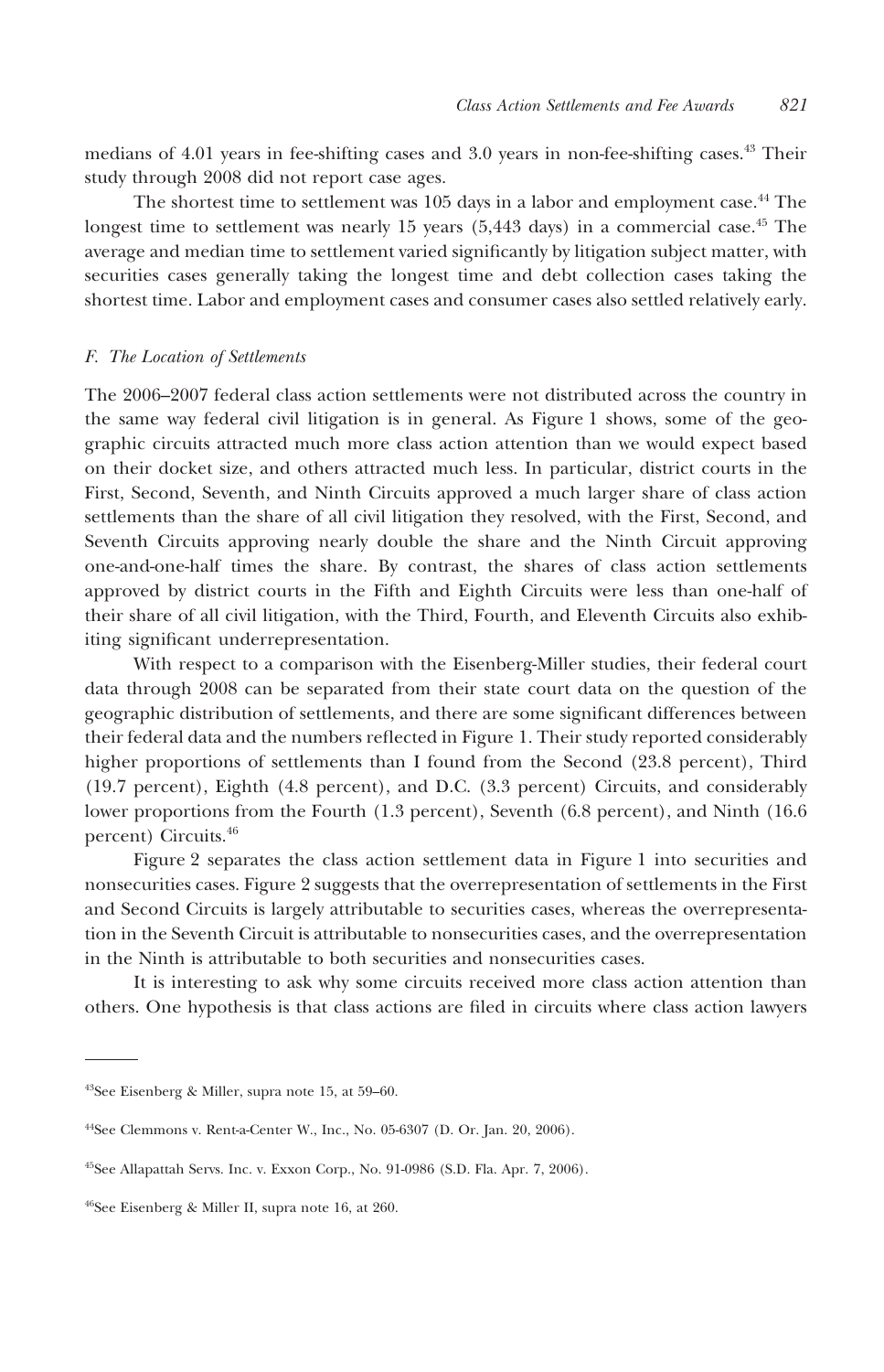*Figure 1:* The percentage of 2006–2007 district court civil terminations and class action settlements in each federal circuit.



Sources: PACER, Statistical Tables for the Federal Judiciary 2006 & 2007 (available at <http://www.uscourts.gov/ stats/index.html>).

believe they can find favorable law or favorable judges. Federal class actions often involve class members spread across multiple states and, as such, class action lawyers may have a great deal of discretion over the district in which file suit.<sup>47</sup> One way law or judges may be favorable to class action attorneys is with regard to attorney fees. In Section III, I attempt to test whether district court judges in the circuits with the most over- and undersubscribed class action dockets award attorney fees that would attract or discourage filings there; I find no evidence that they do.

Another hypothesis is that class action suits are settled in jurisdictions where defendants are located. This might be the case because although class action lawyers may have discretion over where to file, venue restrictions might ultimately restrict cases to jurisdic-

<sup>47</sup>See Samuel Issacharoff & Richard Nagareda, Class Settlements Under Attack, 156 U. Pa. L. Rev. 1649, 1662 (2008).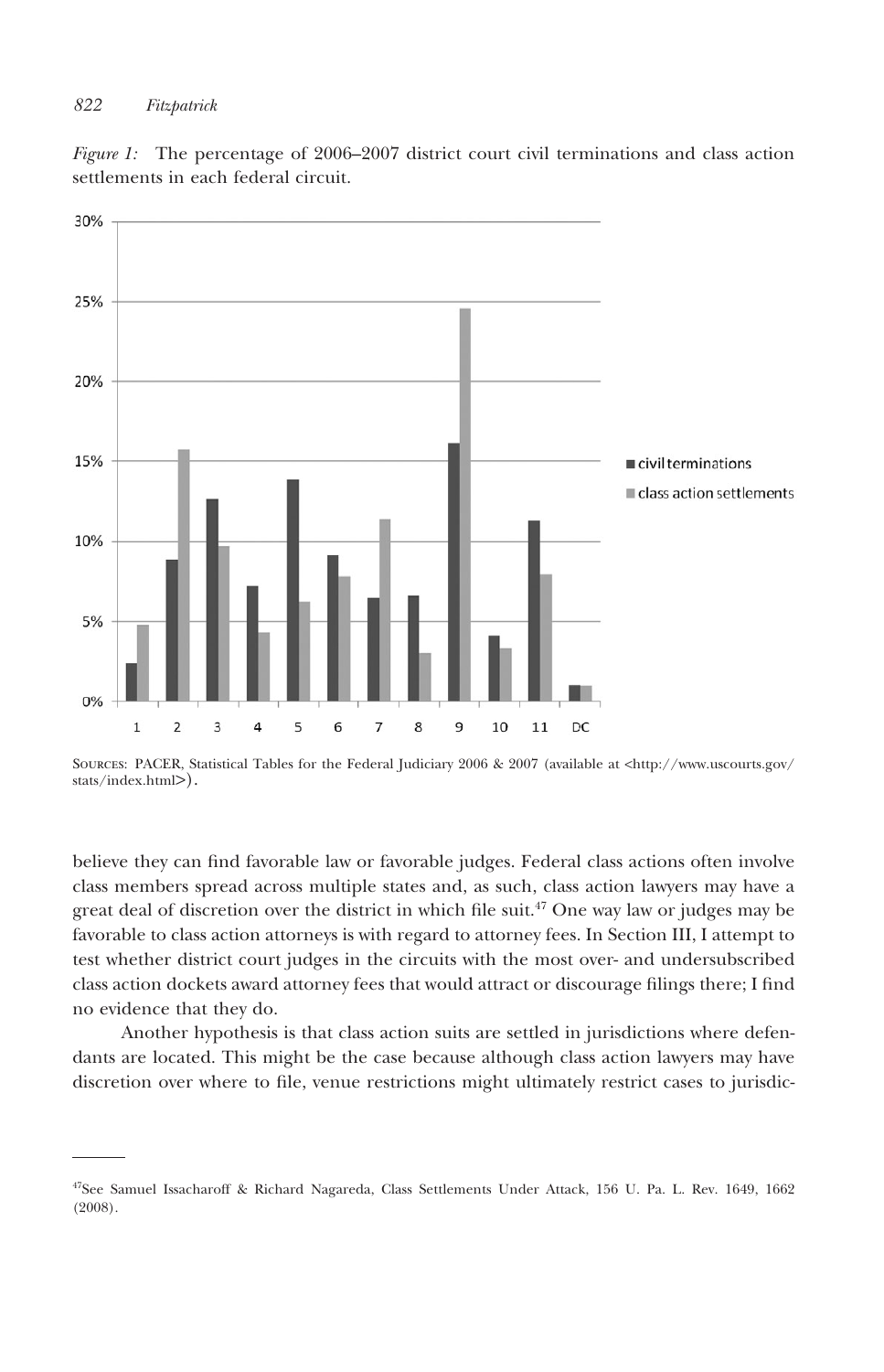

*Figure 2:* The percentage of 2006–2007 district court civil terminations and class action settlements in each federal circuit.

tions in which defendants have their corporate headquarters or other operations.<sup>48</sup> This might explain why the Second Circuit, with the financial industry in New York, sees so many securities suits, and why other circuits with cities with a large corporate presence, such as the First (Boston), Seventh (Chicago), and Ninth (Los Angeles and San Francisco), see more settlements than one would expect based on the size of their civil dockets.

Another hypothesis might be that class action lawyers file cases wherever it is most convenient for them to litigate the cases—that is, in the cities in which their offices are located. This, too, might explain the Second Circuit's overrepresentation in securities settlements, with prominent securities firms located in New York, as well as the

Sources: PACER, Statistical Tables for the Federal Judiciary 2006 & 2007 (available at <http://www.uscourts.gov/ stats/index.html>).

<sup>48</sup>See 28 U.S.C. §§ 1391, 1404, 1406, 1407. See also Foster v. Nationwide Mut. Ins. Co., No. 07-04928, 2007 U.S. Dist. LEXIS 95240 at \*2–17 (N.D. Cal. Dec. 14, 2007) (transferring venue to jurisdiction where defendant's corporate headquarters were located). One prior empirical study of securities class action settlements found that 85 percent of such cases are filed in the home circuit of the defendant corporation. See James D. Cox, Randall S. Thomas & Lynn Bai, Do Differences in Pleading Standards Cause Forum Shopping in Securities Class Actions?: Doctrinal and Empirical Analyses, 2009 Wis. L. Rev. 421, 429, 440, 450–51 (2009).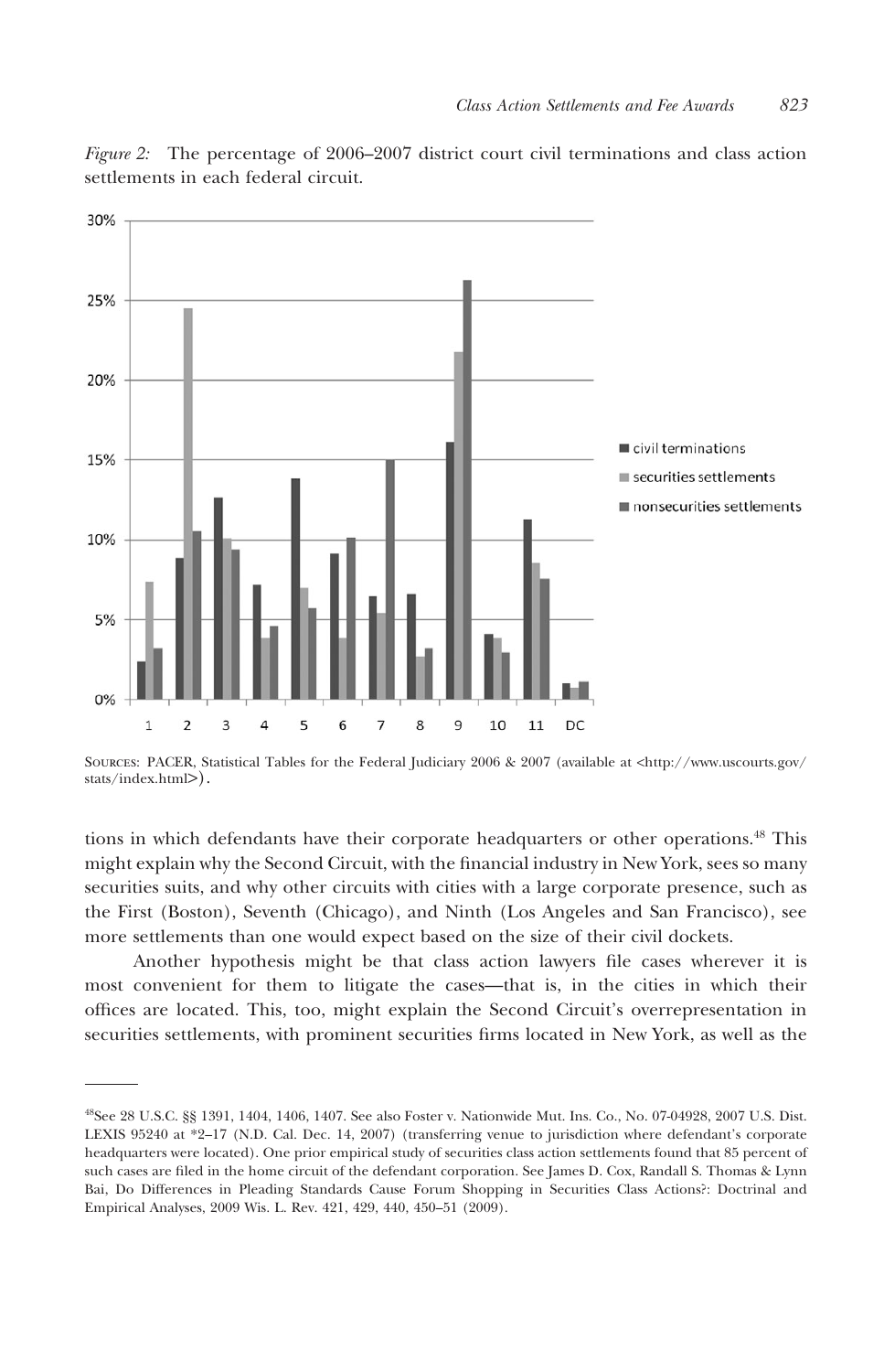overrepresentation of other settlements in some of the circuits in which major metropolitan areas with prominent plaintiffs' firms are found.

#### *G. Type of Relief*

Under Rule 23, district court judges can certify class actions for injunctive or declaratory relief, for money damages, or for a combination of the two.<sup>49</sup> In addition, settlements can provide money damages both in the form of cash as well as in the form of in-kind relief, such as coupons to purchase the defendant's products.<sup>50</sup>

As shown in Table 3, the vast majority of class actions settled in 2006 and 2007 provided cash relief to the class (89 percent), but a substantial number also provided in-kind relief (6 percent) or injunctive or declaratory relief (23 percent). As would be

| $\alpha$ reflect in Euch suspect them |      |                       |                                  |
|---------------------------------------|------|-----------------------|----------------------------------|
| Subject Matter                        | Cash | <b>In-Kind Relief</b> | Injunctive or Declaratory Relief |
| Securities<br>$(n = 257)$             | 100% | $0\%$                 | $2\%$                            |
| Labor and employment<br>$(n = 94)$    | 95%  | $6\%$                 | 29%                              |
| Consumer<br>$(n = 87)$                | 74%  | $30\%$                | 37%                              |
| Employee benefits<br>$(n = 61)$       | 90%  | $0\%$                 | 34%                              |
| Civil rights<br>$(n = 61)$            | 49%  | $2\%$                 | 75%                              |
| Debt collection<br>$(n = 42)$         | 98%  | $0\%$                 | 12%                              |
| Antitrust<br>$(n=30)$                 | 97%  | 13%                   | 7%                               |
| Commercial<br>$(n=13)$                | 92%  | $0\%$                 | 62%                              |
| Other<br>$(n = 43)$                   | 77%  | 7%                    | 33%                              |
| All                                   | 89%  | $6\%$                 | 23%                              |

Table 3: The Percentage of 2006 and 2007 Class Action Settlements Providing Each Type of Relief in Each Subject Area

NOTE: Cash: cash, securities, refunds, charitable contributions, contributions to employee benefit plans, forgiven debt, relinquishment of liens or claims, and liquidated repairs to property. In-kind relief: vouchers, coupons, gift cards, warranty extensions, merchandise, services, and extended insurance policies. Injunctive or declaratory relief: modification of terms of employee benefit plans, modification of compensation practices, changes in business practices, capital improvements, research, and unliquidated repairs to property. Sources: Westlaw, PACER, district court clerks' offices.

 $(n = 688)$ 

<sup>49</sup>See Fed. R. Civ. P. 23(b).

<sup>&</sup>lt;sup>50</sup>These coupon settlements have become very controversial in recent years, and Congress discouraged them in the Class Action Fairness Act of 2005 by tying attorney fees to the value of coupons that were ultimately redeemed by class members as opposed to the value of coupons offered class members. See 28 U.S.C. § 1712.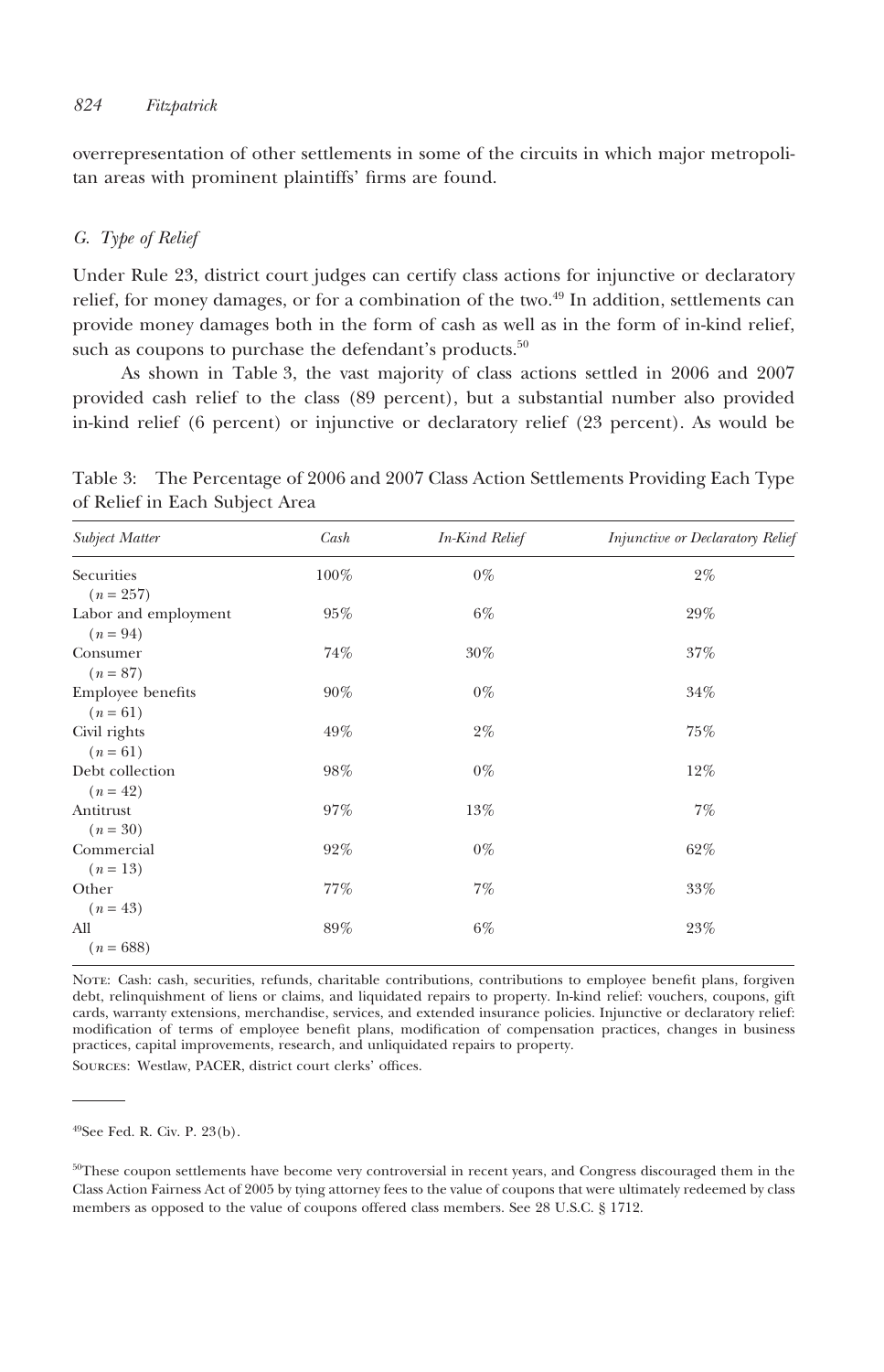expected in light of the focus on consumer cases in the debate over the anti-coupon provision in the Class Action Fairness Act of  $2005$ ,  $51$  consumer cases had the greatest percentage of settlements providing for in-kind relief (30 percent). Civil rights cases had the greatest percentage of settlements providing for injunctive or declaratory relief (75 percent), though almost half the civil rights cases also provided some cash relief (49 percent). The securities settlements were quite distinctive from the settlements in other areas in their singular focus on cash relief: every single securities settlement provided cash to the class and almost none provided in-kind, injunctive, or declaratory relief. This is but one example of how the focus on securities settlements in the prior empirical scholarship can lead to a distorted picture of class action litigation.

#### *H. Settlement Money*

Although securities settlements did not comprise the majority of federal class action settlements in 2006 and 2007, they did comprise the majority of the money—indeed, the *vast majority* of the money—involved in class action settlements. In Table 4, I report the total amount of ascertainable value involved in the 2006 and 2007 settlements. This amount

| <b>Subject Matter</b> | Total Ascertainable Monetary Value in Settlements<br>(and Percentage of Overall Annual Total) |         |                     |            |  |
|-----------------------|-----------------------------------------------------------------------------------------------|---------|---------------------|------------|--|
|                       | 2006<br>$(n = 304)$                                                                           |         | 2007<br>$(n = 384)$ |            |  |
| Securities            | \$16,728                                                                                      | 76%     | \$8,038             | 73%        |  |
| Labor and employment  | \$266.5                                                                                       | $1\%$   | \$547.7             | $5\%$      |  |
| Consumer              | \$517.3                                                                                       | $2\%$   | \$732.8             | $7\%$      |  |
| Employee benefits     | \$443.8                                                                                       | $2\%$   | \$280.8             | $3\%$      |  |
| Civil rights          | \$265.4                                                                                       | $1\%$   | \$81.7              | $1\%$      |  |
| Debt collection       | \$8.9                                                                                         | $< 1\%$ | \$5.7               | $<\!\!1\%$ |  |
| Antitrust             | \$1,079                                                                                       | 5%      | \$660.5             | $6\%$      |  |
| Commercial            | \$1,217                                                                                       | 6%      | \$124.0             | $1\%$      |  |
| Other                 | \$1,568                                                                                       | 7%      | \$592.5             | $5\%$      |  |
| Total                 | \$22,093                                                                                      | 100%    | \$11,063            | 100%       |  |

Table 4: The Total Amount of Money Involved in Federal Class Action Settlements in 2006 and 2007

Note: Dollar amounts are in millions. Includes all determinate payments in cash or cash equivalents (such as marketable securities), including attorney fees and expenses, as well as any in-kind relief (such as coupons) or injunctive relief that was valued by the district court.

Sources: Westlaw, PACER, district court clerks' offices.

 ${}^{51}$ See, e.g., 151 Cong. Rec. H723 (2005) (statement of Rep. Sensenbrenner) (arguing that consumers are "seeing all of their gains go to attorneys and them just getting coupon settlements from the people who have allegedly done them wrong").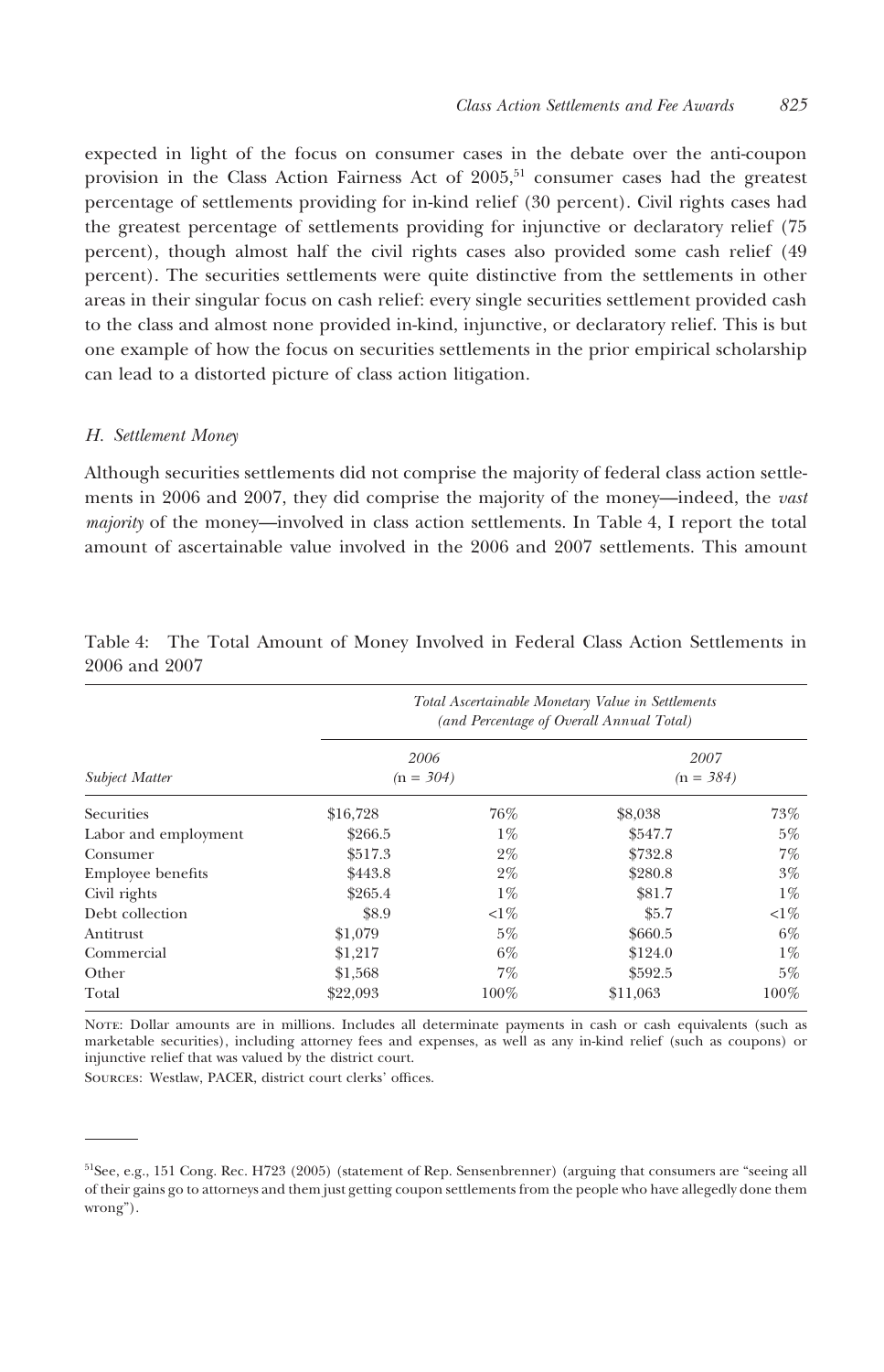includes all determinate<sup>52</sup> payments in cash or cash equivalents (such as marketable securities), including attorney fees and expenses, as well as any in-kind relief (such as coupons) or injunctive relief that was valued by the district court.<sup>53</sup> I did not attempt to assign a value to any relief that was not valued by the district court (even if it may have been valued by class counsel). It should be noted that district courts did not often value in-kind or injunctive relief—they did so only 18 percent of the time—and very little of Table 4—only \$1.3 billion, or 4 percent—is based on these valuations. It should also be noted that the amounts in Table 4 reflect only what defendants *agreed to pay*; they do not reflect the amounts that defendants *actually paid* after the claims administration process concluded. Prior empirical research has found that, depending on how settlements are structured (e.g., whether they awarded a fixed amount of money to each class member who eventually files a valid claim or a pro rata amount of a fixed settlement to each class member), defendants can end up paying much less than they agreed.<sup>54</sup>

Table 4 shows that in both years, around three-quarters of all the money involved in federal class action settlements came from securities cases. Thus, in this sense, the conventional wisdom about the dominance of securities cases in class action litigation is correct. Figure 3 is a graphical representation of the contribution each litigation area made to the total number and total amount of money involved in the 2006–2007 settlements.

Table 4 also shows that, in total, over \$33 billion was approved in the 2006–2007 settlements. Over \$22 billion was approved in 2006 and over \$11 billion in 2007. It should be emphasized again that the totals in Table 4 understate the amount of money defendants agreed to pay in class action settlements in 2006 and 2007 because they exclude the unascertainable value of those settlements. This understatement disproportionately affects litigation areas, such as civil rights, where much of the relief is injunctive because, as I noted, very little of such relief was valued by district courts. Nonetheless, these numbers are, as far as I am aware, the first attempt to calculate how much money is involved in federal class action settlements in a given year.

The significant discrepancy between the two years is largely attributable to the 2006 securities settlement related to the collapse of Enron, which totaled \$6.6 billion, as well as to the fact that seven of the eight 2006–2007 settlements for more than \$1 billion were approved in 2006.55 Indeed, it is worth noting that the eight settlements for more than \$1

 $52$ For example, I excluded awards of a fixed amount of money to each class member who eventually filed a valid claim (as opposed to settlements that awarded a pro rata amount of a fixed settlement to each class member) if the total amount of money set aside to pay the claims was not set forth in the settlement documents.

<sup>&</sup>lt;sup>53</sup>In some cases, the district court valued the relief in the settlement over a range. In these cases, I used the middle point in the range.

<sup>54</sup>See Hensler et al., supra note 7, at 427–30.

<sup>55</sup>See In re Enron Corp. Secs. Litig., MDL 1446 (S.D. Tex. May 24, 2006) (\$6,600,000,000); In re Tyco Int'l Ltd. Multidistrict Litig., MDL 02-1335 (D.N.H. Dec. 19, 2007) (\$3,200,000,000); In re AOL Time Warner, Inc. Secs. & "ERISA" Litig., MDL 1500 (S.D.N.Y. Apr. 6, 2006) (\$2,500,000,000); In re: Diet Drugs Prods. Liab. Litig., MDL 1203 (E.D. Pa. May 24, 2006) (\$1,275,000,000); In re Nortel Networks Corp. Secs. Litig. (Nortel I), No. 01-1855 (S.D.N.Y. Dec. 26, 2006) (\$1,142,780,000); In re Royal Ahold N.V. Secs. & ERISA Litig., 03-1539 (D. Md. Jun. 16, 2006)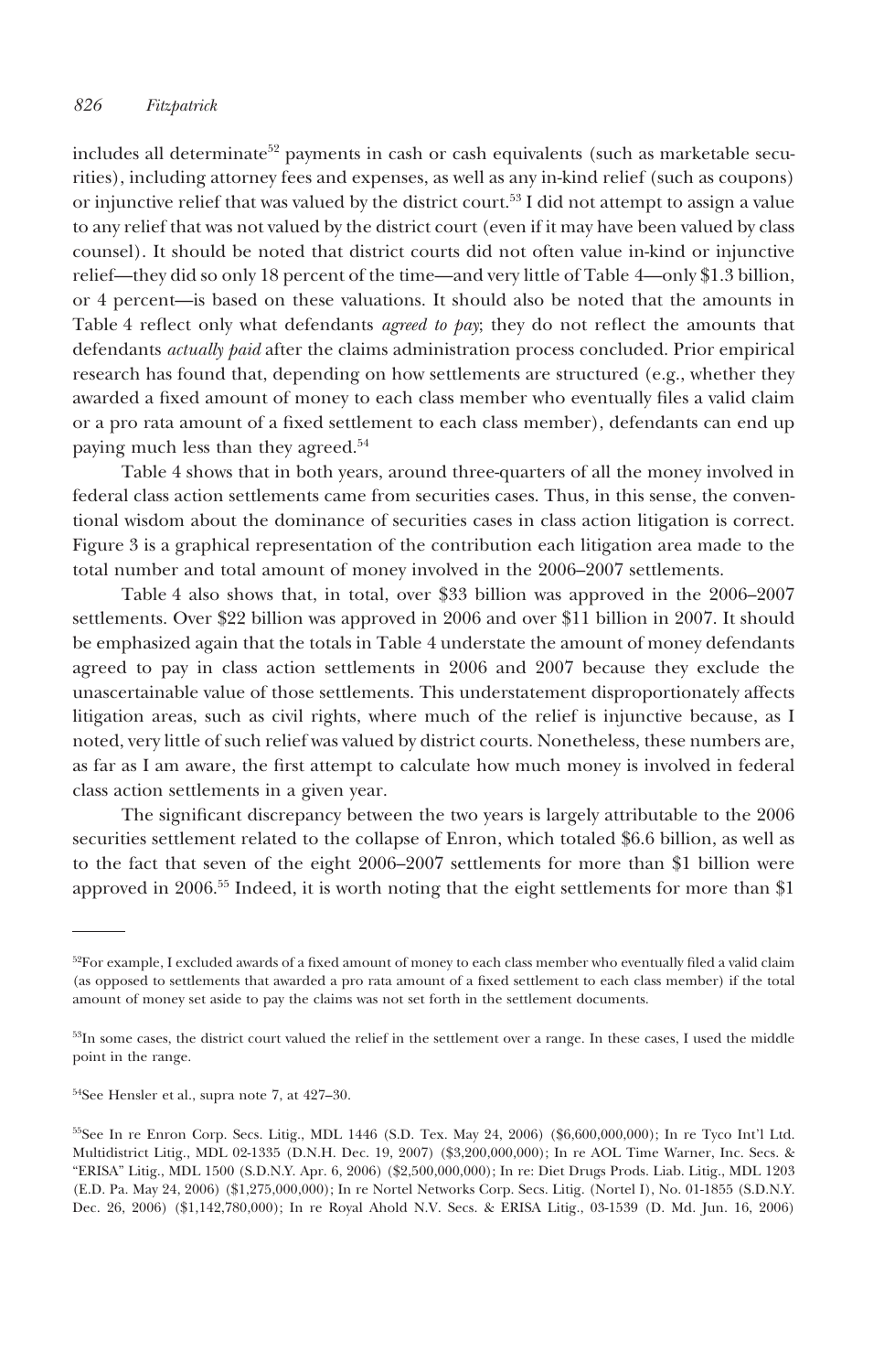*Figure 3:* The percentage of 2006–2007 federal class action settlements and settlement money from each subject area.



Sources: Westlaw, PACER, district court clerks' offices.

billion accounted for almost \$18 billion of the \$33 billion that changed hands over the two-year period. That is, a mere 1 percent of the settlements comprised over 50 percent of the value involved in federal class action settlements in 2006 and 2007. To give some sense of the distribution of settlement size in the 2006–2007 data set, Table 5 sets forth the number of settlements with an ascertainable value beyond fee, expense, and classrepresentative incentive awards (605 out of the 688 settlements). Nearly two-thirds of all settlements fell below \$10 million.

Given the disproportionate influence exerted by securities settlements on the total amount of money involved in class actions, it is unsurprising that the average securities settlement involved more money than the average settlement in most of the other subject areas. These numbers are provided in Table 6, which includes, again, only the settlements

<sup>(\$1,100,000,000);</sup> Allapattah Servs. Inc. v. Exxon Corp., No. 91-0986 (S.D. Fla. Apr. 7, 2006) (\$1,075,000,000); In re Nortel Networks Corp. Secs. Litig. (Nortel II), No. 05-1659 (S.D.N.Y. Dec. 26, 2006) (\$1,074,270,000).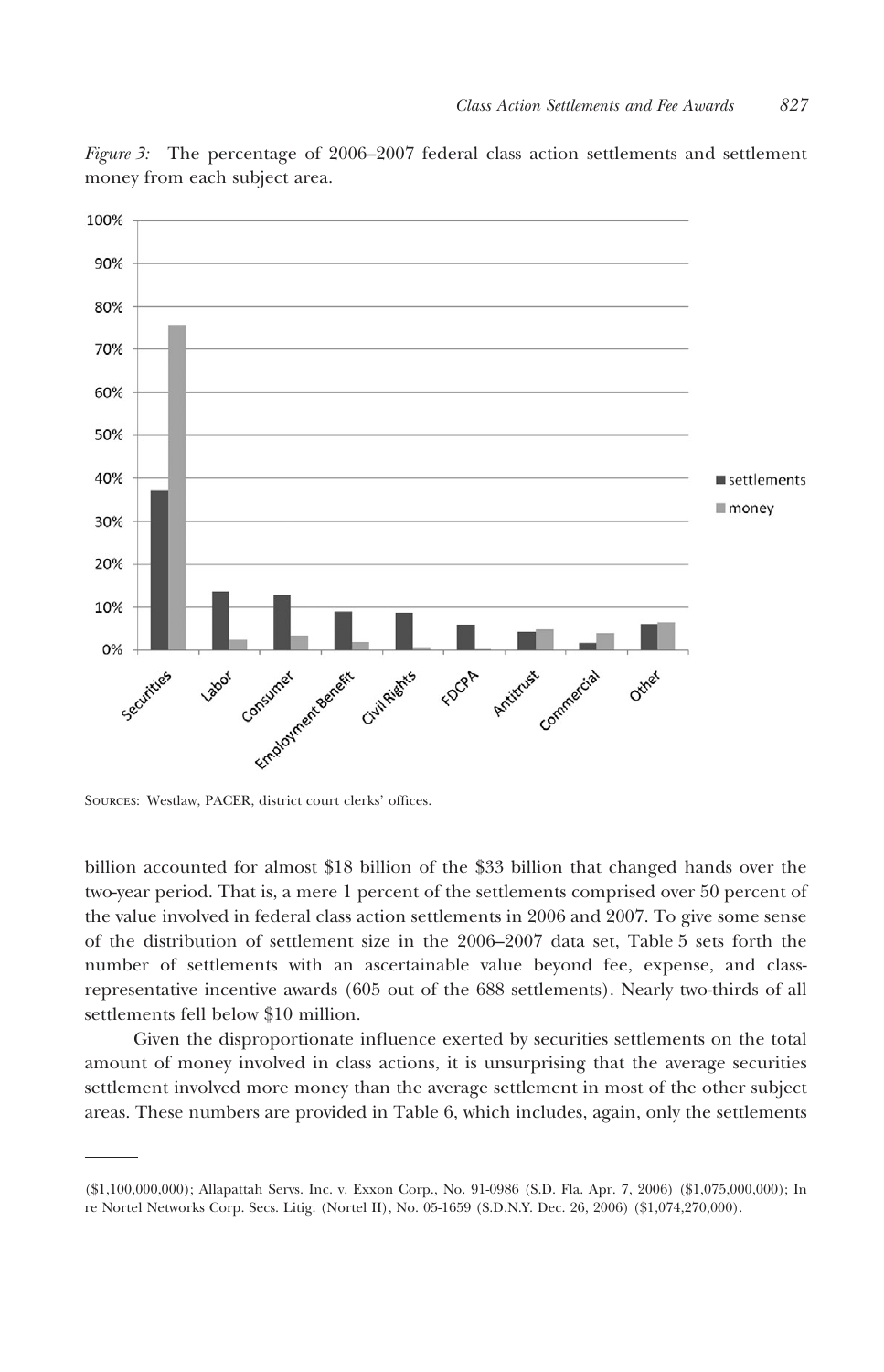| Settlement Size (in Millions) | Number of Settlements |
|-------------------------------|-----------------------|
| $\lceil\$0 \rceil$ to $\$1$   | 131                   |
|                               | $(21.7\%)$            |
| $\$1$ to \$10]                | 261                   |
|                               | $(43.1\%)$            |
| $(\$10 \text{ to } \$50]$     | 139                   |
|                               | $(23.0\%)$            |
| $(\$50 \text{ to } \$100]$    | 33                    |
|                               | $(5.45\%)$            |
| $(\$100 \text{ to } \$500]$   | 31                    |
|                               | $(5.12\%)$            |
| $(\$500 \text{ to } \$6,600]$ | 10                    |
|                               | $(1.65\%)$            |
| Total                         | 605                   |

Table 5: The Distribution by Size of 2006–2007 Federal Class Action Settlements with Ascertainable Value

NOTE: Includes only settlements with ascertainable value beyond merely fee, expense, and class-representative incentive awards.

Sources: Westlaw, PACER, district court clerks' offices.

Table 6: The Average and Median Settlement Amounts in the 2006–2007 Federal Class Action Settlements with Ascertainable Value to the Class

| Subject Matter                  | Average | Median  |
|---------------------------------|---------|---------|
| Securities ( $n = 257$ )        | \$96.4  | \$8.0   |
| Labor and employment $(n = 88)$ | \$9.2   | \$1.8   |
| Consumer $(n = 65)$             | \$18.8  | \$2.9   |
| Employee benefits $(n = 52)$    | \$13.9  | \$5.3   |
| Civil rights $(n = 34)$         | \$9.7   | \$2.5   |
| Debt collection $(n = 40)$      | \$0.37  | \$0.088 |
| Antitrust ( $n = 29$ )          | \$60.0  | \$22.0  |
| Commercial $(n = 12)$           | \$111.7 | \$7.1   |
| Other $(n=28)$                  | \$76.6  | \$6.2   |
| All $(N = 605)$                 | \$54.7  | \$5.1   |

NOTE: Dollar amounts are in millions. Includes only settlements with ascertainable value beyond merely fee, expense, and class-representative incentive awards.

Sources: Westlaw, PACER, district court clerks' offices.

with an ascertainable value beyond fee, expense, and class-representative incentive awards. The average settlement over the entire two-year period for all types of cases was almost \$55 million, but the median was only \$5.1 million. (With the \$6.6 billion Enron settlement excluded, the average settlement for all ascertainable cases dropped to \$43.8 million and, for securities cases, dropped to \$71.0 million.) The average settlements varied widely by litigation area, with securities and commercial settlements at the high end of around \$100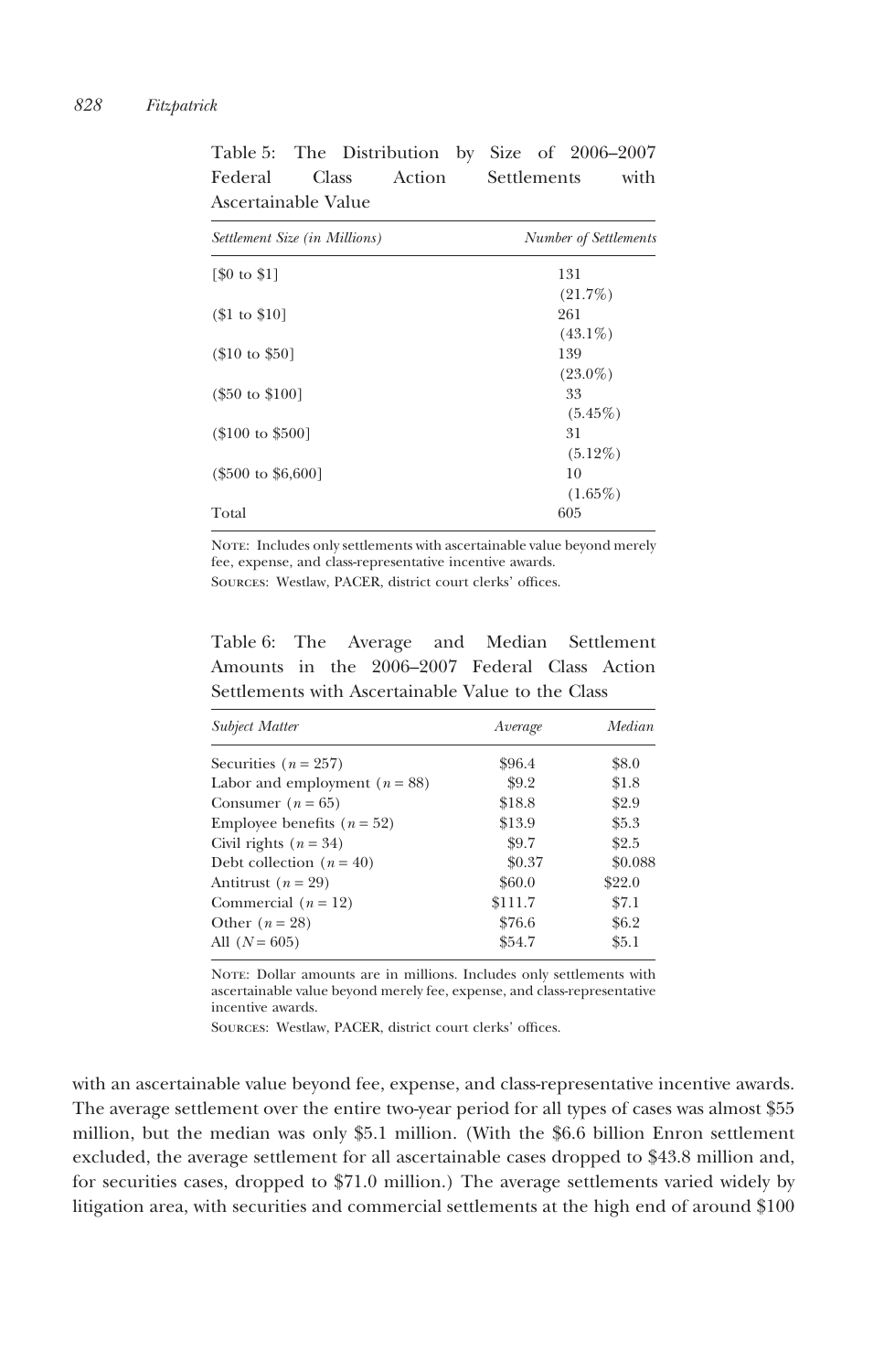million, but the median settlements for nearly every area were bunched around a few million dollars. It should be noted that the high average for commercial cases is largely due to one settlement above \$1 billion;<sup>56</sup> when that settlement is removed, the average for commercial cases was only \$24.2 million.

Table 6 permits comparison with the two prior empirical studies of class action settlements that sought to include nonsecurities as well as securities cases in their purview. The Eisenberg-Miller study through 2002, which included both common-fund and feeshifting cases, found that the mean class action settlement was \$112 million and the median was \$12.9 million, both in 2006 dollars,<sup>57</sup> more than double the average and median I found for all settlements in 2006 and 2007. The Eisenberg-Miller update through 2008 included only common-fund cases and found mean and median settlements in federal court of \$115 million and \$11.7 million (both again in 2006 dollars),<sup>58</sup> respectively; this is still more than double the average and median I found. This suggests that the methodology used by the Eisenberg-Miller studies—looking at district court opinions that were published in Westlaw or Lexis—oversampled larger class actions (because opinions approving larger class actions are, presumably, more likely to be published than opinions approving smaller ones). It is also possible that the exclusion of fee-shifting cases from their data through 2008 contributed to this skew, although, given that their data through 2002 included fee-shifting cases and found an almost identical mean and median as their data through 2008, the primary explanation for the much larger mean and median in their study through 2008 is probably their reliance on published opinions. Over the same years examined by Professors Eisenberg and Miller, the Class Action Reports study found a smaller average settlement than I did (\$39.5 million in 2006 dollars), but a larger median (\$8.48 million in 2006 dollars). It is possible that the Class Action Reports methodology also oversampled larger class actions, explaining its larger median, but that there are more "mega" class actions today than there were before 2003, explaining its smaller mean.<sup>59</sup>

It is interesting to ask how significant the \$16 billion that was involved annually in these 350 or so federal class action settlements is in the grand scheme of U.S. litigation. Unfortunately, we do not know how much money is transferred every year in U.S. litigation. The only studies of which I am aware that attempt even a partial answer to this question are the estimates of how much money is transferred in the U.S. "tort" system every year by a financial services consulting firm, Tillinghast-Towers Perrin.<sup>60</sup> These studies are not directly

59There were eight class action settlements during 2006 and 2007 of more than \$1 billion. See note 55 supra.

<sup>56</sup>See Allapattah Servs. Inc. v. Exxon Corp., No. 91-0986 (S.D. Fla. Apr. 7, 2006) (approving \$1,075,000,000 settlement).

<sup>57</sup>See Eisenberg & Miller, supra note 15, at 47.

<sup>58</sup>See Eisenberg & Miller II, supra note 16, at 262.

 $60$ Some commentators have been critical of Tillinghast's reports, typically on the ground that the reports overestimate the cost of the tort system. See M. Martin Boyer, Three Insights from the Canadian D&O Insurance Market: Inertia, Information and Insiders, 14 Conn. Ins. L.J. 75, 84 (2007); John Fabian Witt, Form and Substance in the Law of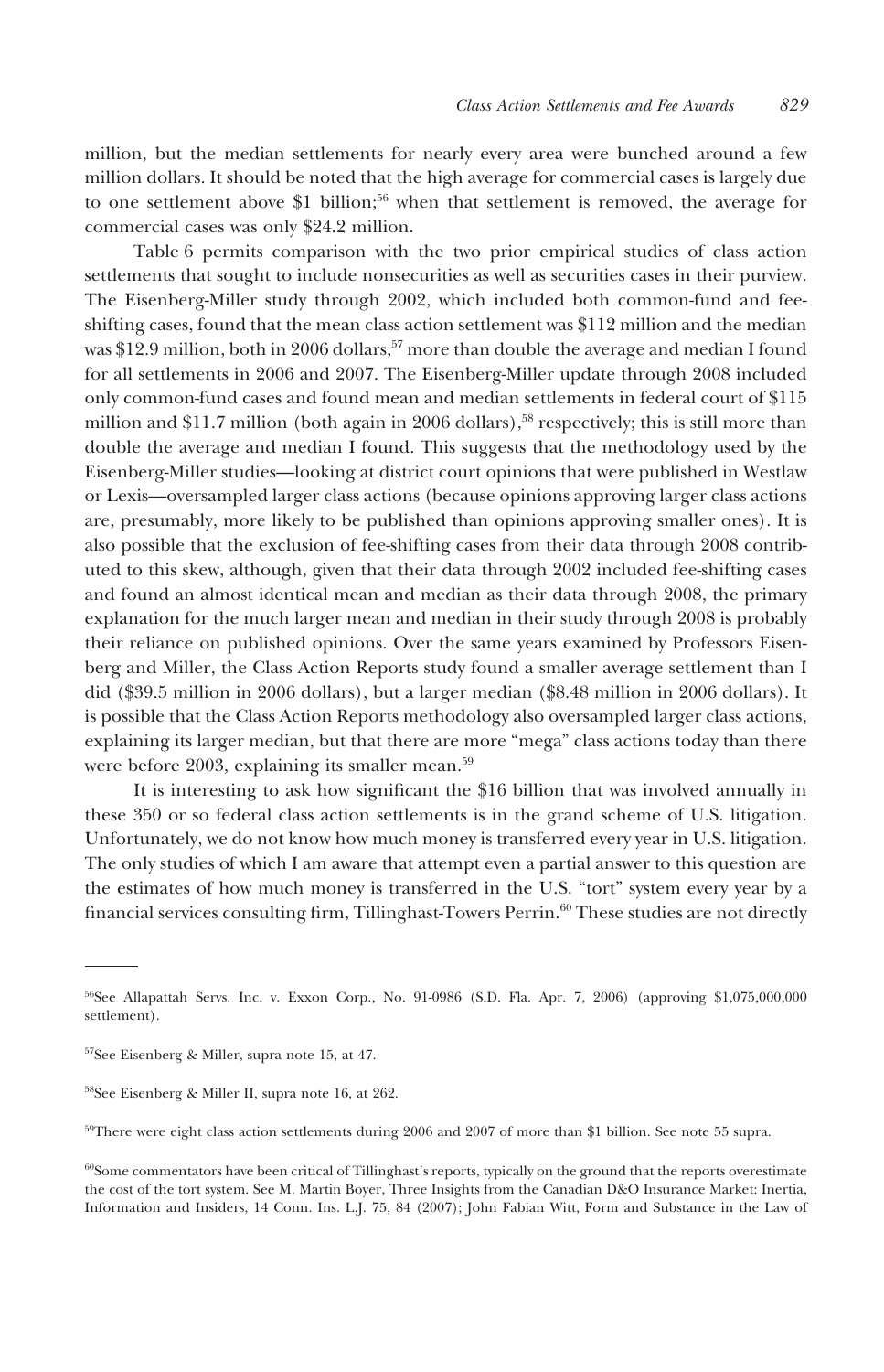comparable to the class action settlement numbers because, again, the number of tort class action settlements in 2006 and 2007 was very small. Nonetheless, as the tort system no doubt constitutes a large percentage of the money transferred in all litigation, these studies provide something of a point of reference to assess the significance of class action settlements. In 2006 and 2007, Tillinghast-Towers Perrin estimated that the U.S. tort system transferred \$160 billion and \$164 billion, respectively, to claimants and their lawyers.<sup>61</sup> The total amount of money involved in the 2006 and 2007 federal class action settlements reported in Table 4 was, therefore, roughly 10 percent of the Tillinghast-Towers Perrin estimate. This suggests that in merely 350 cases every year, federal class action settlements involve the same amount of wealth as 10 percent of the entire U.S. tort system. It would seem that this is a significant amount of money for so few cases.

# IV. Attorney <sup>F</sup>ees in <sup>F</sup>ederal <sup>C</sup>lass <sup>A</sup>ction <sup>S</sup>ettlements, <sup>2006</sup> and <sup>2007</sup>

#### *A. Total Amount of Fees and Expenses*

As I demonstrated in Section III, federal class action settlements involved a great deal of money in 2006 and 2007, some \$16 billion a year. A perennial concern with class action litigation is whether class action lawyers are reaping an outsized portion of this money.<sup>62</sup> The 2006–2007 federal class action data suggest that these concerns may be exaggerated. Although class counsel were awarded some \$5 billion in fees and expenses over this period, as shown in Table 7, only 13 percent of the settlement amount in 2006 and 20 percent of the amount in 2007 went to fee and expense awards. $63$  The 2006 percentage is lower than the 2007 percentage in large part because the class action lawyers in the Enron securities settlement received less than 10 percent of the \$6.6 billion corpus. In any event, the percentages in both 2006 and 2007 are far lower than the portions of settlements that contingency-fee lawyers receive in individual litigation, which are usually at least 33 percent.64 Lawyers received less than 33 percent of settlements in fees and expenses in virtually every subject area in both years.

<sup>62</sup>See, e.g., Brian T. Fitzpatrick, Do Class Action Lawyers Make Too Little? 158 U. Pa. L. Rev. 2043, 2043–44 (2010).

Counterinsurgency Damages, 41 Loy. L.A.L. Rev. 1455, 1475 n.135 (2008). If these criticisms are valid, then class action settlements would appear even more significant as compared to the tort system.

<sup>&</sup>lt;sup>61</sup>See Tillinghast-Towers Perrin, U.S. Tort Costs: 2008 Update 5 (2008). The report calculates \$252 billion in total tort "costs" in 2007 and \$246.9 billion in 2006, id., but only 65 percent of those costs represent payments made to claimants and their lawyers (the remainder represents insurance administration costs and legal costs to defendants). See Tillinghast-Towers Perrin, U.S. Tort Costs: 2003 Update 17 (2003).

<sup>&</sup>lt;sup>63</sup>In some of the partial settlements, see note 29 supra, the district court awarded expenses for all the settlements at once and it was unclear what portion of the expenses was attributable to which settlement. In these instances, I assigned each settlement a pro rata portion of expenses. To the extent possible, all the fee and expense numbers in this article exclude any interest known to be awarded by the courts.

<sup>&</sup>lt;sup>64</sup>See, e.g., Herbert M. Kritzer, The Wages of Risk: The Returns of Contingency Fee Legal Practice, 47 DePaul L. Rev. 267, 284–86 (1998) (reporting results of a survey of Wisconsin lawyers).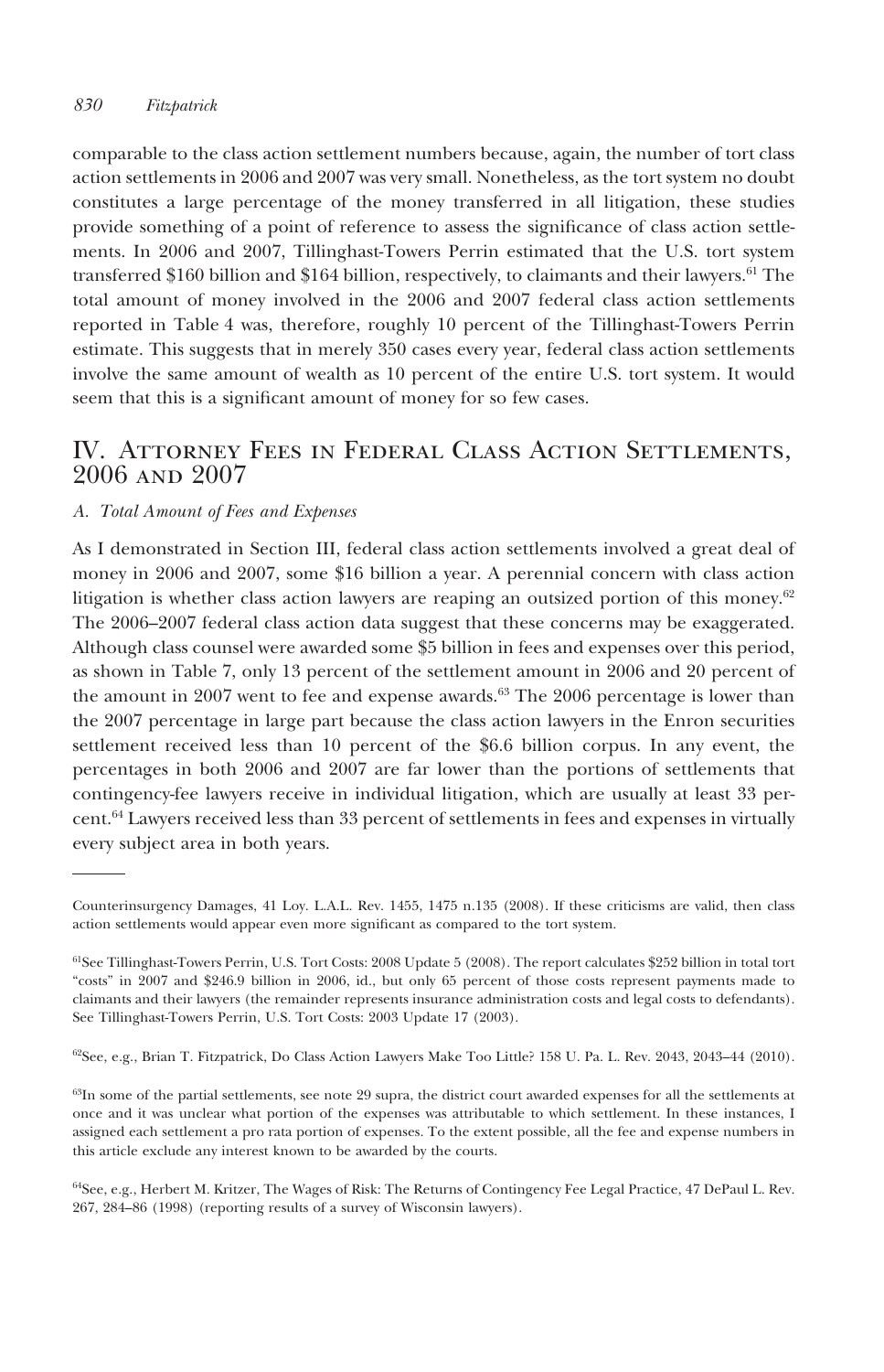| <b>Subject Matter</b> | Total Fees and Expenses Awarded in<br>Settlements (and as Percentage of Total<br>Settlement Amounts) in Each Subject Area |                     |  |
|-----------------------|---------------------------------------------------------------------------------------------------------------------------|---------------------|--|
|                       | 2006<br>$(n = 292)$                                                                                                       | 2007<br>$(n = 363)$ |  |
| Securities            | $$1,899(11\%)$                                                                                                            | $$1,467(20\%)$      |  |
| Labor and employment  | \$75.1 (28%)                                                                                                              | \$144.5(26%)        |  |
| Consumer              | \$126.4(24%)                                                                                                              | \$65.3(9%)          |  |
| Employee benefits     | \$57.1(13%)                                                                                                               | \$71.9(26%)         |  |
| Civil rights          | $$31.0(12\%)$                                                                                                             | \$32.2(39%)         |  |
| Debt collection       | \$2.5(28%)                                                                                                                | \$1.1(19%)          |  |
| Antitrust             | $$274.6(26\%)$                                                                                                            | \$157.3(24%)        |  |
| Commercial            | \$347.3(29%)                                                                                                              | \$18.2(15%)         |  |
| Other                 | \$119.3(8%)                                                                                                               | \$103.3(17%)        |  |
| Total                 | $$2,932(13\%)$                                                                                                            | $$2,063(20\%)$      |  |

Table 7: The Total Amount of Fees and Expenses Awarded to Class Action Lawyers in Federal Class Action Settlements in 2006 and 2007

NOTE: Dollar amounts are in millions. Excludes settlements in which fees were not (or at least not yet) sought (22 settlements), settlements in which fees have not yet been awarded (two settlements), and settlements in which fees could not be ascertained due to indefinite award amounts, missing documents, or nonpublic side agreements (nine settlements).

Sources: Westlaw, PACER, district court clerks' offices.

It should be noted that, in some respects, the percentages in Table 7 overstate the portion of settlements that were awarded to class action attorneys because, again, many of these settlements involved indefinite cash relief or noncash relief that could not be valued.<sup>65</sup> If the value of all this relief could have been included, then the percentages in Table 7 would have been even lower. On the other hand, as noted above, not all the money defendants agree to pay in class action settlements is ultimately collected by the class.<sup>66</sup> To the extent leftover money is returned to the defendant, the percentages in Table 7 understate the portion class action lawyers received relative to their clients.

#### *B. Method of Awarding Fees*

District court judges have a great deal of discretion in how they set fee awards in class action cases. Under Rule 23, federal judges are told only that the fees they award to class counsel

<sup>65</sup>Indeed, the large year-to-year variation in the percentages in labor, consumer, and employee benefits cases arose because district courts made particularly large valuations of the equitable relief in a few settlements and used the lodestar method to calculate the fees in these settlements (and thereby did not consider their large valuations in calculating the fees).

 $66$ See Hensler et al., supra note 7, at  $427-30$ .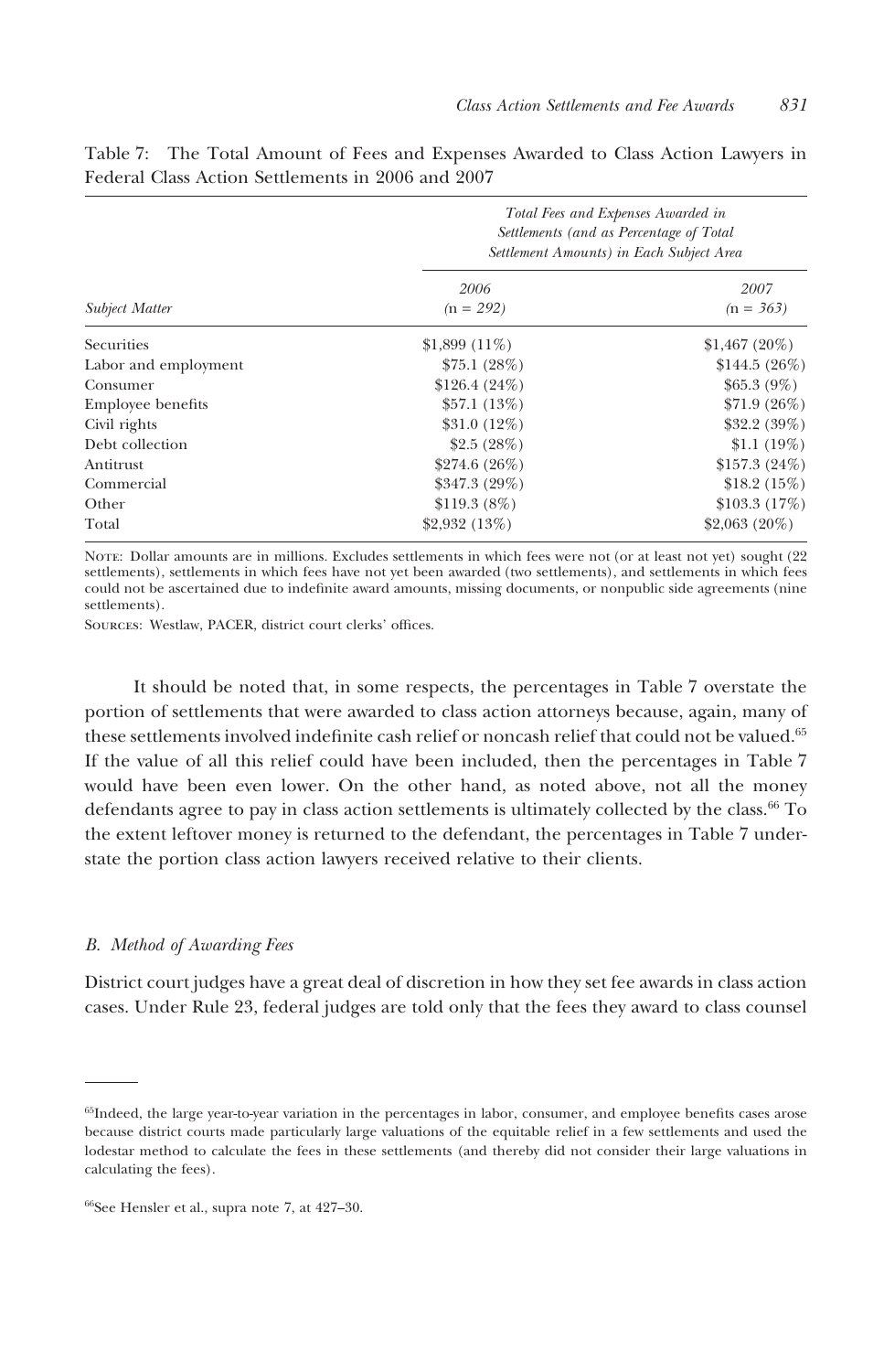must be "reasonable."67 Courts often exercise this discretion by choosing between two approaches: the lodestar approach or the percentage-of-the-settlement approach.68 The lodestar approach works much the way it does in individual litigation: the court calculates the fee based on the number of hours class counsel actually worked on the case multiplied by a reasonable hourly rate and a discretionary multiplier.<sup>69</sup> The percentage-of-thesettlement approach bases the fee on the size of the settlement rather than on the hours class counsel actually worked: the district court picks a percentage of the settlement it thinks is reasonable based on a number of factors, one of which is often the fee lodestar (sometimes referred to as a "lodestar cross-check").<sup>70</sup> My 2006–2007 data set shows that the percentage-of-the-settlement approach has become much more common than the lodestar approach. In 69 percent of the settlements reported in Table 7, district court judges employed the percentage-of-the-settlement method with or without the lodestar crosscheck. They employed the lodestar method in only 12 percent of settlements. In the other 20 percent of settlements, the court did not state the method it used or it used another method altogether.<sup>71</sup> The pure lodestar method was used most often in consumer  $(29$ percent) and debt collection (45 percent) cases. These numbers are fairly consistent with the Eisenberg-Miller data from 2003 to 2008. They found that the lodestar method was used in only 9.6 percent of settlements.72 Their number is no doubt lower than the 12 percent number found in my 2006–2007 data set because they excluded fee-shifting cases from their study.

#### *C. Variation in Fees Awarded*

Not only do district courts often have discretion to choose between the lodestar method and the percentage-of-the-settlement method, but each of these methods leaves district courts with a great deal of discretion in how the method is ultimately applied. The courts

69See Eisenberg & Miller, supra note 15, at 31.

70Id. at 31–32.

<sup>71</sup>These numbers are based on the fee method described in the district court's order awarding fees, unless the order was silent, in which case the method, if any, described in class counsel's motion for fees (if it could be obtained) was used. If the court explicitly justified the fee award by reference to its percentage of the settlement, I counted it as the percentage method. If the court explicitly justified the award by reference to a lodestar calculation, I counted it as the lodestar method. If the court explicitly justified the award by reference to both, I counted it as the percentage method with a lodestar cross-check. If the court calculated neither a percentage nor the fee lodestar in its order, then I counted it as an "other" method.

72See Eisenberg & Miller II, supra note 16, at 267.

<sup>67</sup>Fed. R. Civ. P. 23(h).

<sup>&</sup>lt;sup>68</sup>The discretion to pick between these methods is most pronounced in settlements where the underlying claim was not found in a statute that would shift attorney fees to the defendant. See, e.g., In re Thirteen Appeals Arising out of San Juan DuPont Plaza Hotel Fire Litig., 56 F.3d 295, 307 (1st Cir. 1995) (permitting either percentage or lodestar method in common-fund cases); Goldberger v. Integrated Res. Inc., 209 F.3d 43, 50 (2d Cir. 2000) (same); Rawlings v. Prudential-Bache Props., Inc., 9 F.3d 513, 516 (6th Cir. 1993) (same). By contrast, courts typically used the lodestar approach in settlements arising from fee-shifting cases.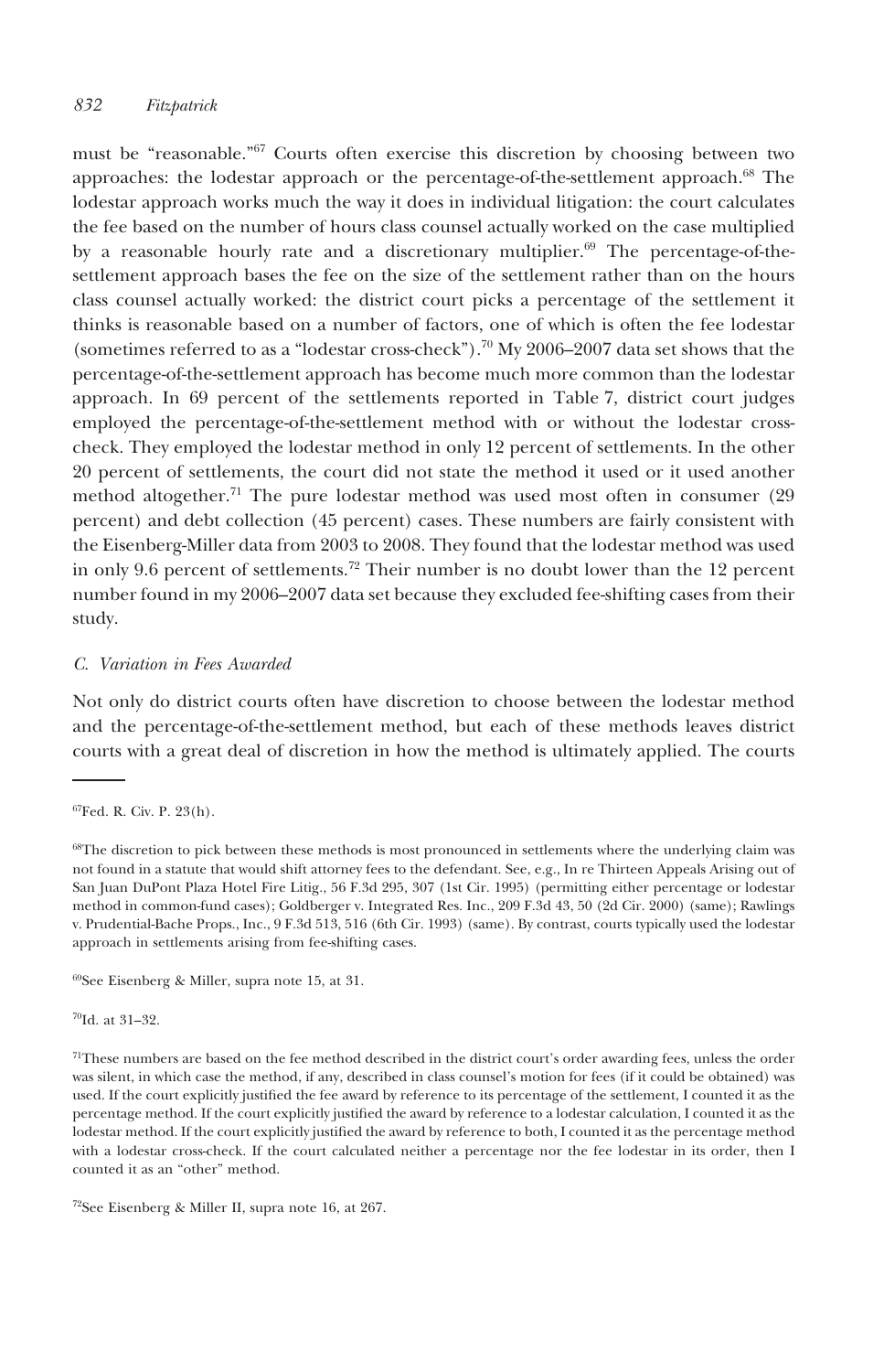that use the percentage-of-the-settlement method usually rely on a multifactor test<sup>73</sup> and, like most multifactor tests, it can plausibly yield many results. It is true that in many of these cases, judges examine the fee percentages that other courts have awarded to guide their discretion.74 In addition, the Ninth Circuit has adopted a presumption that 25 percent is the proper fee award percentage in class action cases.75 Moreover, in securities cases, some courts presume that the proper fee award percentage is the one class counsel agreed to when it was hired by the large shareholder that is now usually selected as the lead plaintiff in such cases.76 Nonetheless, presumptions, of course, can be overcome and, as one court has put it, "[t]here is no hard and fast rule mandating a certain percentage . . . which may reasonably be awarded as a fee because the amount of any fee must be determined upon the facts of each case."77 The court added: "[i]ndividualization in the exercise of a discretionary power [for fee awards] will alone retain equity as a living system and save it from sterility."78 It is therefore not surprising that district courts awarded fees over a broad range when they used the percentage-of-the-settlement method. Figure 4 is a graph of the distribution of fee awards as a percentage of the settlement in the 444 cases where district courts used the percentage method with or without a lodestar cross-check and the fee percentages were ascertainable. These fee awards are exclusive of awards for expenses whenever the awards could be separated by examining either the district court's order or counsel's motion for fees and expenses (which was 96 percent of the time). The awards ranged from 3 percent of the settlement to 47 percent of the settlement. The average award was 25.4 percent and the median was 25 percent. Most fee awards were between 25 percent and 35 percent, with almost no awards more than 35 percent. The Eisenberg-Miller study through 2008 found a slightly lower mean (24 percent) but the same median (25 percent) among its federal court settlements.79

It should be noted that in 218 of these 444 settlements (49 percent), district courts said they considered the lodestar calculation as a factor in assessing the reasonableness of the fee percentages awarded. In 204 of these settlements, the lodestar multiplier resulting

<sup>&</sup>lt;sup>73</sup>The Eleventh Circuit, for example, has identified a nonexclusive list of 15 factors that district courts might consider. See Camden I Condo. Ass'n, Inc. v. Dunkle, 946 F.2d 768, 772 n.3, 775 (11th Cir. 1991). See also In re Tyco Int'l, Ltd. Multidistrict Litig., 535 F. Supp. 2d 249, 265 (D.N.H. 2007) (five factors); Goldberger v. Integrated Res. Inc., 209 F.3d 43, 50 (2d Cir. 2000) (six factors); Gunter v. Ridgewood Energy Corp., 223 F.3d 190, 195 n.1 (3d Cir. 2000) (seven factors); In re Royal Ahold N.V. Sec. & ERISA Litig., 461 F. Supp. 2d 383, 385 (D. Md. 2006) (13 factors); Brown v. Phillips Petroleum Co., 838 F.2d 451, 454 (10th Cir. 1988) (12 factors); In re Baan Co. Sec. Litig., 288 F. Supp. 2d 14, 17 (D.D.C. 2003) (seven factors).

<sup>74</sup>See Eisenberg & Miller, supra note 15, at 32.

<sup>75</sup>See Staton v. Boeing Co., 327 F.3d 938, 968 (9th Cir. 2003).

<sup>76</sup>See, e.g., In re Cendant Corp. Litig., 264 F.3d 201, 282 (3d Cir. 2001).

<sup>77</sup>*Camden I Condo. Ass'n*, 946 F.2d at 774.

<sup>78</sup>*Camden I Condo. Ass'n*, 946 F.2d at 774 (alterations in original and internal quotation marks omitted).

<sup>79</sup>See Eisenberg & Miller II, supra note 16, at 259.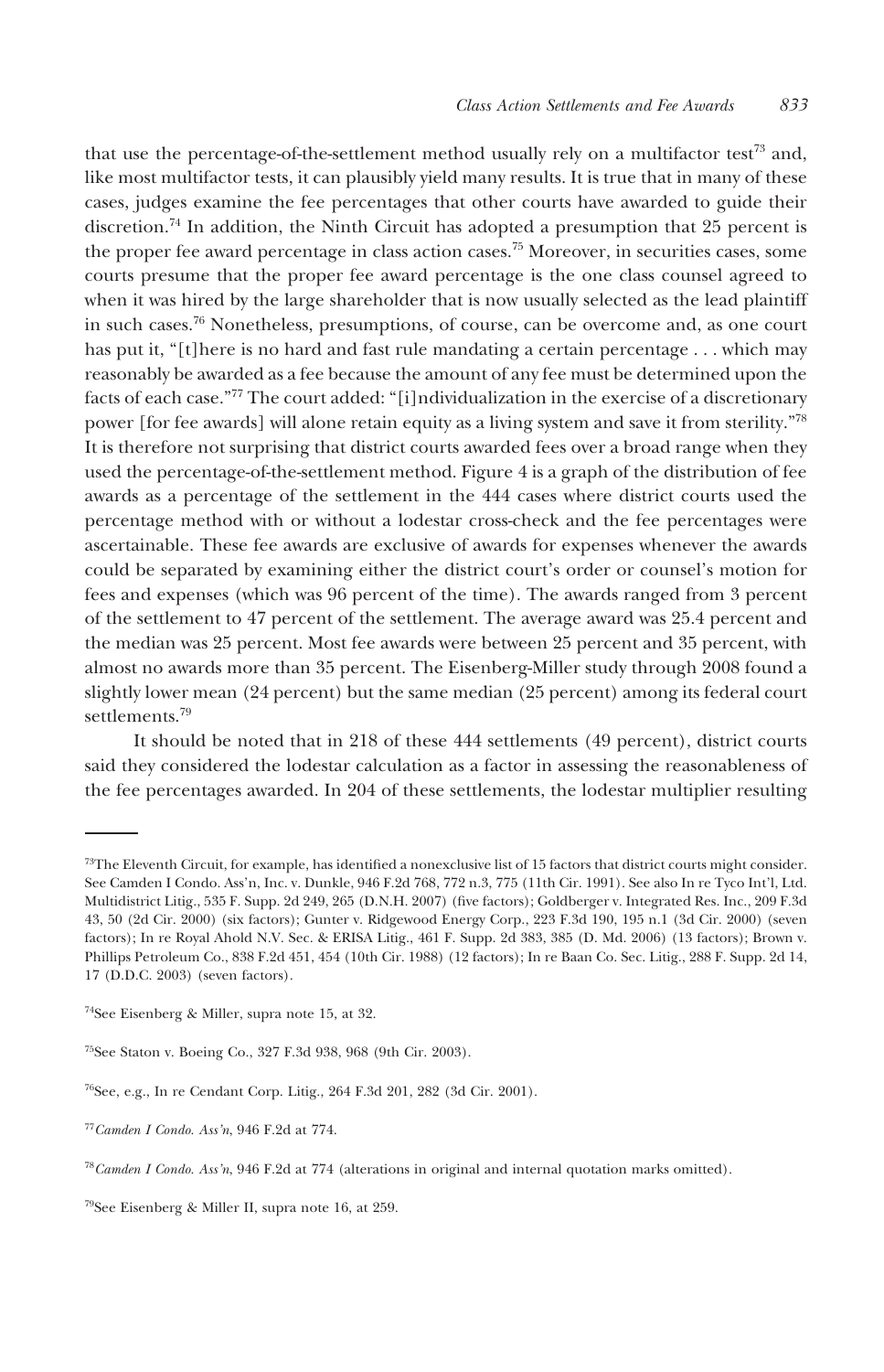*Figure 4:* The distribution of 2006–2007 federal class action fee awards using the percentage-of-the-settlement method with or without lodestar cross-check.



Sources: Westlaw, PACER, district court clerks' offices.

from the fee award could be ascertained. The lodestar multiplier in these cases ranged from 0.07 to 10.3, with a mean of 1.65 and a median of 1.34. Although there is always the possibility that class counsel are optimistic with their timesheets when they submit them for lodestar consideration, these lodestar numbers—only one multiplier above 6.0, with the bulk of the range not much above 1.0—strike me as fairly parsimonious for the risk that goes into any piece of litigation and cast doubt on the notion that the percentage-of-thesettlement method results in windfalls to class counsel.<sup>80</sup>

Table 8 shows the mean and median fee percentages awarded in each litigation subject area. The fee percentages did not appear to vary greatly across litigation subject areas, with most mean and median awards between 25 percent and 30 percent. As I report later in this section, however, after controlling for other variables, there were statistically significant differences in the fee percentages awarded in some subject areas compared to others. The mean and median percentages for securities cases were 24.7 percent and 25.0 percent, respectively; for all nonsecurities cases, the mean and median were 26.1 percent and 26.0 percent, respectively. The Eisenberg-Miller study through 2008 found mean awards ranging from 21–27 percent and medians from 19–25 percent, ${}^{81}$  a bit lower than the ranges in my

<sup>&</sup>lt;sup>80</sup>It should be emphasized, of course, that these 204 settlements may not be representative of the settlements where the percentage-of-the-settlement method was used without the lodestar cross-check.

<sup>81</sup>See Eisenberg & Miller II, supra note 16, at 262.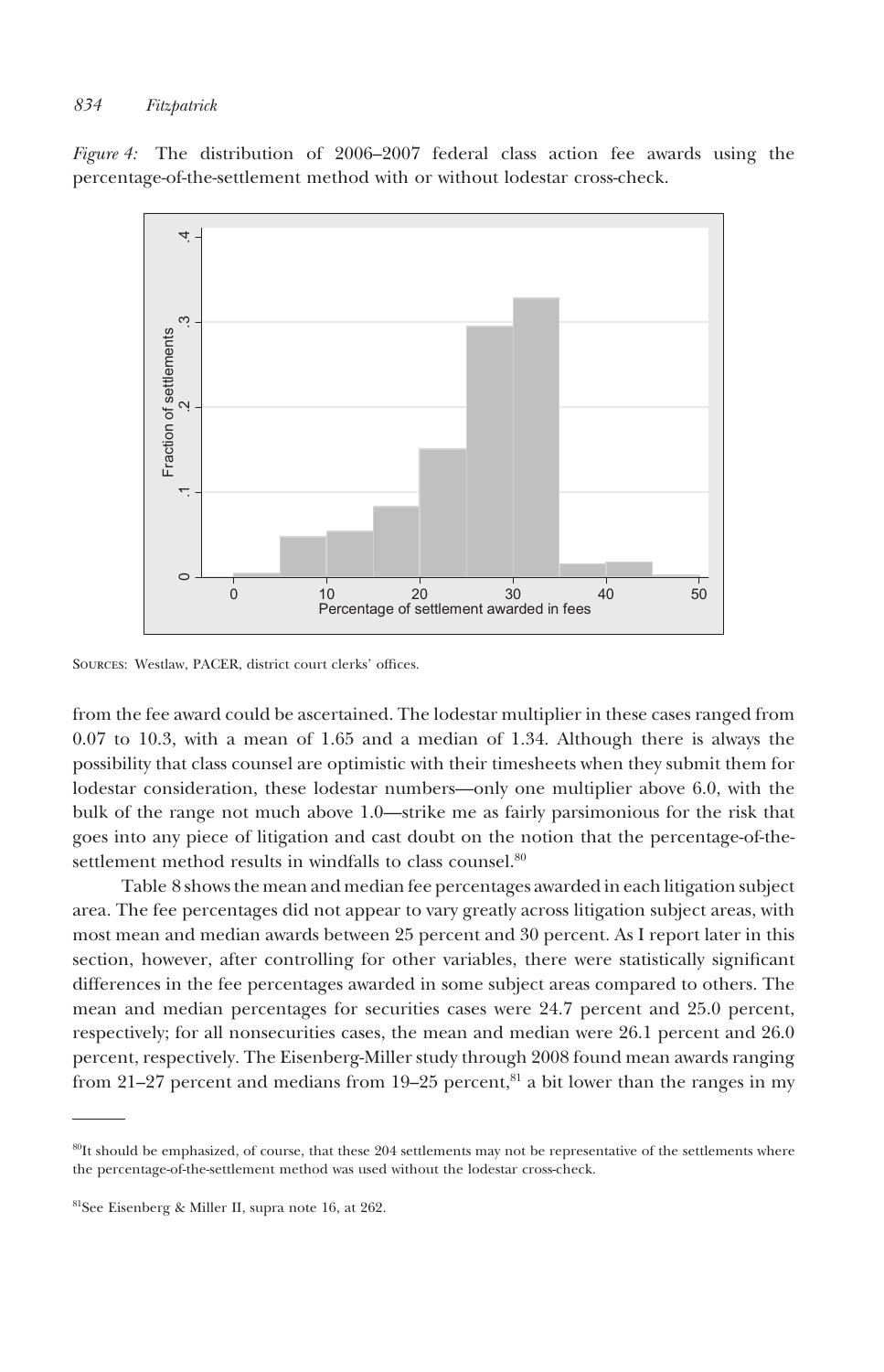|                                    | Percentage of Settlement Awarded as Fees |        |  |  |
|------------------------------------|------------------------------------------|--------|--|--|
| <b>Subject Matter</b>              | Mean                                     | Median |  |  |
| Securities<br>$(n = 233)$          | 24.7                                     | 25.0   |  |  |
| Labor and employment<br>$(n = 61)$ | 28.0                                     | 29.0   |  |  |
| Consumer<br>$(n = 39)$             | 23.5                                     | 24.6   |  |  |
| Employee benefits<br>$(n = 37)$    | 26.0                                     | 28.0   |  |  |
| Civil rights<br>$(n = 20)$         | 29.0                                     | 30.3   |  |  |
| Debt collection<br>$(n=5)$         | 24.2                                     | 25.0   |  |  |
| Antitrust<br>$(n = 23)$            | 25.4                                     | 25.0   |  |  |
| Commercial<br>$(n=7)$              | 23.3                                     | 25.0   |  |  |
| Other<br>$(n=19)$                  | 24.9                                     | 26.0   |  |  |
| A11<br>$(N = 444)$                 | 25.7                                     | 25.0   |  |  |

Table 8: Fee Awards in 2006–2007 Federal Class Action Settlements Using the Percentage-of-the-Settlement Method With or Without Lodestar Cross-Check

Sources: Westlaw, PACER, district court clerks' offices.

2006–2007 data set, which again, may be because they oversampled larger settlements (as I show below, district courts awarded smaller fee percentages in larger cases).

In light of the fact that, as I noted above, the distribution of class action settlements among the geographic circuits does not track their civil litigation dockets generally, it is interesting to ask whether one reason for the pattern in class action cases is that circuits oversubscribed with class actions award higher fee percentages. Although this question will be taken up with more sophistication in the regression analysis below, it is worth describing here the mean and median fee percentages in each of the circuits. Those data are presented in Table 9. Contrary to the hypothesis set forth in Section III, two of the circuits most oversubscribed with class actions, the Second and the Ninth, were the only circuits in which the mean fee awards were *under* 25 percent. As I explain below, these differences are statistically significant and remain so after controlling for other variables.

The lodestar method likewise permits district courts to exercise a great deal of leeway through the application of the discretionary multiplier. Figure 5 shows the distribution of lodestar multipliers in the 71 settlements in which district courts used the lodestar method and the multiplier could be ascertained. The average multiplier was 0.98 and the median was 0.92, which suggest that courts were not terribly prone to exercise their discretion to deviate from the amount of money encompassed in the lodestar calculation. These 71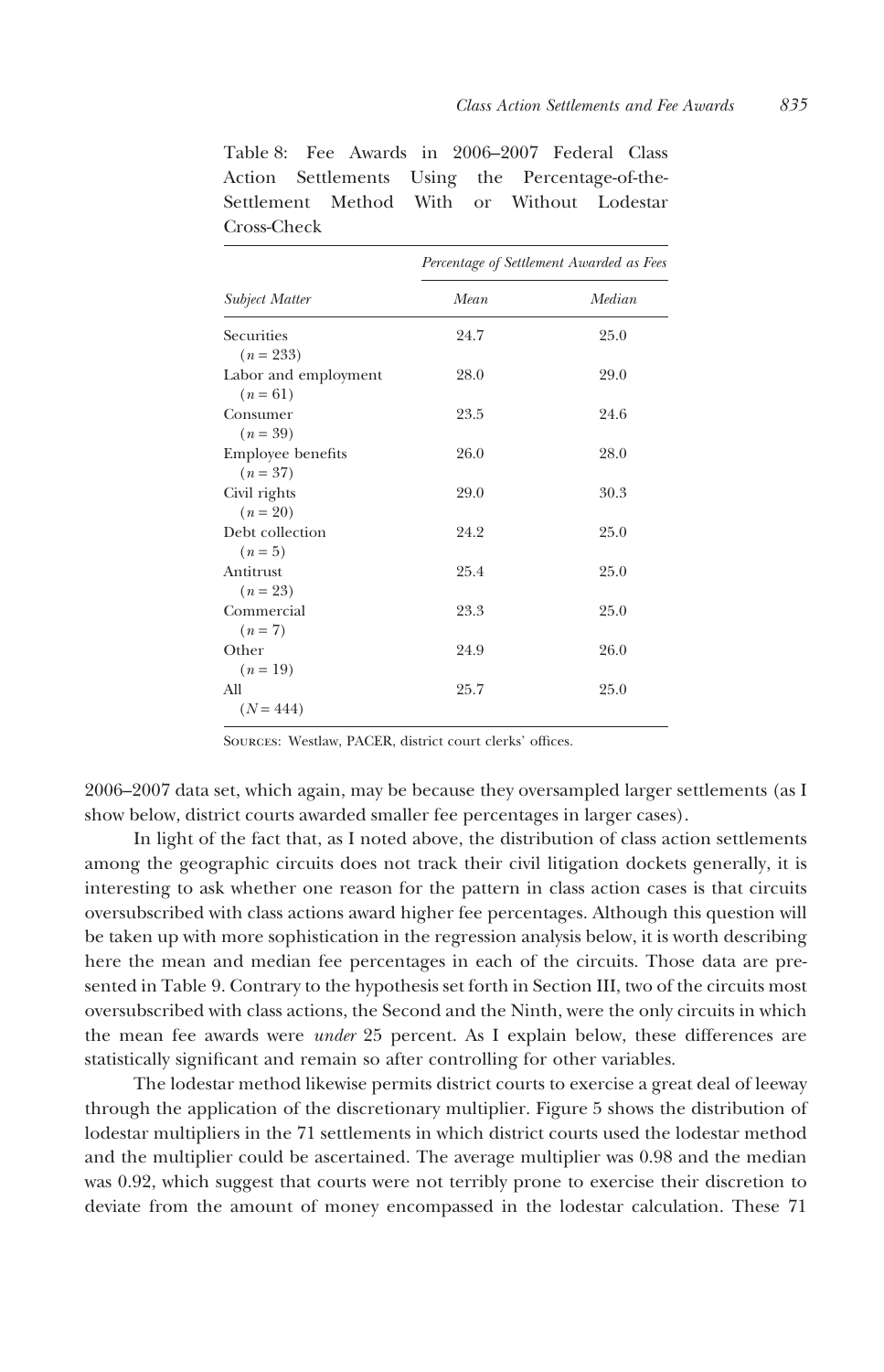|             |      | Percentage of Settlement Awarded as Fees |  |  |
|-------------|------|------------------------------------------|--|--|
| Circuit     | Mean | Median                                   |  |  |
| First       | 27.0 | 25.0                                     |  |  |
| $(n = 27)$  |      |                                          |  |  |
| Second      | 23.8 | 24.5                                     |  |  |
| $(n = 72)$  |      |                                          |  |  |
| Third       | 25.4 | 29.3                                     |  |  |
| $(n = 50)$  |      |                                          |  |  |
| Fourth      | 25.2 | 28.0                                     |  |  |
| $(n=19)$    |      |                                          |  |  |
| Fifth       | 26.4 | 29.0                                     |  |  |
| $(n = 27)$  |      |                                          |  |  |
| Sixth       | 26.1 | 28.0                                     |  |  |
| $(n = 25)$  |      |                                          |  |  |
| Seventh     | 27.4 | 29.0                                     |  |  |
| $(n = 39)$  |      |                                          |  |  |
| Eighth      | 26.1 | 30.0                                     |  |  |
| $(n=15)$    |      |                                          |  |  |
| Ninth       | 23.9 | 25.0                                     |  |  |
| $(n = 111)$ |      |                                          |  |  |
| Tenth       | 25.3 | 25.5                                     |  |  |
| $(n=18)$    |      |                                          |  |  |
| Eleventh    | 28.1 | 30.0                                     |  |  |
| $(n = 35)$  |      |                                          |  |  |
| DC          | 26.9 | 26.0                                     |  |  |
| $(n=6)$     |      |                                          |  |  |

Table 9: Fee Awards in 2006–2007 Federal Class Action Settlements Using the Percentage-of-the-Settlement Method With or Without Lodestar Cross-Check

Sources: Westlaw, PACER, district court clerks' offices.

settlements were heavily concentrated within the consumer (median multiplier 1.13) and debt collection (0.66) subject areas. If cases in which district courts used the percentageof-the-settlement method with a lodestar cross-check are combined with the lodestar cases, the average and median multipliers (in the 263 cases where the multipliers were ascertainable) were 1.45 and 1.19, respectively. Again—putting to one side the possibility that class counsel are optimistic with their timesheets—these multipliers appear fairly modest in light of the risk involved in any piece of litigation.

#### *D. Factors Influencing Percentage Awards*

Whether district courts are exercising their discretion over fee awards wisely is an important public policy question given the amount of money at stake in class action settlements. As shown above, district court judges awarded class action lawyers nearly \$5 billion in fees and expenses in 2006–2007. Based on the comparison to the tort system set forth in Section III, it is not difficult to surmise that in the 350 or so settlements every year, district court judges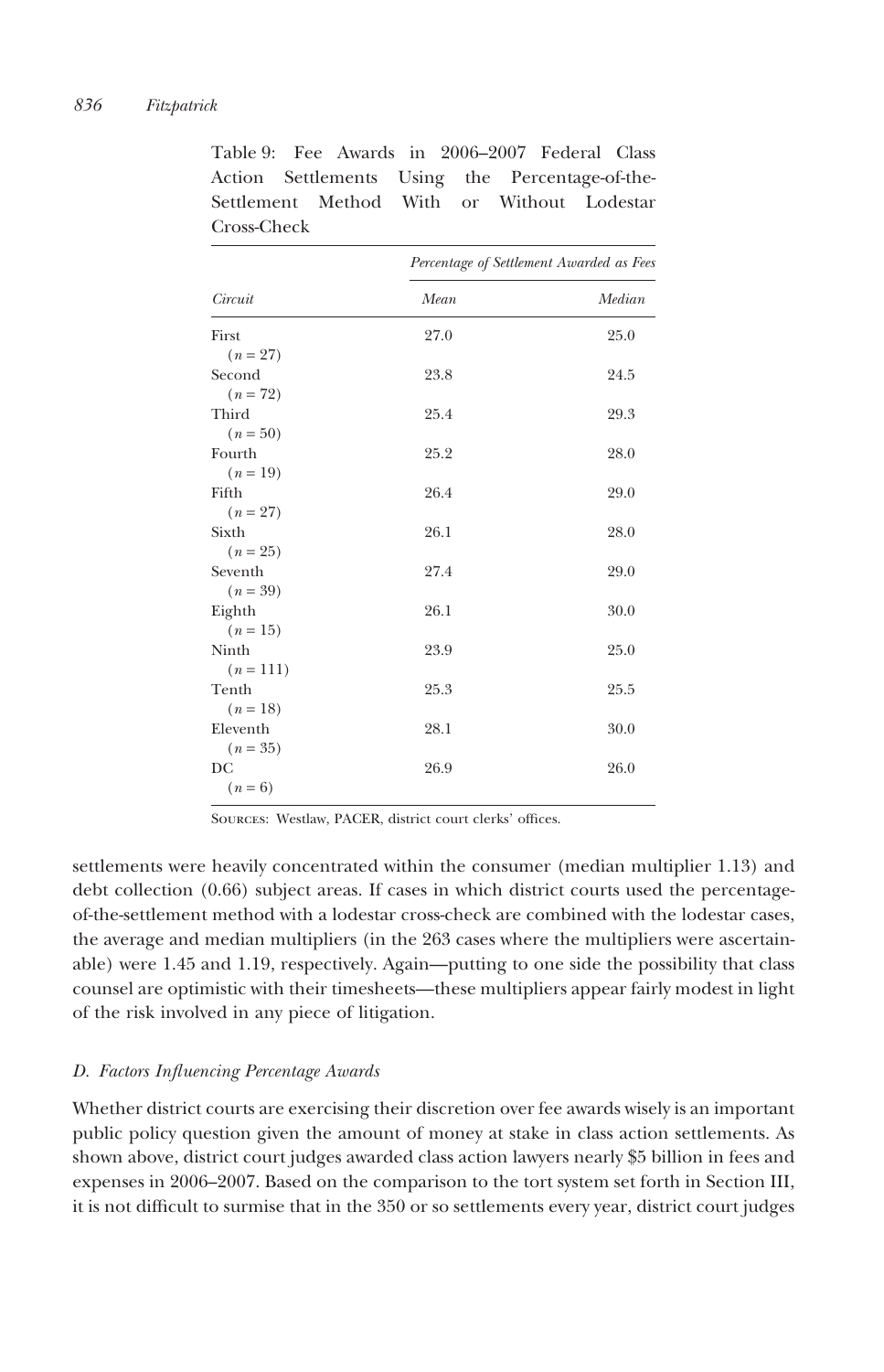*Figure 5:* The distribution of lodestar multipliers in 2006–2007 federal class action fee awards using the lodestar method.



Sources: Westlaw, PACER, district court clerks' offices.

are awarding a significant portion of all the annual compensation received by contingencyfee lawyers in the United States. Moreover, contingency fees are arguably the engine that drives much of the noncriminal regulation in the United States; unlike many other nations, we regulate largely through the ex post, decentralized device of litigation.<sup>82</sup> To the extent district courts could have exercised their discretion to award billions more or billions less to class action lawyers, district courts have been delegated a great deal of leeway over a big chunk of our regulatory horsepower. It is therefore worth examining how district courts exercise their discretion over fees. This examination is particularly important in cases where district courts use the percentage-of-the-settlement method to award fees: not only do such cases comprise the vast majority of settlements, but they comprise the vast majority of the money awarded as fees. As such, the analysis that follows will be confined to the 444 settlements where the district courts used the percentage-of-the-settlement method.

As I noted, prior empirical studies have shown that fee percentages are strongly and inversely related to the size of the settlement both in securities fraud and other cases. As shown in Figure 6, the 2006–2007 data are consistent with prior studies. Regression analysis, set forth in more detail below, confirms that after controlling for other variables, fee percentage is strongly and inversely associated with settlement size among all cases, among securities cases, and among all nonsecurities cases.

 $82$ See, e.g., Samuel Issacharoff, Regulating after the Fact, 56 DePaul L. Rev. 375, 377 (2007).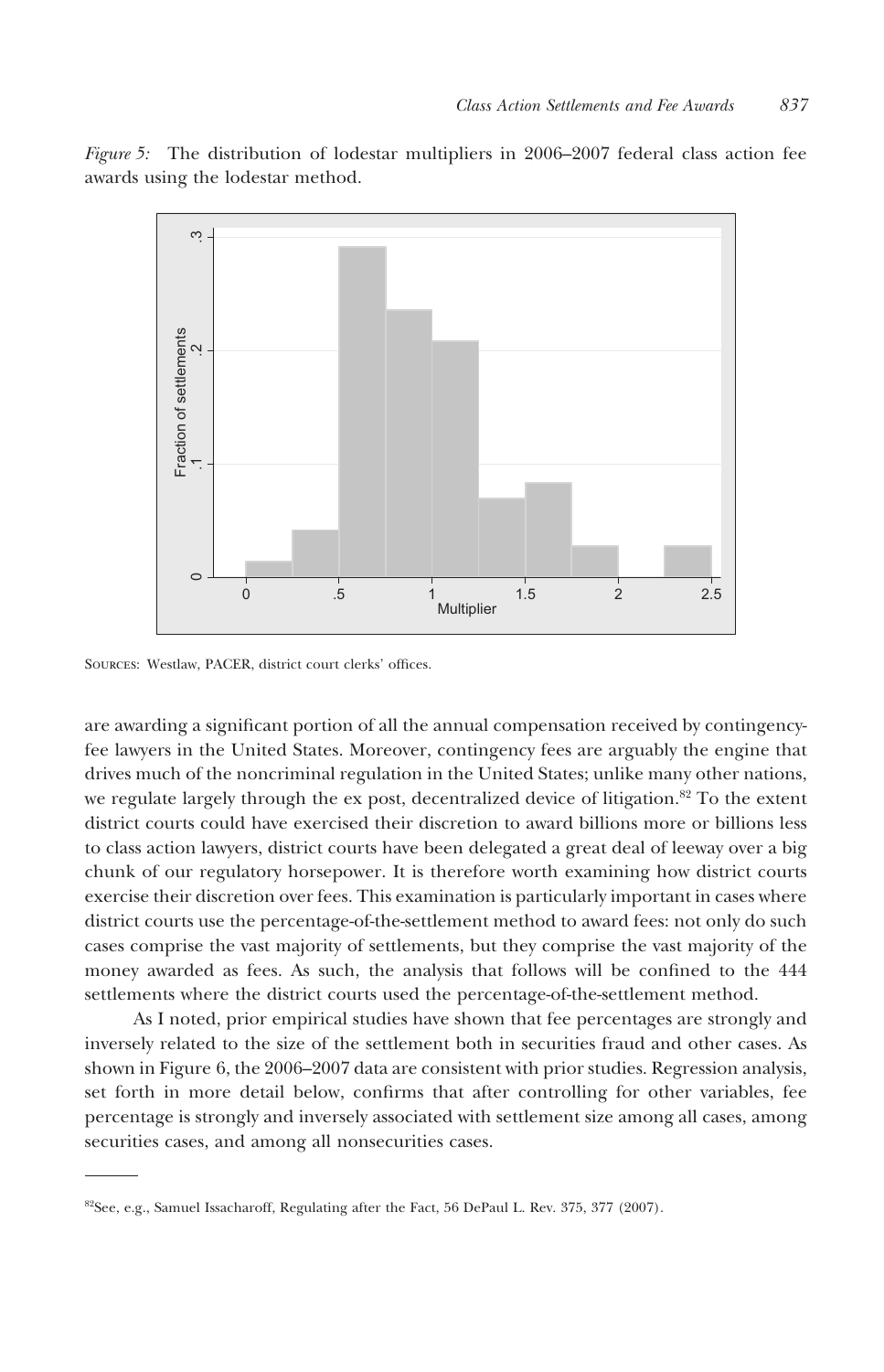*Figure 6:* Fee awards as a function of settlement size in 2006–2007 class action cases using the percentage-of-the-settlement method with or without lodestar cross-check.



Sources: Westlaw, PACER, district court clerks' offices.

As noted above, courts often look to fee percentages in other cases as one factor they consider in deciding what percentage to award in a settlement at hand. In light of this practice, and in light of the fact that the size of the settlement has such a strong relationship to fee percentages, scholars have tried to help guide the practice by reporting the distribution of fee percentages across different settlement sizes.<sup>83</sup> In Table 10, I follow the Eisenberg-Miller studies and attempt to contribute to this guidance by setting forth the mean and median fee percentages, as well as the standard deviation, for each decile of the 2006–2007 settlements in which courts used the percentage-of-the-settlement method to award fees. The mean percentages ranged from over 28 percent in the first decile to less than 19 percent in the last decile.

It should be noted that the last decile in Table 10 covers an especially wide range of settlements, those from \$72.5 million to the Enron settlement of \$6.6 billion. To give more meaningful data to courts that must award fees in the largest settlements, Table 11 shows the last decile broken into additional cut points. When both Tables 10 and 11 are examined together, it appears that fee percentages tended to drift lower at a fairly slow pace until a settlement size of \$100 million was reached, at which point the fee percentages plunged well below 20 percent, and by the time \$500 million was reached, they plunged well below 15 percent, with most awards at that level under even 10 percent.

<sup>83</sup>See Eisenberg & Miller II, supra note 16, at 265.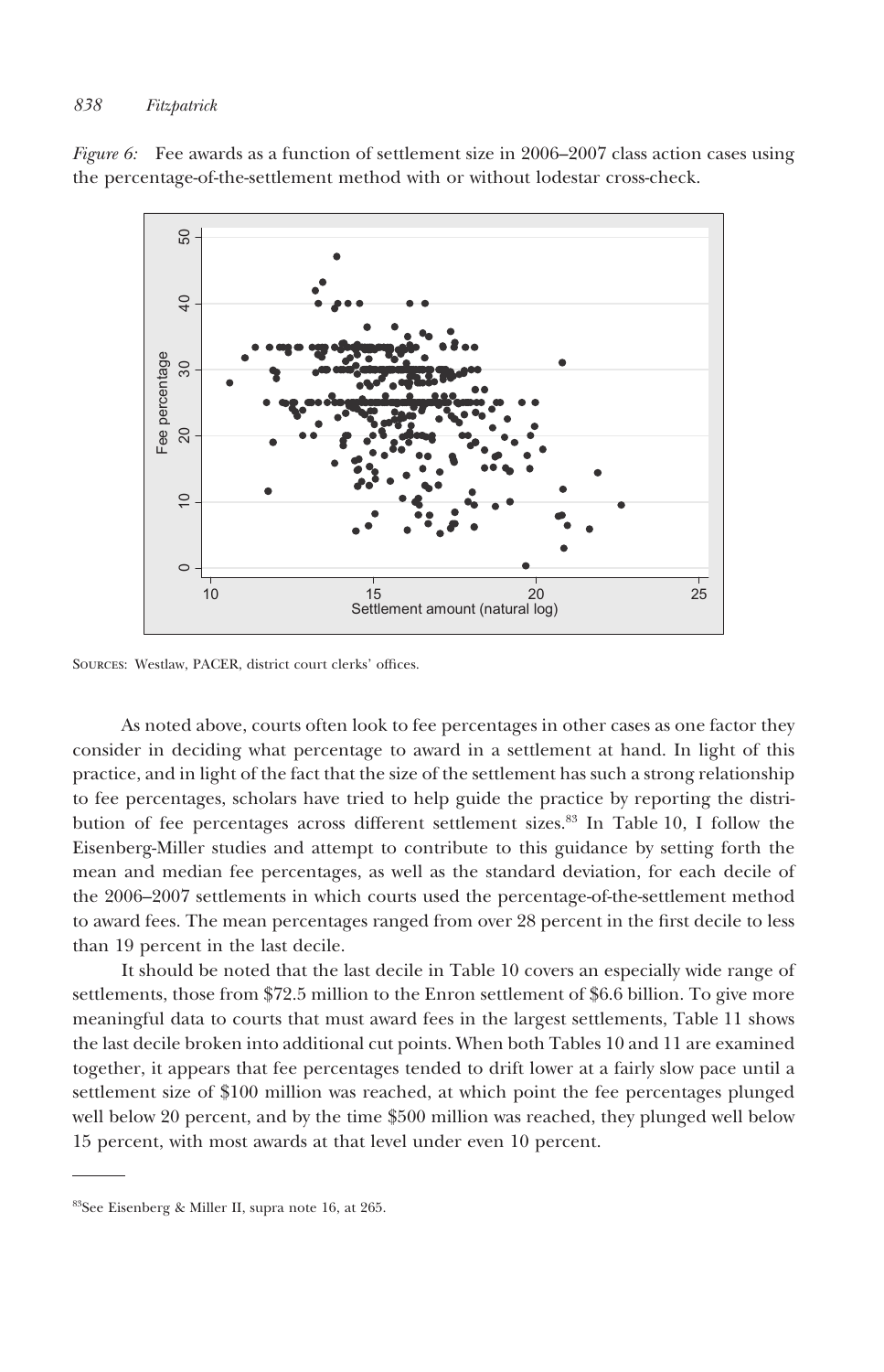Table 10: Mean, Median, and Standard Deviation of Fee Awards by Settlement Size in 2006–2007 Federal Class Action Settlements Using the Percentageof-the-Settlement Method With or Without Lodestar Cross-Check

| Settlement Size                                  |       |          |           |
|--------------------------------------------------|-------|----------|-----------|
| ( <i>in Millions</i> )                           | Mean  | Median   | <b>SD</b> |
| $\lceil $0 \text{ to } $0.75 \rceil$<br>$(n=45)$ | 28.8% | 29.6%    | $6.1\%$   |
| $(\$0.75$ to $\$1.75$ ]<br>$(n = 44)$            | 28.7% | $30.0\%$ | $6.2\%$   |
| $\$1.75$ to \$2.85]<br>$(n = 45)$                | 26.5% | 29.3%    | $7.9\%$   |
| $(\$2.85 \text{ to } \$4.45]$<br>$(n = 45)$      | 26.0% | 27.5%    | $6.3\%$   |
| $(\$4.45 \text{ to } \$7.0]$<br>$(n = 44)$       | 27.4% | 29.7%    | $5.1\%$   |
| $(\$7.0 \text{ to } \$10.0]$<br>$(n=43)$         | 26.4% | 28.0%    | $6.6\%$   |
| $(\$10.0 \text{ to } \$15.2]$<br>$(n=45)$        | 24.8% | $25.0\%$ | $6.4\%$   |
| $$15.2 \text{ to } $30.0]$<br>$(n = 46)$         | 24.4% | $25.0\%$ | $7.5\%$   |
| $(\$30.0 \text{ to } \$72.5]$<br>$(n = 42)$      | 22.3% | 24.9%    | 8.4%      |
| $(\$72.5 \text{ to } $6,600]$<br>$(n=45)$        | 18.4% | 19.0%    | $7.9\%$   |

Sources: Westlaw, PACER, district court clerks' offices.

Table 11: Mean, Median, and Standard Deviation of Fee Awards of the Largest 2006–2007 Federal Class Action Settlements Using the Percentage-of-the-Settlement Method With or Without Lodestar Cross-Check

| Settlement Size                                 |       |         |         |
|-------------------------------------------------|-------|---------|---------|
| ( <i>in Millions</i> )                          | Mean  | Median  | SD      |
| $(\$72.5 \text{ to } $100]$<br>$(n=12)$         | 23.7% | 24.3%   | $5.3\%$ |
| $(\$100 \text{ to } \$250]$<br>$(n=14)$         | 17.9% | 16.9%   | $5.2\%$ |
| $(\$250 \text{ to } \$500]$<br>$(n = 8)$        | 17.8% | 19.5%   | 7.9%    |
| $(\$500 \text{ to } \$1,000]$                   | 12.9% | 12.9%   | $7.2\%$ |
| $(n = 2)$<br>$(\$1,000$ to $\$6,600$<br>$(n=9)$ | 13.7% | $9.5\%$ | 11%     |

Sources: Westlaw, PACER, district court clerks' offices.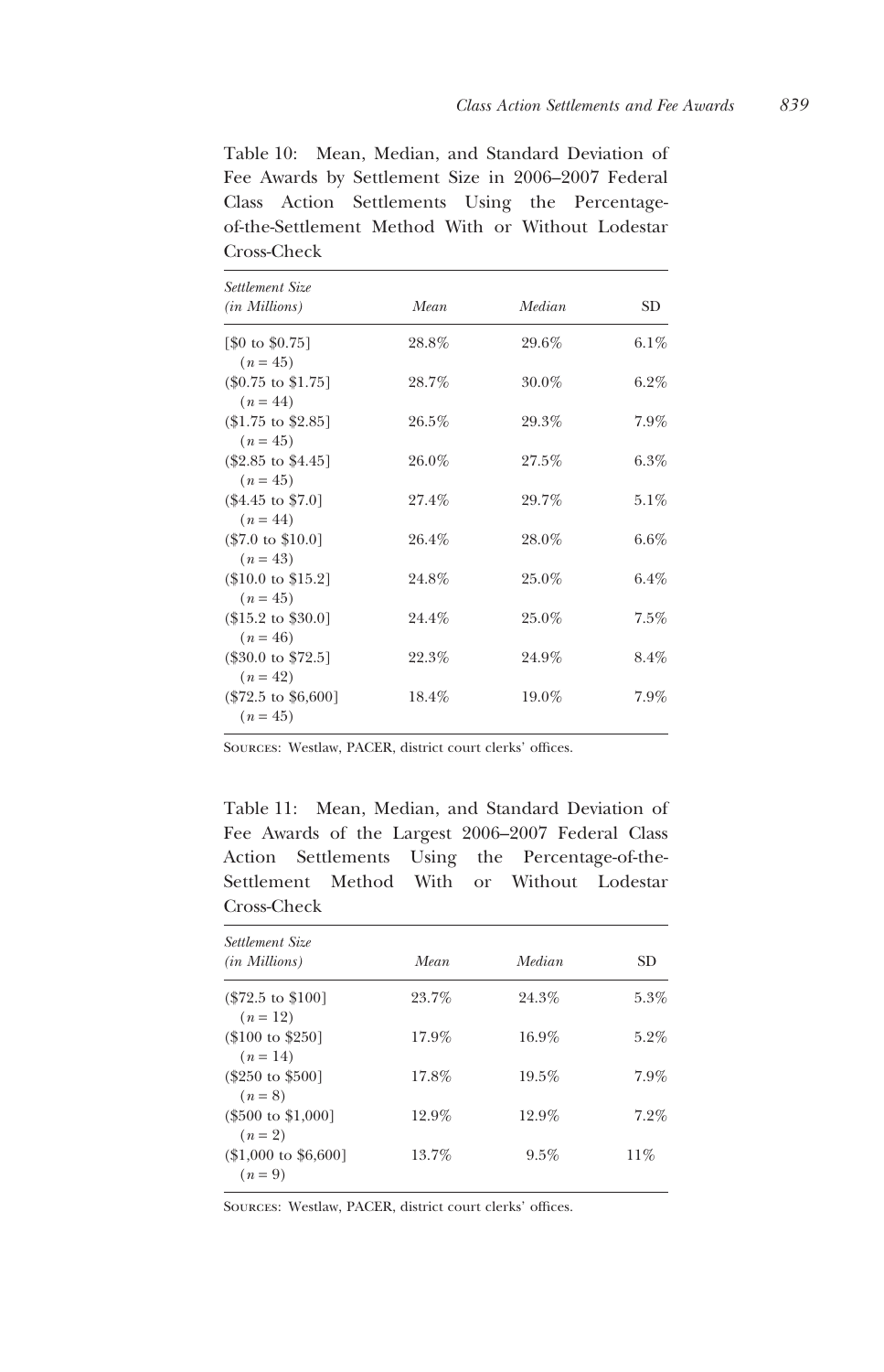Prior empirical studies have not examined whether fee awards are associated with the political affiliation of the district court judges making the awards. This is surprising because realist theories of judicial behavior would predict that political affiliation would influence fee decisions.<sup>84</sup> It is true that as a general matter, political affiliation may influence district court judges to a lesser degree than it does appellate judges (who have been the focus of most of the prior empirical studies of realist theories): district court judges decide more routine cases and are subject to greater oversight on appeal than appellate judges. On the other hand, class action settlements are a bit different in these regards than many other decisions made by district court judges. To begin with, class action settlements are almost never appealed, and when they are, the appeals are usually settled before the appellate court hears the case.<sup>85</sup> Thus, district courts have much less reason to worry about the constraint of appellate review in fashioning fee awards. Moreover, one would think the potential for political affiliation to influence judicial decision making is greatest when legal sources lead to indeterminate outcomes and when judicial decisions touch on matters that are salient in national politics. (The more salient a matter is, the more likely presidents will select judges with views on the matter and the more likely those views will diverge between Republicans and Democrats.) Fee award decisions would seem to satisfy both these criteria. The law of fee awards, as explained above, is highly discretionary, and fee award decisions are wrapped up in highly salient political issues such as tort reform and the relative power of plaintiffs' lawyers and corporations. I would expect to find that judges appointed by Democratic presidents awarded higher fees in the 2006–2007 settlements than did judges appointed by Republican presidents.

The data, however, do not appear to bear this out. Of the 444 fee awards using the percentage-of-the-settlement approach, 52 percent were approved by Republican appointees, 45 percent were approved by Democratic appointees, and 4 percent were approved by non-Article III judges (usually magistrate judges). The mean fee percentage approved by Republican appointees (25.6 percent) was slightly *greater* than the mean approved by Democratic appointees (24.9 percent). The medians (25 percent) were the same.

To examine whether the realist hypothesis fared better after controlling for other variables, I performed regression analysis of the fee percentage data for the 427 settlements approved by Article III judges. I used ordinary least squares regression with the dependent variable the percentage of the settlement that was awarded in fees.<sup>86</sup> The independent

<sup>&</sup>lt;sup>84</sup>See generally C.K. Rowland & Robert A. Carp, Politics and Judgment in Federal District Courts (1996). See also Max M. Schanzenbach & Emerson H. Tiller, Reviewing the Sentencing Guidelines: Judicial Politics, Empirical Evidence, and Reform, 75 U. Chi. L. Rev. 715, 724–25 (2008).

<sup>85</sup>See Brian T. Fitzpatrick, The End of Objector Blackmail? 62 Vand. L. Rev. 1623, 1640, 1634–38 (2009) (finding that less than 10 percent of class action settlements approved by federal courts in 2006 were appealed by class members).

<sup>86</sup>Professors Eisenberg and Miller used a square root transformation of the fee percentages in some of their regressions. I ran all the regressions using this transformation as well and it did not appreciably change the results. I also ran the regressions using a natural log transformation of fee percentage and with the dependent variable natural log of the fee amount (as opposed to the fee percentage). None of these models changed the results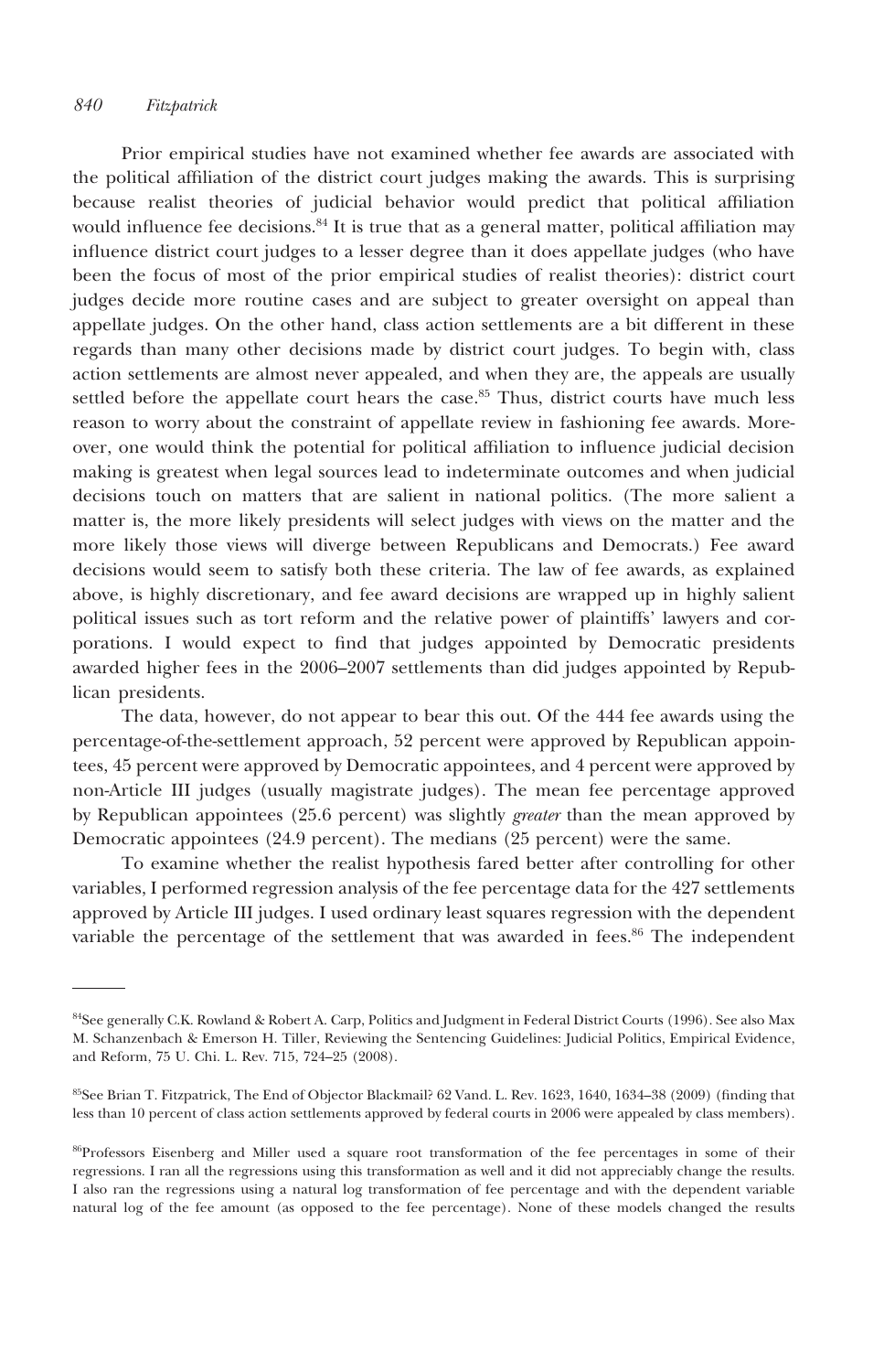variables were the natural log of the amount of the settlement, the natural log of the age of the case (in days), indicator variables for whether the class was certified as a settlement class, for litigation subject areas, and for circuits, as well as indicator variables for whether the judge was appointed by a Republican or Democratic president and for the judge's race and gender.87

The results for five regressions are in Table 12. In the first regression (Column 1), only the settlement amount, case age, and judge's political affiliation, gender, and race were included as independent variables. In the second regression (Column 2), all the independent variables were included. In the third regression (Column 3), only securities cases were analyzed, and in the fourth regression (Column 4), only nonsecurities cases were analyzed.

In none of these regressions was the political affiliation of the district court judge associated with fee percentage in a statistically significant manner.<sup>88</sup> One possible explanation for the lack of evidence for the realist hypothesis is that district court judges elevate other preferences above their political and ideological ones. For example, district courts of both political stripes may succumb to docket-clearing pressures and largely rubber stamp whatever fee is requested by class counsel; after all, these requests are rarely challenged by defendants. Moreover, if judges award class counsel whatever they request, class counsel will not appeal and, given that, as noted above, class members rarely appeal settlements (and when they do, often settle them before the appeal is heard), $89$  judges can thereby virtually guarantee there will be no appellate review of their settlement decisions. Indeed, scholars have found that in the vast majority of cases, the fees ultimately awarded by federal judges are little different than those sought by class counsel.<sup>90</sup>

Another explanation for the lack of evidence for the realist hypothesis is that my data set includes both unpublished as well as published decisions. It is thought that realist theories of judicial behavior lose force in unpublished judicial decisions. This is the case because the kinds of questions for which realist theories would predict that judges have the most room to let their ideologies run are questions for which the law is ambiguous; it is

appreciably. The regressions were also run with and without the 2006 Enron settlement because it was such an outlier (\$6.6 billion); the case did not change the regression results appreciably. For every regression, the data and residuals were inspected to confirm the standard assumptions of linearity, homoscedasticity, and the normal distribution of errors.

<sup>&</sup>lt;sup>87</sup>Prior studies of judicial behavior have found that the race and sex of the judge can be associated with his or her decisions. See, e.g., Adam B. Cox & Thomas J. Miles, Judging the Voting Rights Act, 108 Colum. L. Rev. 1 (2008); Donald R. Songer et al., A Reappraisal of Diversification in the Federal Courts: Gender Effects in the Courts of Appeals, 56 J. Pol. 425 (1994).

<sup>88</sup>Although these coefficients are not reported in Table 8, the gender of the district court judge was never statistically significant. The race of the judge was only occasionally significant.

<sup>89</sup>See Fitzpatrick, supra note 85, at 1640.

 $90$ See Eisenberg & Miller II, supra note 16, at 270 (finding that state and federal judges awarded the fees requested by class counsel in 72.5 percent of settlements); Eisenberg, Miller & Perino, supra note 9, at 22 ("judges take a light touch when it comes to reviewing fee requests").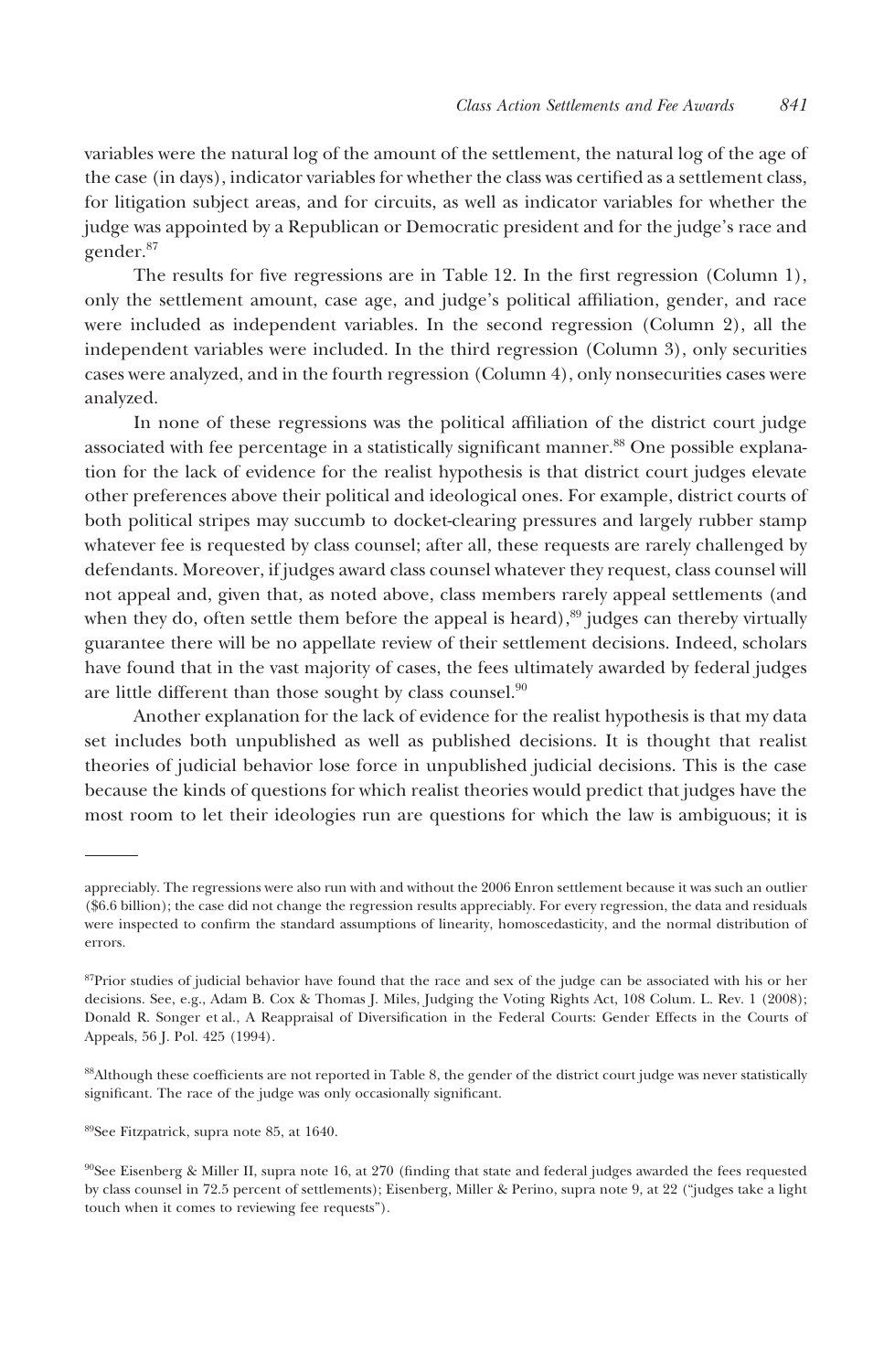|                                                | Regression Coefficients (and Robust t Statistics) |                |              |                |              |
|------------------------------------------------|---------------------------------------------------|----------------|--------------|----------------|--------------|
| Independent Variable                           | 1                                                 | $\overline{2}$ | 3            | $\overline{4}$ | 5            |
| Settlement amount (natural log)                | $-1.77$                                           | $-1.76$        | $-1.76$      | $-1.41$        | $-1.78$      |
|                                                | $(-5.43)$ **                                      | $(-8.52)$ **   | $(-7.16)$ ** | $(-4.00)$ **   | $(-8.67)$ ** |
| Age of case (natural log days)                 | 1.66                                              | 1.99           | 1.13         | 1.72           | 2.00         |
|                                                | $(2.31)$ **                                       | $(2.71)$ **    | (1.21)       | (1.47)         | $(2.69)$ **  |
| Judge's political affiliation $(1 =$ Democrat) | $-0.630$                                          | $-0.345$       | 0.657        | $-1.43$        | $-0.232$     |
|                                                | $(-0.83)$                                         | $(-0.49)$      | (0.76)       | $(-1.20)$      | $(-0.34)$    |
| Settlement class                               |                                                   | 0.150          | 0.873        | $-1.62$        | 0.124        |
|                                                |                                                   | (0.19)         | (0.84)       | $(-1.00)$      | (0.15)       |
| 1st Circuit                                    |                                                   | 3.30           | 4.41         | 0.031          | 0.579        |
|                                                |                                                   | $(2.74)$ **    | $(3.32)$ **  | (0.01)         | (0.51)       |
| 2d Circuit                                     |                                                   | 0.513          | $-0.813$     | 2.93           | $-2.23$      |
|                                                |                                                   | (0.44)         | $(-0.61)$    | (1.14)         | $(-1.98)$ ** |
| 3d Circuit                                     |                                                   | 2.25           | 4.00         | $-1.11$        |              |
|                                                |                                                   | $(1.99)$ **    | $(3.85)$ **  | $(-0.50)$      |              |
| 4th Circuit                                    |                                                   | 2.34           | 0.544        | 3.81           |              |
|                                                |                                                   | (1.22)         | (0.19)       | (1.35)         |              |
| 5th Circuit                                    |                                                   | 2.98           | 1.09         | 6.11           | 0.230        |
|                                                |                                                   | $(1.90)*$      | (0.65)       |                | (0.15)       |
| 6th Circuit                                    |                                                   |                | 0.838        | $(1.97)$ **    |              |
|                                                |                                                   | 2.91           |              | 4.41           |              |
|                                                |                                                   | $(2.28)$ **    | (0.57)       | $(2.15)$ **    |              |
| 7th Circuit                                    |                                                   | 2.55           | 3.22         | 2.90           | $-0.227$     |
|                                                |                                                   | $(2.23)$ **    | $(2.36)$ **  | (1.46)         | $(-0.20)$    |
| 8th Circuit                                    |                                                   | 2.12           | $-0.759$     | 3.73           | $-0.586$     |
|                                                |                                                   | (0.97)         | $(-0.24)$    | (1.19)         | $(-0.28)$    |
| 9th Circuit                                    |                                                   |                |              |                | $-2.73$      |
|                                                |                                                   |                |              |                | $(-3.44)$ ** |
| 10th Circuit                                   |                                                   | 1.45           | $-0.254$     | 3.16           |              |
|                                                |                                                   | (0.94)         | $(-0.13)$    | (1.29)         |              |
| 11th Circuit                                   |                                                   | 4.05           | 3.85         | 4.14           |              |
|                                                |                                                   | $(3.44)$ **    | $(3.07)$ **  | $(1.88)$ *     |              |
| DC Circuit                                     |                                                   | 2.76           | 2.60         | 2.41           |              |
|                                                |                                                   | (1.10)         | (0.80)       | (0.64)         |              |
| Securities case                                |                                                   |                |              |                |              |
|                                                |                                                   | 2.93           |              |                | 2.85         |
| Labor and employment case                      |                                                   |                |              |                |              |
|                                                |                                                   | $(3.00)$ **    |              |                | $(2.94)$ **  |
| Consumer case                                  |                                                   | $-1.65$        |              | $-4.39$        | $-1.62$      |
|                                                |                                                   | $(-0.88)$      |              | $(-2.20)$ **   | $(-0.88)$    |
| Employee benefits case                         |                                                   | $-0.306$       |              | $-4.23$        | $-0.325$     |
|                                                |                                                   | $(-0.23)$      |              | $(-2.55)$ **   | $(-0.26)$    |
| Civil rights case                              |                                                   | 1.85           |              | $-2.05$        | 1.76         |
|                                                |                                                   | (0.99)         |              | $(-0.97)$      | (0.95)       |
| Debt collection case                           |                                                   | $-4.93$        |              | $-7.93$        | $-5.04$      |
|                                                |                                                   | $(-1.71)^*$    |              | $(-2.49)$ **   | $(-1.75)*$   |
| Antitrust case                                 |                                                   | 3.06           |              | 0.937          | 2.78         |
|                                                |                                                   | $(2.11)$ **    |              | (0.47)         | $(1.98)$ **  |

### Table 12: Regression of Fee Percentages in 2006–2007 Settlements Using Percentage-ofthe-Settlement Method With or Without Lodestar Cross-Check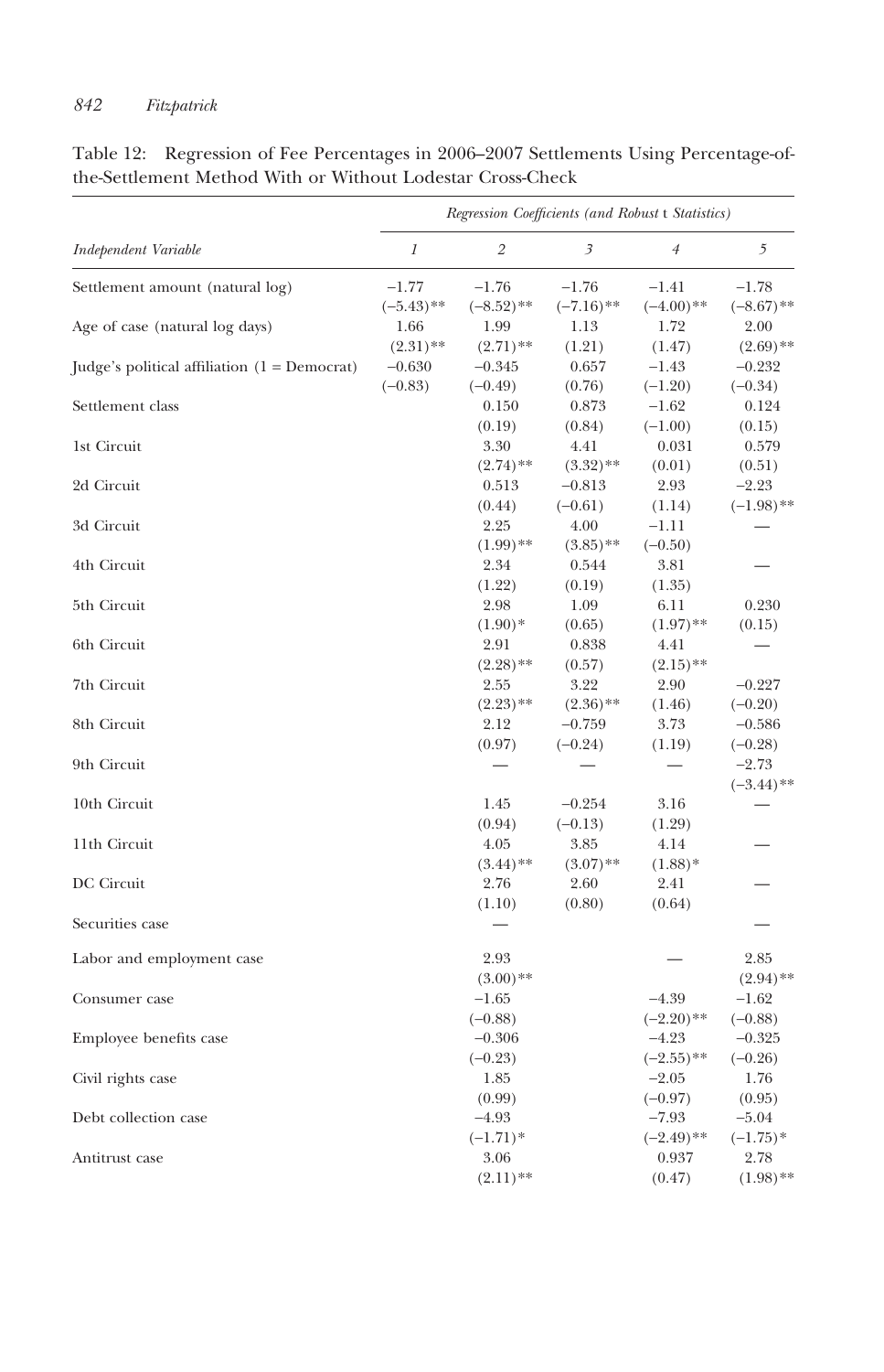| Independent Variable | Regression Coefficients (and Robust t Statistics) |             |             |             |             |
|----------------------|---------------------------------------------------|-------------|-------------|-------------|-------------|
|                      |                                                   | 2           | 3           | 4           | 5           |
| Commercial case      |                                                   | $-0.028$    |             | $-2.65$     | 0.178       |
|                      |                                                   | $(-0.01)$   |             | $(-0.73)$   | (0.05)      |
| Other case           |                                                   | $-0.340$    |             | $-3.73$     | $-0.221$    |
|                      |                                                   | $(-0.17)$   |             | $(-1.65)$   | $(-0.11)$   |
| Constant             | 42.1                                              | 37.2        | 43.0        | 38.2        | 40.1        |
|                      | $(7.29)$ **                                       | $(6.08)$ ** | $(6.72)$ ** | $(4.14)$ ** | $(7.62)$ ** |
| N                    | 427                                               | 427         | 232         | 195         | 427         |
| $R^2$                | .20                                               | .26         | .37         | .26         | .26         |
| Root MSE             | 6.59                                              | 6.50        | 5.63        | 7.24        | 6.48        |

#### Table 12 *Continued*

NOTE: \*\*significant at the 5 percent level; \*significant at the 10 percent level. Standard errors in Column 1 were clustered by circuit. Indicator variables for race and gender were included in each regression but not reported. Sources: Westlaw, PACER, district court clerks' offices, Federal Judicial Center.

thought that these kinds of questions are more often answered in published opinions.<sup>91</sup> Indeed, most of the studies finding an association between ideological beliefs and case outcomes were based on data sets that included only published opinions.92 On the other hand, there is a small but growing number of studies that examine unpublished opinions as well, and some of these studies have shown that ideological effects persisted.93 Nonetheless, in light of the discretion that judges exercise with respect to fee award decisions, it hard to characterize *any* decision in this area as "unambiguous." Thus, even when unpublished, I would have expected the fee award decisions to exhibit an association with ideological beliefs. Thus, I am more persuaded by the explanation suggesting that judges are more concerned with clearing their dockets or insulating their decisions from appeal in these cases than with furthering their ideological beliefs.

In all the regressions, the size of the settlement was strongly and inversely associated with fee percentages. Whether the case was certified as a settlement class was not associated

92Id. at 178–79.

<sup>91</sup>See, e.g., Ahmed E. Taha, Data and Selection Bias: A Case Study, 75 UMKC L. Rev. 171, 179 (2006).

<sup>93</sup>See, e.g., David S. Law, Strategic Judicial Lawmaking: Ideology, Publication, and Asylum Law in the Ninth Circuit, 73 U. Cin. L. Rev. 817, 843 (2005); Deborah Jones Merritt & James J. Brudney, Stalking Secret Law: What Predicts Publication in the United States Courts of Appeals, 54 Vand. L. Rev. 71, 109 (2001); Donald R. Songer, Criteria for Publication of Opinions in the U.S. Courts of Appeals: Formal Rules Versus Empirical Reality, 73 Judicature 307, 312 (1990). At the trial court level, however, the studies of civil cases have found no ideological effects. See Laura Beth Nielsen, Robert L. Nelson & Ryon Lancaster, Individual Justice or Collective Legal Mobilization? Employment Discrimination Litigation in the Post Civil Rights United States, 7 J. Empirical Legal Stud. 175, 192–93 (2010); Denise M. Keele et al., An Analysis of Ideological Effects in Published Versus Unpublished Judicial Opinions, 6 J. Empirical Legal Stud. 213, 230 (2009); Orley Ashenfelter, Theodore Eisenberg & Stewart J. Schwab, Politics and the Judiciary: The Influence of Judicial Background on Case Outcomes, 24 J. Legal Stud. 257, 276–77 (1995). With respect to criminal cases, there is at least one study at the trial court level that has found ideological effects. See Schanzenbach & Tiller, supra note 81, at 734.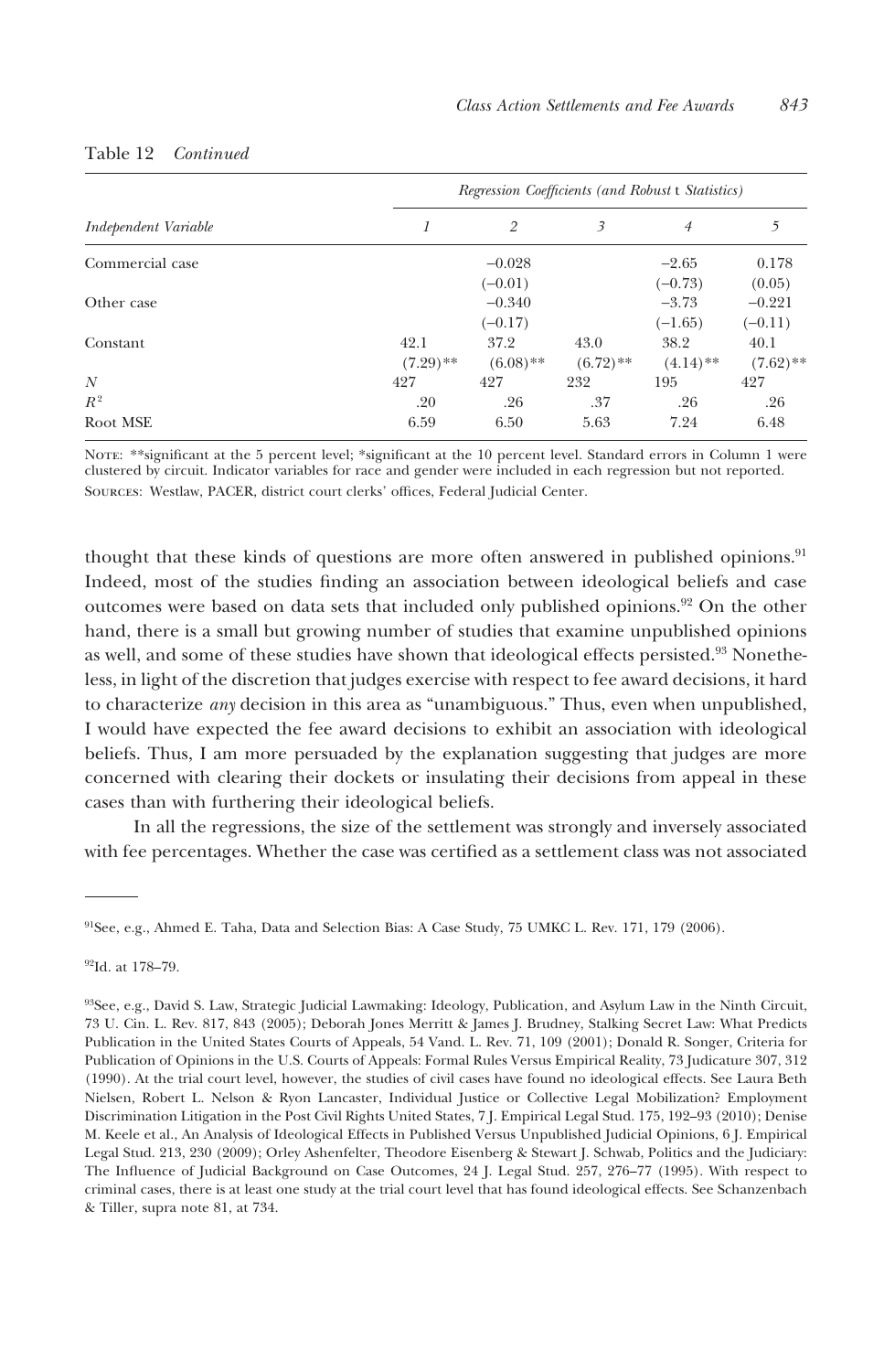with fee percentages in any of the regressions. The age of the case at settlement was associated with fee percentages in the first two regressions, and when the settlement class variable was removed in regressions 3 and 4, the age variable became positively associated with fee percentages in nonsecurities cases but remained insignificant in securities cases. Professors Eisenberg and Miller likewise found that the age of the case at settlement was positively associated with fee percentages in their 1993–2002 data set,<sup>94</sup> and that settlement classes were not associated with fee percentages in their 2003–2008 data set.<sup>95</sup>

Although the structure of these regressions did not permit extensive comparisons of fee awards across different litigation subject areas, fee percentages appeared to vary somewhat depending on the type of case that settled. Securities cases were used as the baseline litigation subject area in the second and fifth regressions, permitting a comparison of fee awards in each nonsecurities area with the awards in securities cases. These regressions show that awards in a few areas, including labor/employment and antitrust, were more lucrative than those in securities cases. In the fourth regression, which included only nonsecurities cases, labor and employment cases were used as the baseline litigation subject area, permitting comparison between fee percentages in that area and the other nonsecurities areas. This regression shows that fee percentages in several areas, including consumer and employee benefits cases, were lower than the percentages in labor and employment cases.

In the fifth regression (Column 5 of Table 12), I attempted to discern whether the circuits identified in Section III as those with the most overrepresented (the First, Second, Seventh, and Ninth) and underrepresented (the Fifth and Eighth) class action dockets awarded attorney fees differently than the other circuits. That is, perhaps district court judges in the First, Second, Seventh, and Ninth Circuits award greater percentages of class action settlements as fees than do the other circuits, whereas district court judges in the Fifth and Eighth Circuits award smaller percentages. To test this hypothesis, in the fifth regression, I included indicator variables only for the six circuits with unusual dockets to measure their fee awards against the other six circuits combined. The regression showed statistically significant association with fee percentages for only two of the six unusual circuits: the Second and Ninth Circuits. In both cases, however, the direction of the association (i.e., the Second and Ninth Circuits awarded *smaller* fees than the baseline circuits) was opposite the hypothesized direction.<sup>96</sup>

<sup>94</sup>See Eisenberg & Miller, supra note 15, at 61.

<sup>95</sup>See Eisenberg & Miller II, supra note 16, at 266.

<sup>96</sup>This relationship persisted when the regressions were rerun among the securities and nonsecurities cases separately. I do not report these results, but, even though the First, Second, and Ninth Circuits were oversubscribed with securities class action settlements and the Fifth, Sixth, and Eighth were undersubscribed, there was no association between fee percentages and any of these unusual circuits except, again, the inverse association with the Second and Ninth Circuits. In nonsecurities cases, even though the Seventh and Ninth Circuits were oversubscribed and the Fifth and the Eighth undersubscribed, there was no association between fee percentages and any of these unusual circuits except again for the inverse association with the Ninth Circuit.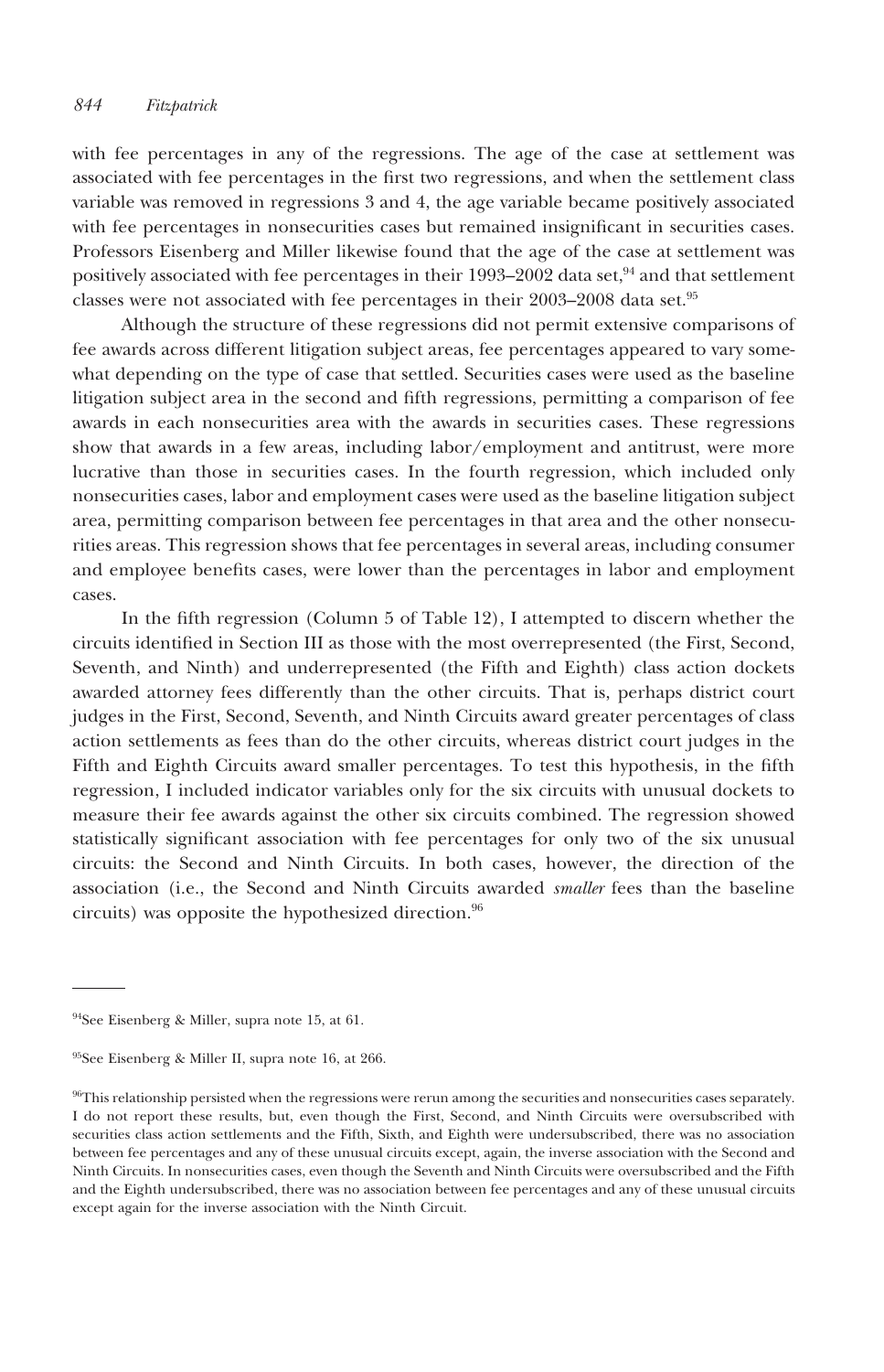The lack of the expected association with the unusual circuits might be explained by the fact that class action lawyers forum shop along dimensions other than their potential fee awards; they might, for example, put more emphasis on favorable class-certification law because there can be no fee award if the class is not certified. As noted above, it might also be the case that class action lawyers are unable to engage in forum shopping at all because defendants are able to transfer venue to the district in which they are headquartered or another district with a significant connection to the litigation.

It is unclear why the Second and Ninth Circuits were associated with lower fee awards despite their heavy class action dockets. Indeed, it should be noted that the Ninth Circuit was the baseline circuit in the second, third, and fourth regressions and, in all these regressions, district courts in the Ninth Circuit awarded smaller fees than courts in many of the other circuits. The lower fees in the Ninth Circuit may be attributable to the fact that it has adopted a presumption that the proper fee to be awarded in a class action settlement is 25 percent of the settlement.<sup>97</sup> This presumption may make it more difficult for district court judges to award larger fee percentages. The lower awards in the Second Circuit are more difficult to explain, but it should be noted that the difference between the Second Circuit and the baseline circuits went away when the fifth regression was rerun with only nonsecurities cases.98 This suggests that the awards in the Second Circuit may be lower *only* in securities cases. In any event, it should be noted that the lower fee awards from the Second and Ninth Circuits contrast with the findings in the Eisenberg-Miller studies, which found no intercircuit differences in fee awards in common-fund cases in their data through 2008.99

## V. Conclusion

This article has attempted to fill some of the gaps in our knowledge about class action litigation by reporting the results of an empirical study that attempted to collect all class action settlements approved by federal judges in 2006 and 2007. District court judges approved 688 class action settlements over this two-year period, involving more than \$33 billion. Of this \$33 billion, nearly \$5 billion was awarded to class action lawyers, or about 15 percent of the total. District courts typically awarded fees using the highly discretionary percentage-of-the-settlement method, and fee awards varied over a wide range under this method, with a mean and median around 25 percent. Fee awards using this method were strongly and inversely associated with the size of the settlement. Fee percentages were positively associated with the age of the case at settlement. Fee percentages were not associated with whether the class action was certified as a settlement class or with the

 $97$ See note 75 supra. It should be noted that none of the results from the previous regressions were affected when the Ninth Circuit settlements were excluded from the data.

<sup>98</sup>The Ninth Circuit's differences persisted.

<sup>99</sup>See Eisenberg & Miller II, supra note 16, at 260.